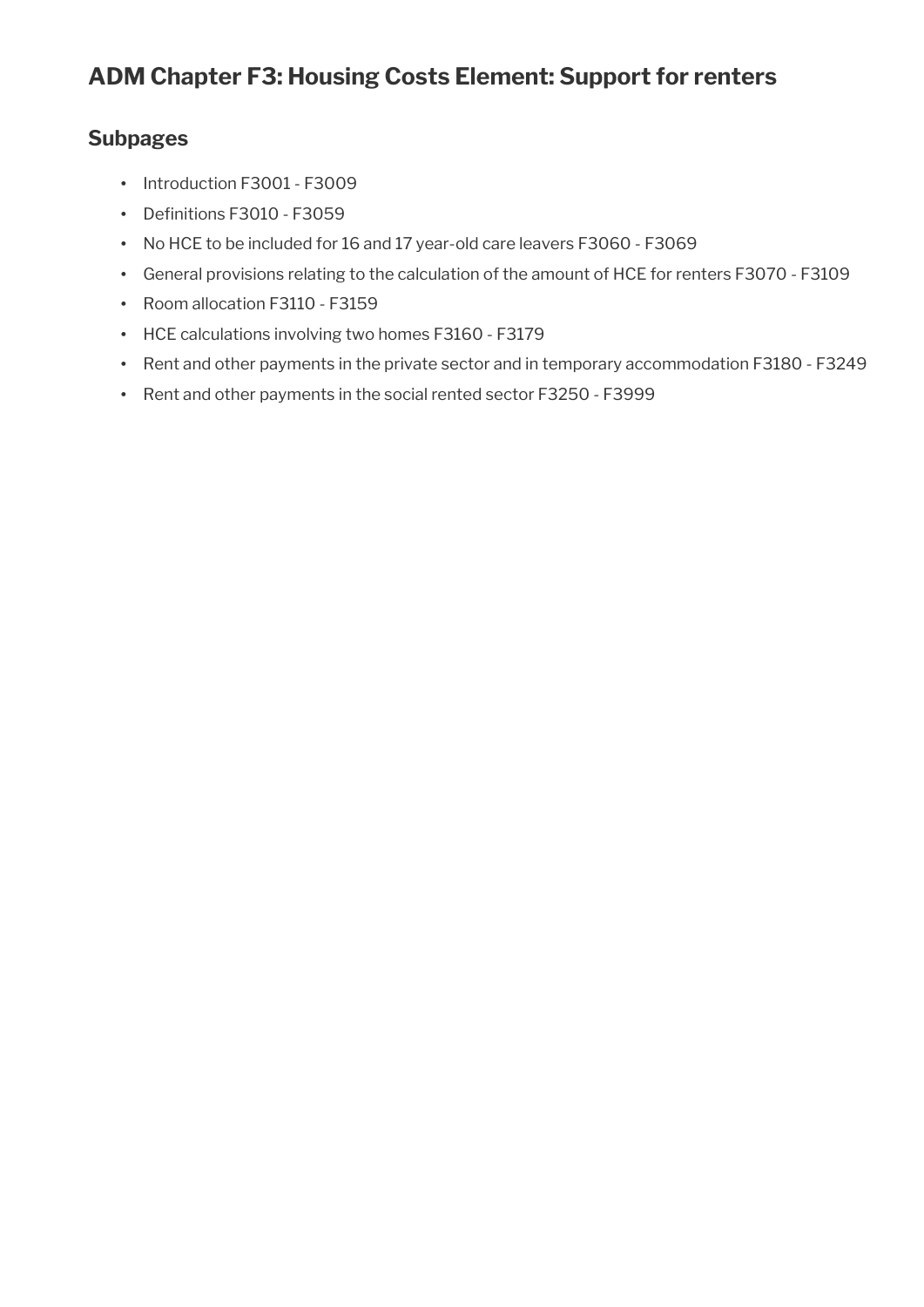# **Introduction F3001 - F3009**

# **Introduction**

F3001 This chapter provides guidance to determine the calculation of the amount of HCE to be included in an award of UC for claimants in rented accommodation.

F3002 F3070 et seq contains guidance that is relevant to all rental calculations whether the claimant's home is privately rented or rented in the social housing sector.

F3003 F3180 et seq contains guidance relevant to claimants who rent privately.

F3004 F3250 et seq contains guidance relevant to claimants who rent in the social housing sector.

F3005 - F3009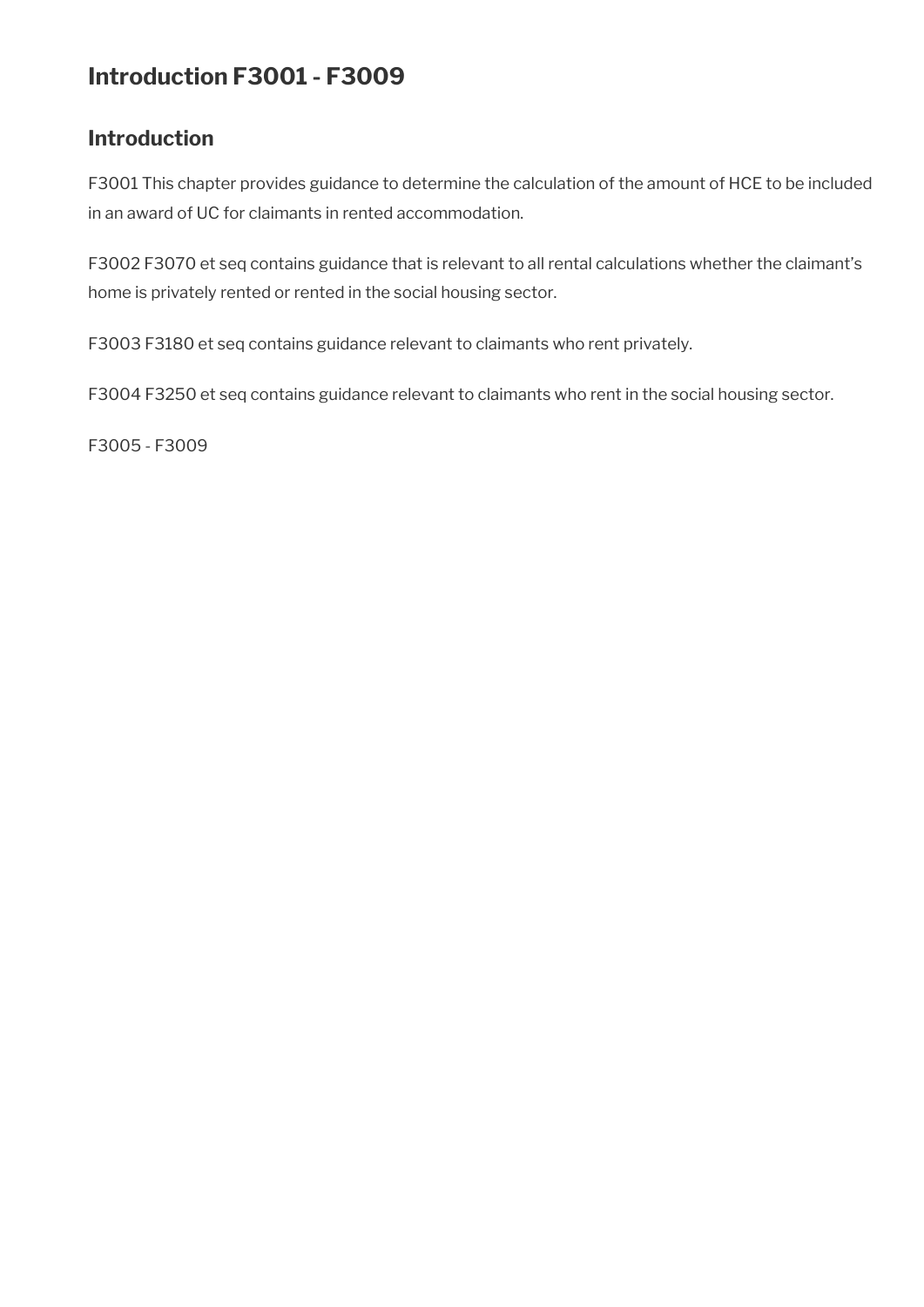# **Defnitions F3010 - F3059**

[AA](#page-3-0) F3011

[Adopter](#page-3-5) F3012

[Cap rent](#page-3-4) F3013

Core rent\_F3014

[Exempt accommodation](#page-3-2) F3015

Extended Benefit Unit\_F3016

[Foster child](#page-4-5) F3017

[Housing Act functions F](#page-4-4)3018 - F3019

[Housing Cost Contribution](#page-4-3) F3020 - F3029

[Joint renters F](#page-4-2)3030

[Joint tenant](#page-4-1) F3031

[Listed persons](#page-4-0) F3032

[Members of the armed forces F](#page-5-1)3033

[Non- dependant](#page-5-0) F3034

[Provider of social housing](#page-6-2) F3035

[Registered social landlord](#page-6-1) F3036

[Relevant payments](#page-6-0) F3037

[Renter](#page-7-3) F3038 - F3049

[Shared Accommodation](#page-7-2) F3050

[Shared Ownership](#page-7-1) F3051

[Social housing](#page-7-0) F3053 - F3059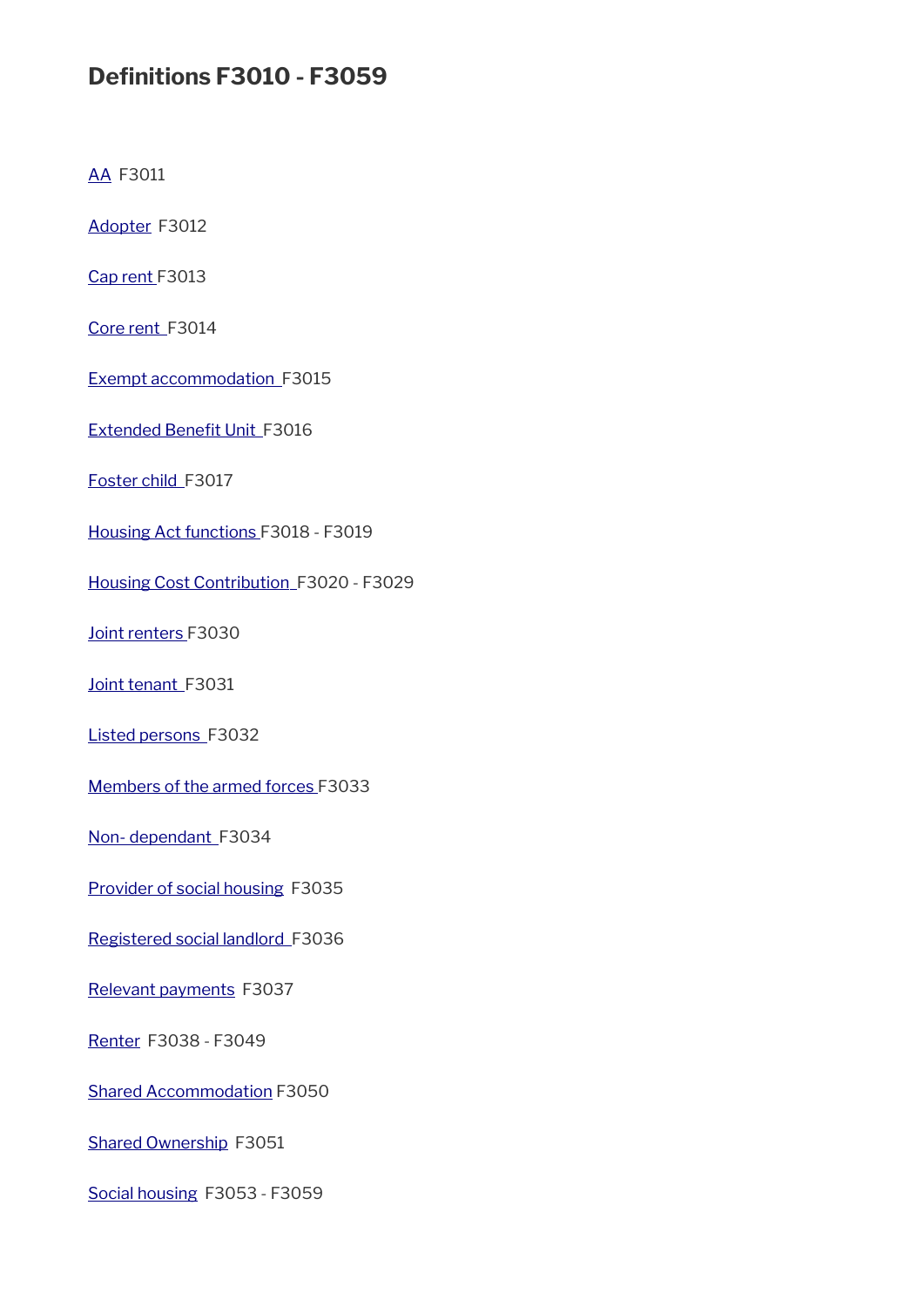## F3010 F3011 et s

eq contains definitions relevant to this chapter.

## <span id="page-3-0"></span>**AA**

F3011 "AA" has the meaning given in prescribed legislation<sup>1</sup>. DMs should note the difference between the term attendance allowance which is commonly used to describe one particular benefit (abbreviation AA) **and** "attendance allowance" which is defned in legislation (abbreviation "AA").

1 [UC Regs, reg 2](http://www.legislation.gov.uk/uksi/2013/376/regulation/2)

## <span id="page-3-5"></span>**Adopter**

F3012 Adopter has the meaning in prescribed legislation<sup>1</sup> see ADM Chapter J2.

1 [UC Regs, reg 2](http://www.legislation.gov.uk/uksi/2013/376/regulation/2); [reg 89\(3\)\(a\);](http://www.legislation.gov.uk/uksi/2013/376/regulation/89) [Sch 4, para 2](http://www.legislation.gov.uk/uksi/2013/376/schedule/4)

## <span id="page-3-4"></span>**Cap rent**

F3013 Cap rent is the maximum amount of all relevant payments allowable.

# <span id="page-3-3"></span>**Core rent**

F3014 Core rent is the actual amount of all relevant payments being paid.

## <span id="page-3-2"></span>**Exempt accommodation**

F3015 Exempt accommodation has the meaning given in ADM Chapter F2.

# <span id="page-3-1"></span>**Extended Benefit Unit**

F3016 The members of a renter's extended benefit unit are $<sup>1</sup>$ </sup>

- **1.** the renter or joint renters
- **2.** any child or qualifying young person for whom the renter or either joint renter is responsible
- **3.** anyone who is a non-dependant.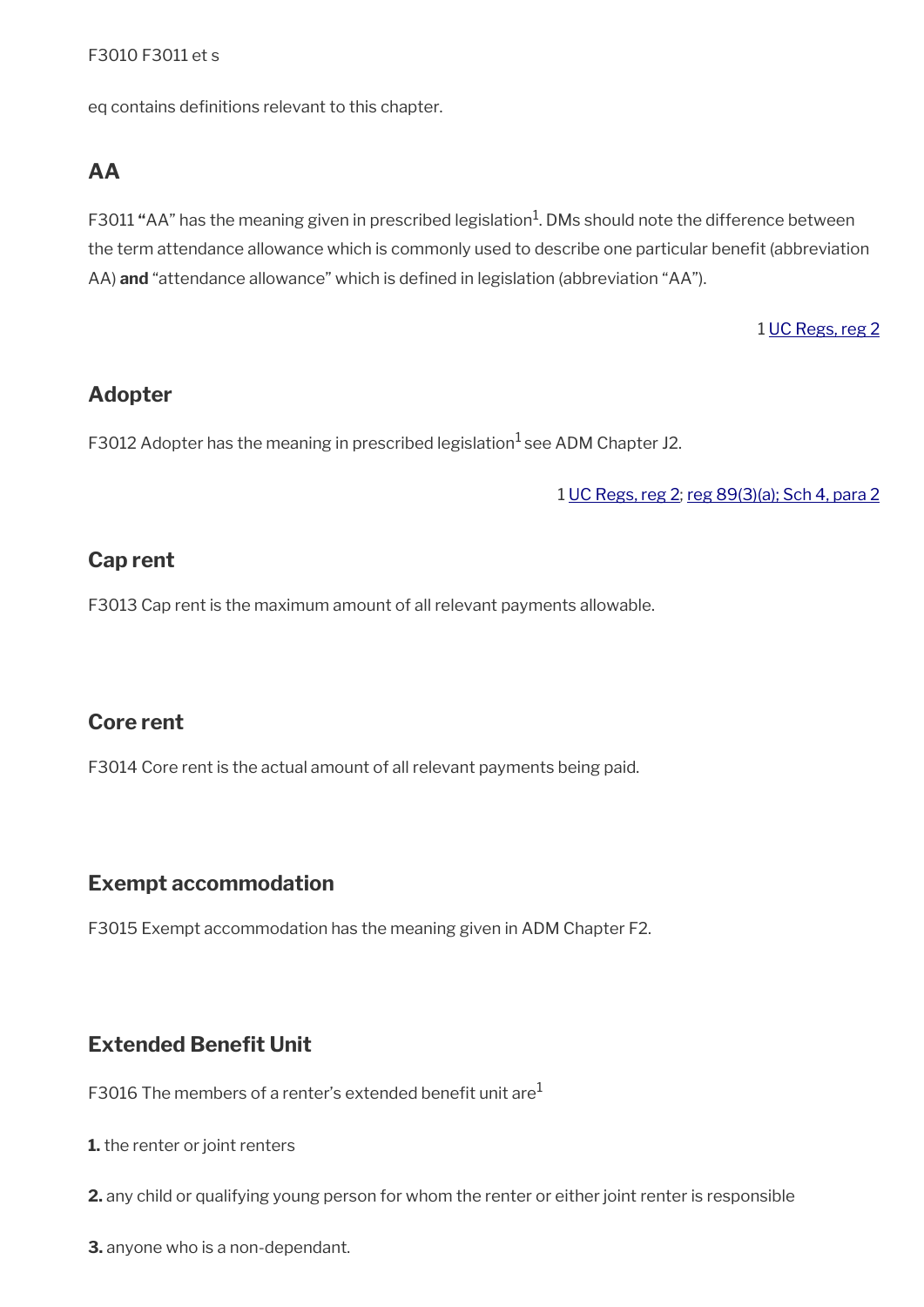# <span id="page-4-5"></span>**Foster child**

<code>F3017</code> Foster child is a child in relation to whom the renter (or either joint renter) is a foster parent $^{\rm 1}$ .

1. [UC Regs, Sch 4, para 9\(3\)](http://www.legislation.gov.uk/uksi/2013/376/schedule/4)

# <span id="page-4-4"></span>**Housing Act functions**

F3018 Housing Act functions are functions of rent officers under prescribed legislation $^1$ .

1 [UC Regs Sch 4, para 2;](http://www.legislation.gov.uk/uksi/2013/376/schedule/4) [Housing Act 1996, s 122](http://www.legislation.gov.uk/ukpga/1996/52/section/122)

F3019

# <span id="page-4-3"></span>**Housing Cost Contribution**

F3020 A HCC is a deduction to be made from the HCE for each non-dependant who is in the renters extended benefit unit $^{\rm 1}$ .

1 [UC Regs, Sch 4, para 2 & 13](http://www.legislation.gov.uk/uksi/2013/376/schedule/4)

F3021 - F3029

# <span id="page-4-2"></span>**Joint renters**

F3030 Joint renters $^1$  are members of the same benefit unit, and are each liable to make the same relevant payments.

1 [UC Regs, Sch 4, para 2](http://www.legislation.gov.uk/uksi/2013/376/schedule/4)

# <span id="page-4-1"></span>**Joint tenant**

F3031 A joint tenant<sup>1</sup> is a person who occupies the accommodation with one or more other people who are separately liable to make relevant payments and are not members of the same benefit unit.

1 [UC Regs, Sch 4, para 24\(1\)](http://www.legislation.gov.uk/uksi/2013/376/schedule/4)

# <span id="page-4-0"></span>**Listed persons**

F3032 Listed person<sup>1</sup> means

**1.** the renter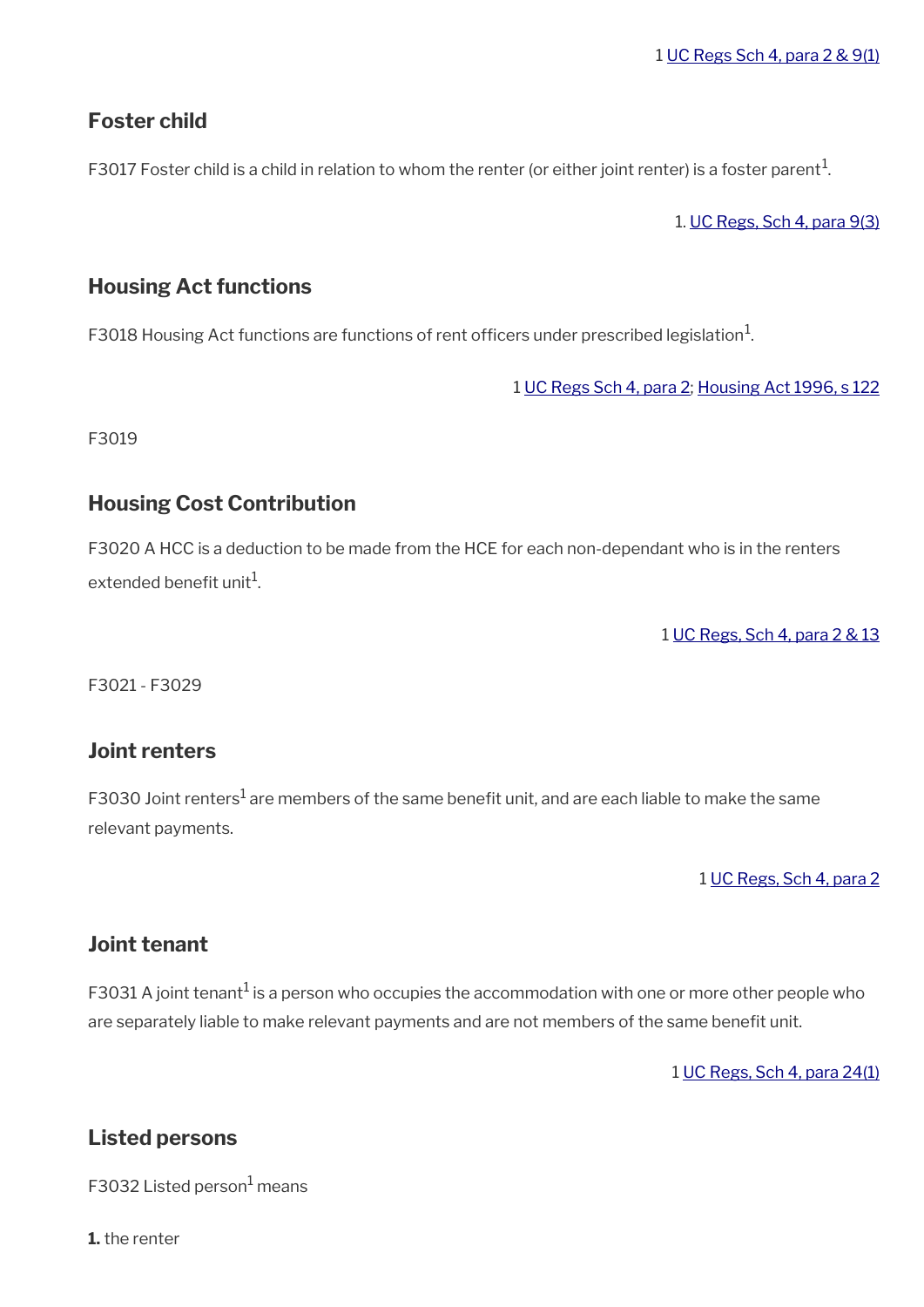**2.** where the renter is a member of a couple, the other member of a couple **and**

**3.** any child or qualifying young person for whom the renter or joint renter is responsible.

1 [UC Regs, Sch 4, para 2](http://www.legislation.gov.uk/uksi/2013/376/schedule/4)

## <span id="page-5-1"></span>**Member of the armed forces**

F3033 Member of the armed forces means a member of the regular forces or the reserve forces within the meaning of prescribed legislation $^{\rm 1}$ .

1 [UC Regs, Sch 4, para 2](http://www.legislation.gov.uk/uksi/2013/376/schedule/4); [Armed Forces Act 2006, s 374](http://www.legislation.gov.uk/ukpga/2006/52/section/274)

## <span id="page-5-0"></span>**Non- dependant**

F3034 A non dependant is someone who normally lives in the home with the renter (or joint renter) and is  $not<sup>1</sup>$ 

**1.** a person within F3016 **1.** or **2.** 

**2.** the other member of a couple where the renter is a member of a couple and is claiming as a single person.

**3.** a foster child of either the renter or joint renter

**4.** anyone who is liable to make payments to occupy the accommodation on a commercial basis

**5.** a person to whom payments under F3037 are owed or a member of their household

**6.** anyone who has already been treated as a non-dependant for a claim to UC by another person who is liable to make payments for the same accommodation occupied by the renter (or joint renter).

**7.** a child or qualifying young person for whom no one in the renter's extended benefit unit is responsible.

**Note 1:** For the purpose of this paragraph "normally" means "usually" and should be tested over a period to which usually can relate. A non dependant can only "normally" live in one place.

**Note 2:** sub para 6. does not apply where the other joint renters claim is for HB, IS, JSA, ESA or SPC. In which case there will be an HCC deduction appropriate on each joint renters claim in respect of the same person.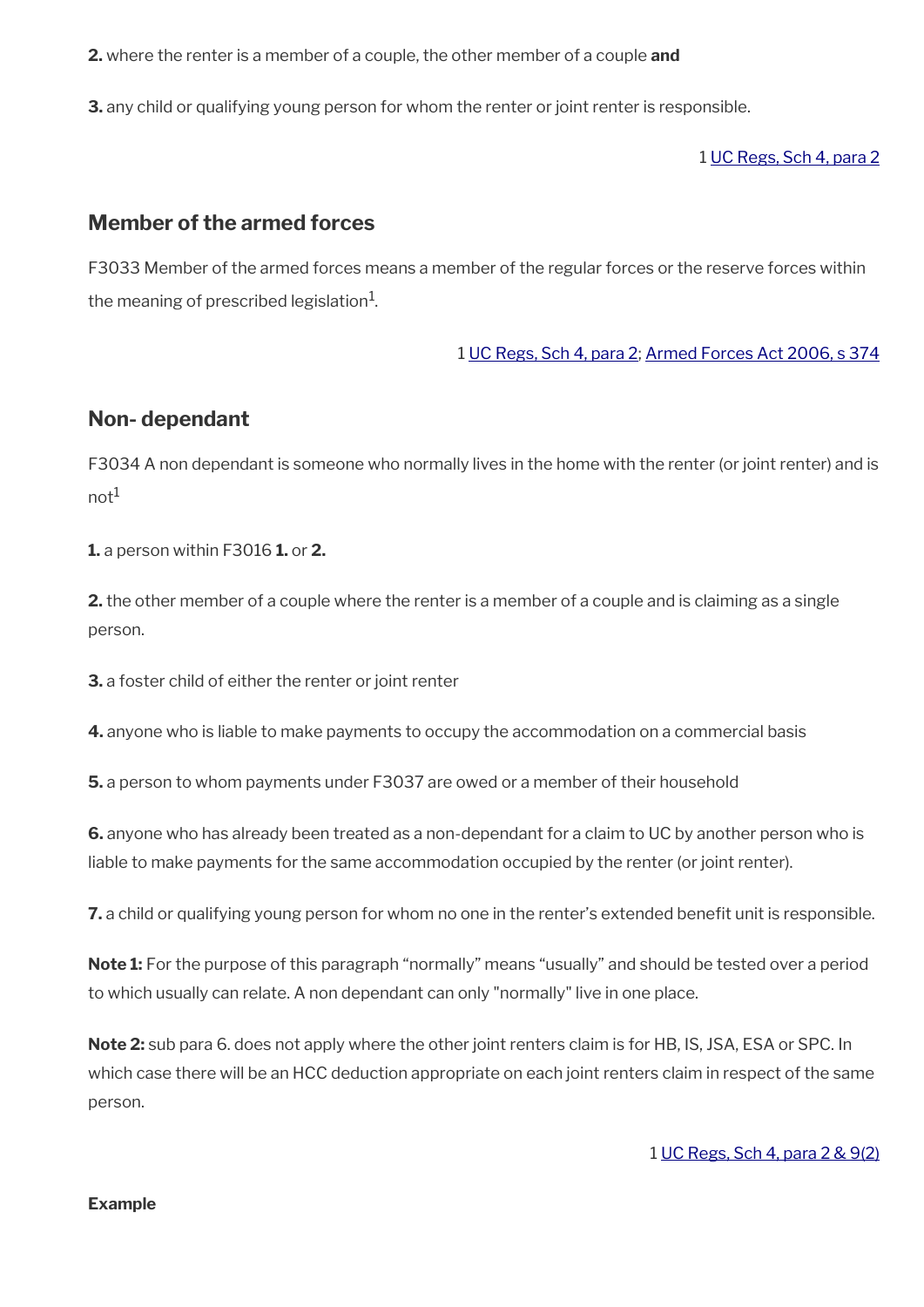In a case where a student lives at a university address during term time and lives at their parents' home for some weekends and during the holidays, the DM should decide which address is where they normally reside. Whichever address is chosen will remain the student's normal residence even when they spend time at the other home.

A student still retains a bedroom, furniture and some clothing at their parents' home, they still get some mail there, are registered with the local dentist and are actually resident for 18 full weeks and most weekends. On this evidence the DM decides that the student normally resides at their parents' home and are only temporarily absent from it whilst at university.

Alternatively, the DM may decide that because the student has a tenancy agreement for a university address, they have some furniture and clothes there, they live there for 32 weeks of the year and are liable for gas, electricity and a tv licence that they normally reside at the university address and are only temporarily absent from it whilst back living with their parents

# <span id="page-6-2"></span>**Provider of social housing**

F3035 A provider of social housing is<sup>1</sup>

**1.** a LA

**2.** a non profit registered provider of social housing

**3.** a profit making registered provider of social housing

**4.** a registered social landlord.

1 [UC Regs, Sch 4, para 2;](http://www.legislation.gov.uk/uksi/2013/376/schedule/4)

# <span id="page-6-1"></span>**Registered social landlord**

F3036 A registered social landlord is<sup>1</sup> a body registered under prescribed legislation<sup>2</sup>

1 [UC Regs, Sch 4, para 2](http://www.legislation.gov.uk/uksi/2013/376/schedule/4); 2 Housing Act, Part 1, Ch 1; [Housing \(Scotland\) Act 2010, s 20\(1\)](http://www.legislation.gov.uk/asp/2010/17/section/20)

# <span id="page-6-0"></span>**Relevant payments**

F3037 Relevant payments are<sup>1</sup> payments of rent under F2041 or service charge payments. For all renters' service charges see F2050 et seq, for those in the social sector see also F2060 et seq.

1 [UC Regs, Sch 4, para 2 & 3](http://www.legislation.gov.uk/uksi/2013/376/schedule/4)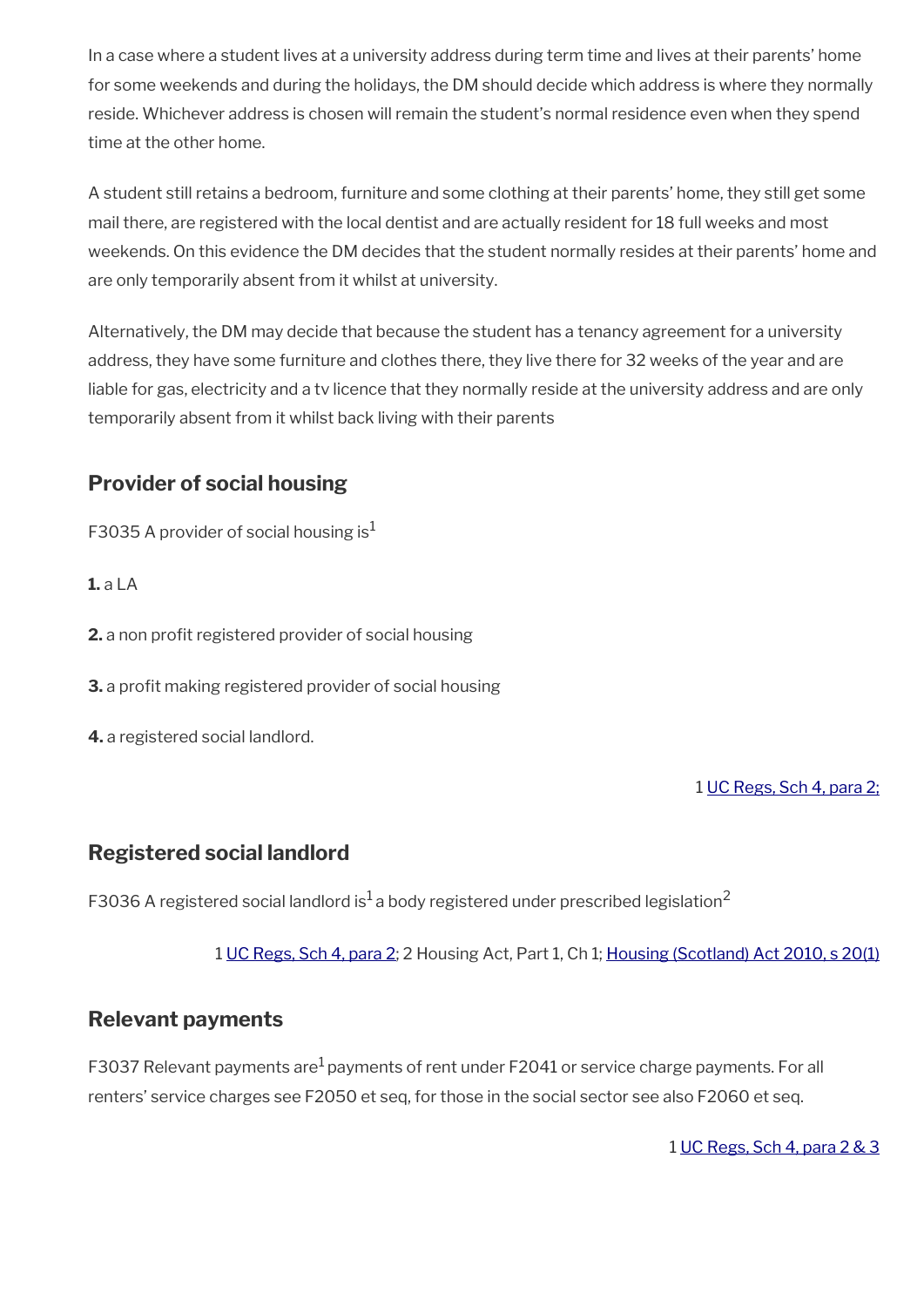# <span id="page-7-3"></span>**Renter**

F3038 A renter<sup>1</sup> is either a single renter or either of the joint renters. For the purposes of this chapter references to renter also refer to joint renters.

1 [UC Regs, Sch 4, para 2](http://www.legislation.gov.uk/uksi/2013/376/schedule/4)

F3039 - F3049

# <span id="page-7-2"></span>**Shared Accommodation**

F3050 Shared accommodation means the category of accommodation specifed in prescribed legislation<sup>1</sup>.

1 [UC Regs, Sch 4, para 2;](http://www.legislation.gov.uk/uksi/2013/376/schedule/4) Rent Officers (UC Functions) Order 2013

# <span id="page-7-1"></span>**Shared Ownership**

F3051 Shared ownership tenancy has the meaning given in ADM Chapter F2.

# <span id="page-7-0"></span>**Social housing**

F3052 Social housing $^1$  has the meaning given in prescribed legislation $^2$ .

1 [UC Regs, Sch 4, para 2](http://www.legislation.gov.uk/uksi/2013/376/schedule/4); 2 [The Housing and Regeneration Act 2008 s 68 – 77](http://www.legislation.gov.uk/ukpga/2008/17/contents)

F3053 - F3059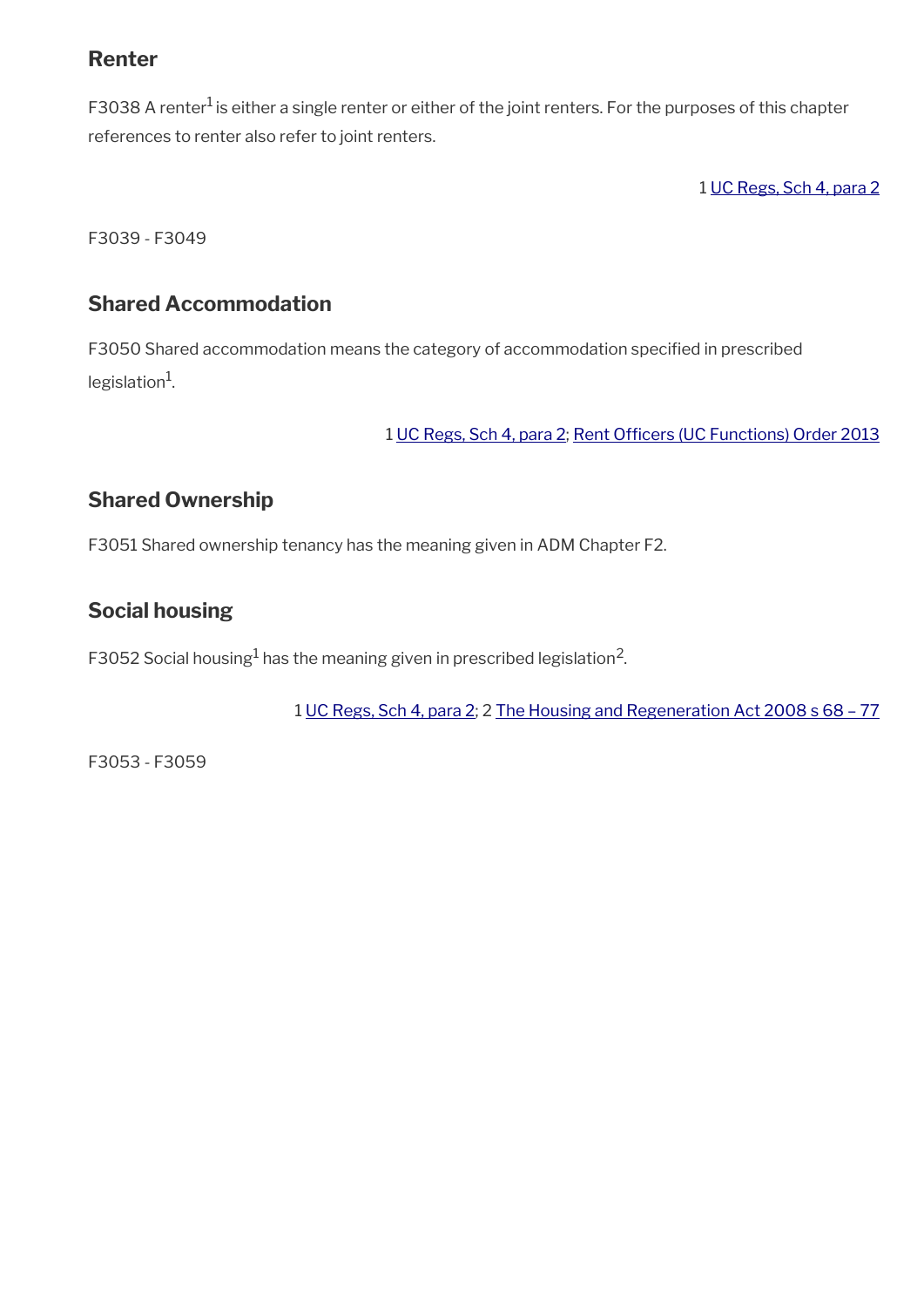# **No HCE to be included for 16 and 17 year-old care leavers F3060 - F3069**

F3060 No amount of the HCE of UC can be included in an awardwhere the renter is

**1.** 16 or 17 years old **and** 

**2.** is a care leaver $^1$  .

Note: see ADM Chapter E1 for definition of care leaver.

1 [UC Regs, Sch 4, para 4](http://www.legislation.gov.uk/uksi/2013/376/schedule/4)

F3061 - F3069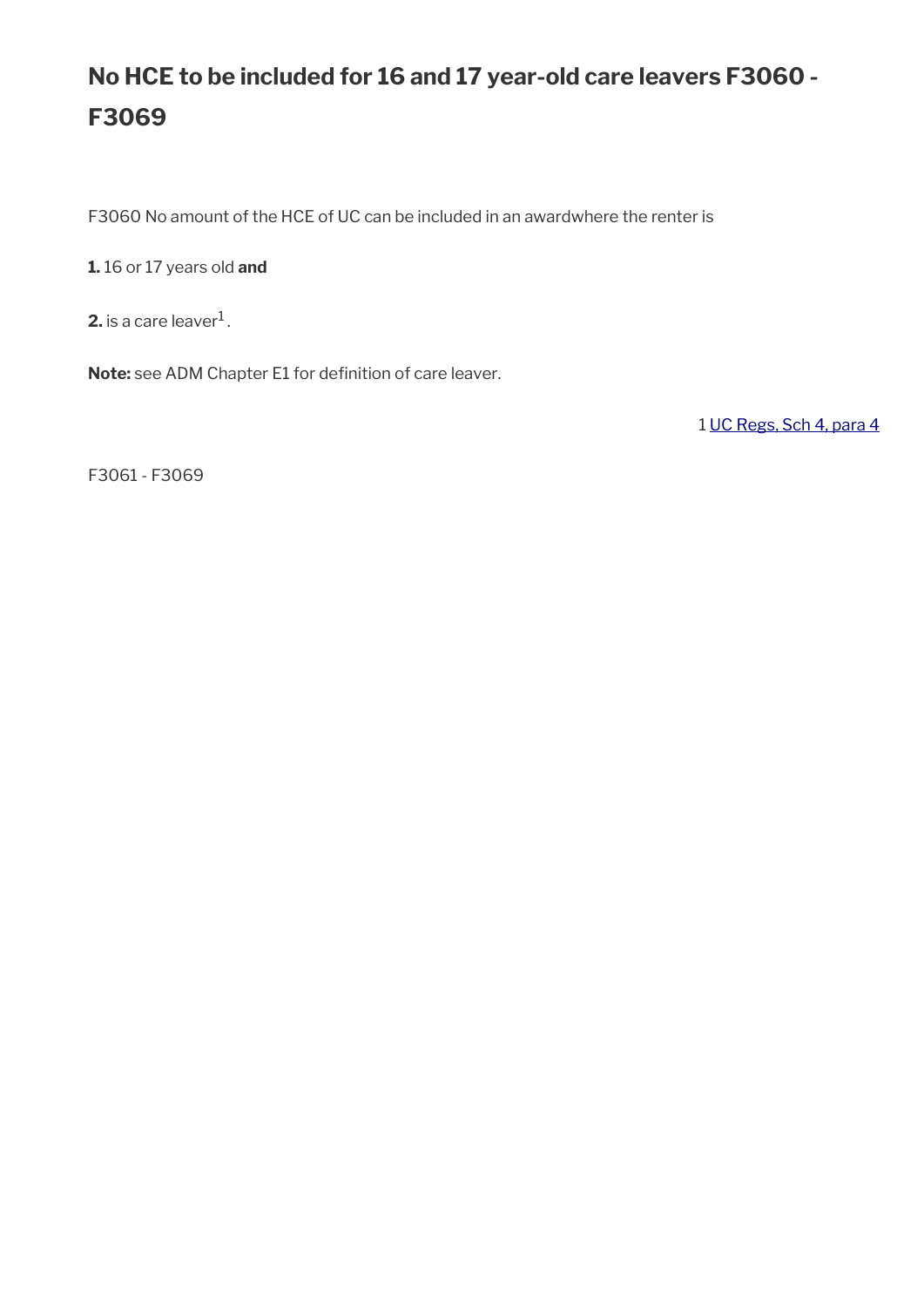# **General provisions relating to the calculation of the amount of HCE for renters F3070 - F3109**

[General](#page-9-2) F3070

[Payments that are taken into account](#page-9-1) F3071 - F3079

Periods of payments F3080 - F3089

How to calculate a calender monthly average F3090 - F3109

# <span id="page-9-2"></span>**General**

F3070 F3071 et seq contains guidance that is relevant to the calculation of a renter's HCE.

# <span id="page-9-1"></span>**Payments that are taken into account**

F3071 Where a renter meets the payment, liability and occupation conditions for more than one relevant payment, each relevant payment will be taken into account in the calculation of the HCE $^1$ .

## 1 [UC Regs, Sch 4, para 6\(1\)](http://www.legislation.gov.uk/uksi/2013/376/schedule/4)

F3072 Any amount of a relevant payment where the renter does not meet the payment, liability and occupation conditions in respect of that amount will not be taken into account when calculating the  $HCE<sup>1</sup>$ .

## 1 [UC Regs, Sch 4, para 6\(2\)](http://www.legislation.gov.uk/uksi/2013/376/schedule/4)

F3073 Any relevant payment a renter is liable for will only be taken into account once, whether in relation to the same or a different renter, when calculating a renter's HCE $^1$ . This does not prevent different payments of the same description being brought into account in respect of the same assessment period.

1 [UC Regs, Sch 4, para 6\(3\)](http://www.legislation.gov.uk/uksi/2013/376/schedule/4)

F3074 - F3079

# <span id="page-9-0"></span>**[Periods of payments](#page-9-0)**

**Calendar monthly average**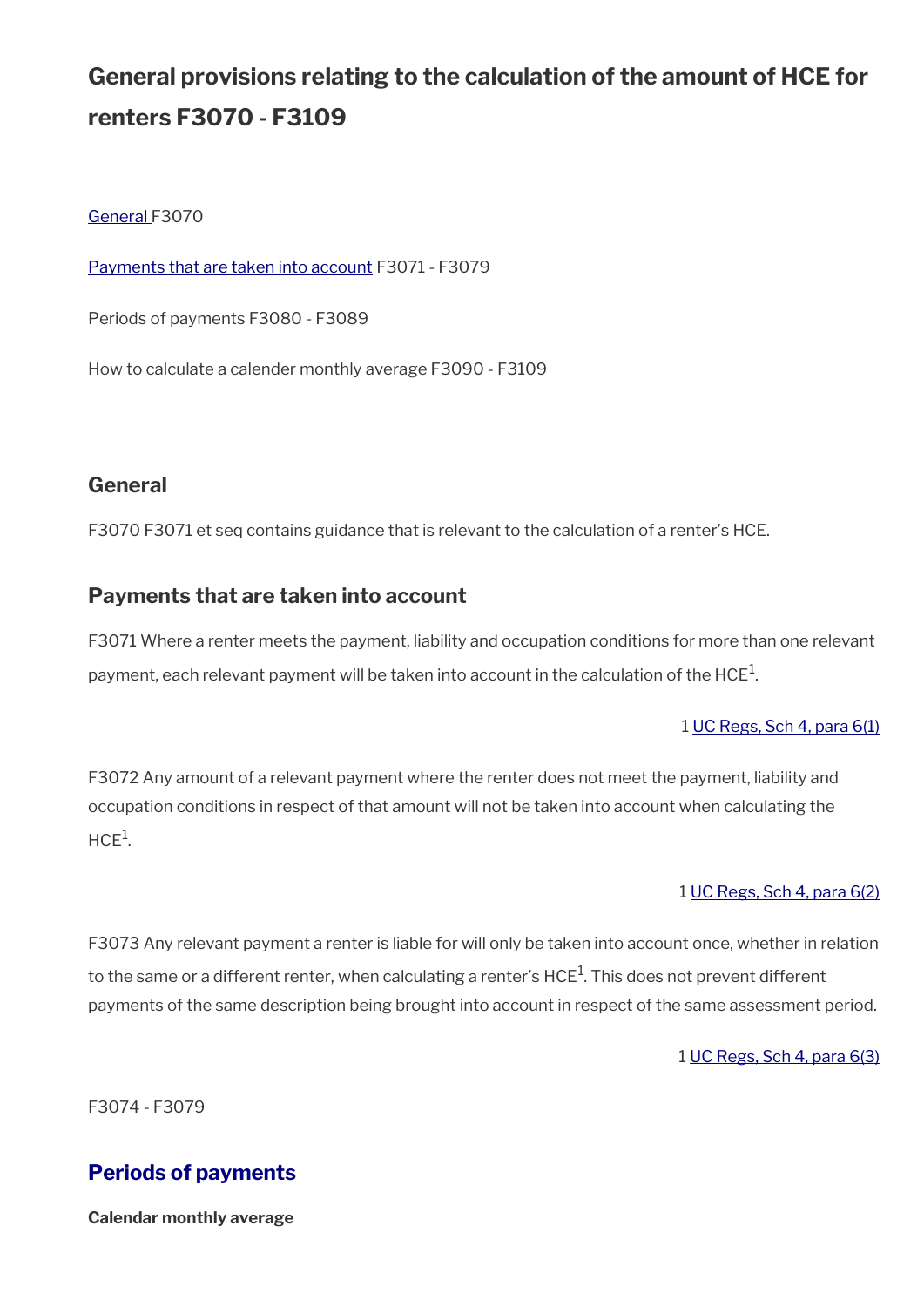F3080 All relevant payments will be taken into account as a calendar monthly amount $^1$ .

1 [UC Regs, Sch 4, para 7\(1\)](http://www.legislation.gov.uk/uksi/2013/376/schedule/4)

F3081 Where any relevant payment is due for a period other than calendar monthly it will be calculated as an average of all payments due in a 12 month period $^{\rm 1}$ .

1 [UC Regs, Sch 4, para 7\(2\)](http://www.legislation.gov.uk/uksi/2013/376/schedule/4)

F3082 - F3089

# <span id="page-10-0"></span>**[How to calculate a calendar monthly average](#page-10-0)**

#### **Weekly payments**

F3090 Where a relevant payment is weekly, the calendar monthly average is calculated by multiplying the weekly amount by 52 and dividing the total by 12 $^{\rm 1}$ . It will always be assumed that there will be 52 weeks in a year.

1 [UC Regs, Sch 4, para 7\(2\)\(a\)](http://www.legislation.gov.uk/uksi/2013/376/schedule/4)

#### **Example**

Jacob's rent is £72 a week for his 2 bedroom flat.

 $£72 \times 52 / 12 = £312$ 

Jacob's calendar monthly rent is £312.

#### **4 weekly payments**

F3091 Where a relevant payment is due for a 4 weekly period the calendar monthly average is calculated by multiplying the payment by 13 and dividing the total by  $12^1\!\!$ 

1 [UC Regs, Sch 4, para 7\(2\)\(b\)](http://www.legislation.gov.uk/uksi/2013/376/schedule/4)

#### **Example**

Ellie lives in a two bedroom semi detached house with her family and is charged £480 rent every 4 weeks.

£480 $x13/12 =$ £520

Ellie's calendar monthly rent is £520.

#### **3 monthly payments**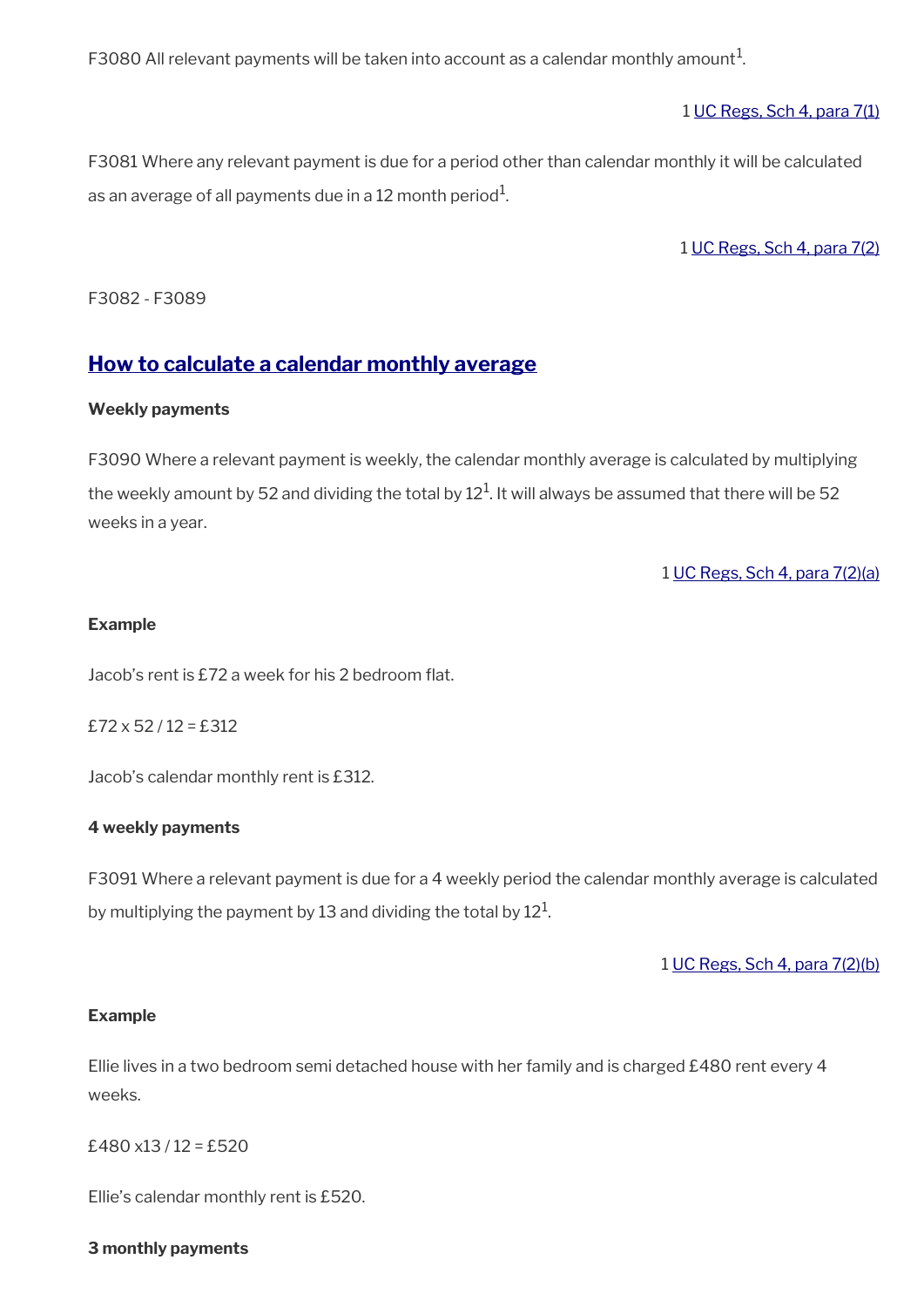F3092 Where a relevant payment is due quarterly (every 3 months) the calendar monthly

average is calculated by multiplying the payment by 4 and dividing the total by  $12^1\!\!$ 

1 [UC Regs, Sch 4, para 7\(2\)\(c\)](http://www.legislation.gov.uk/uksi/2013/376/schedule/4)

#### **Example**

Isaac lives in a one bedroom flat and he pays his rent quarterly. His quarterly payments are  $£1,600$ .

£1,600  $\times$  4 / 12 = 533.34

Isaac's calendar monthly rent is £533.34.

#### **Annual payments**

F3093 Where a relevant payment is due annually the payment will be divided by  $12^1$ .

1 [UC Regs, Sch 4, para 7\(2\)\(d\)](http://www.legislation.gov.uk/uksi/2013/376/schedule/4)

#### **Example**

Millie lives with her family in a three bedroom house her rent is paid annually and is £7000 / 12 = £583.34

Millie's calendar monthly rent is £583.34.

F3094 - F3099

## **Rent includes rent free periods**

F3100 Where a renter is liable to pay rent and/or service charge payments but that liability includes periods where they have one or more rent free periods, to determine the calendar monthly average the amount of each payment must be multiplied by the number of payments (see F3101) in a 12 month period $^{\rm 1}$ . This number must then be divided by 12 to find the calendar monthly amount.

## 1 [UC Regs, Sch 4, para 7\(3\)](http://www.legislation.gov.uk/uksi/2013/376/schedule/4)

F3101 The total number of weekly payments the renter is liable for in a 12 month period shall be established using the following formulae $^{\rm 1}$ . For

- **1.** Weekly payments 52 RFP
- **2.** Two-weekly payments 26 RFP
- **3.** Four-weekly payments 13 RFP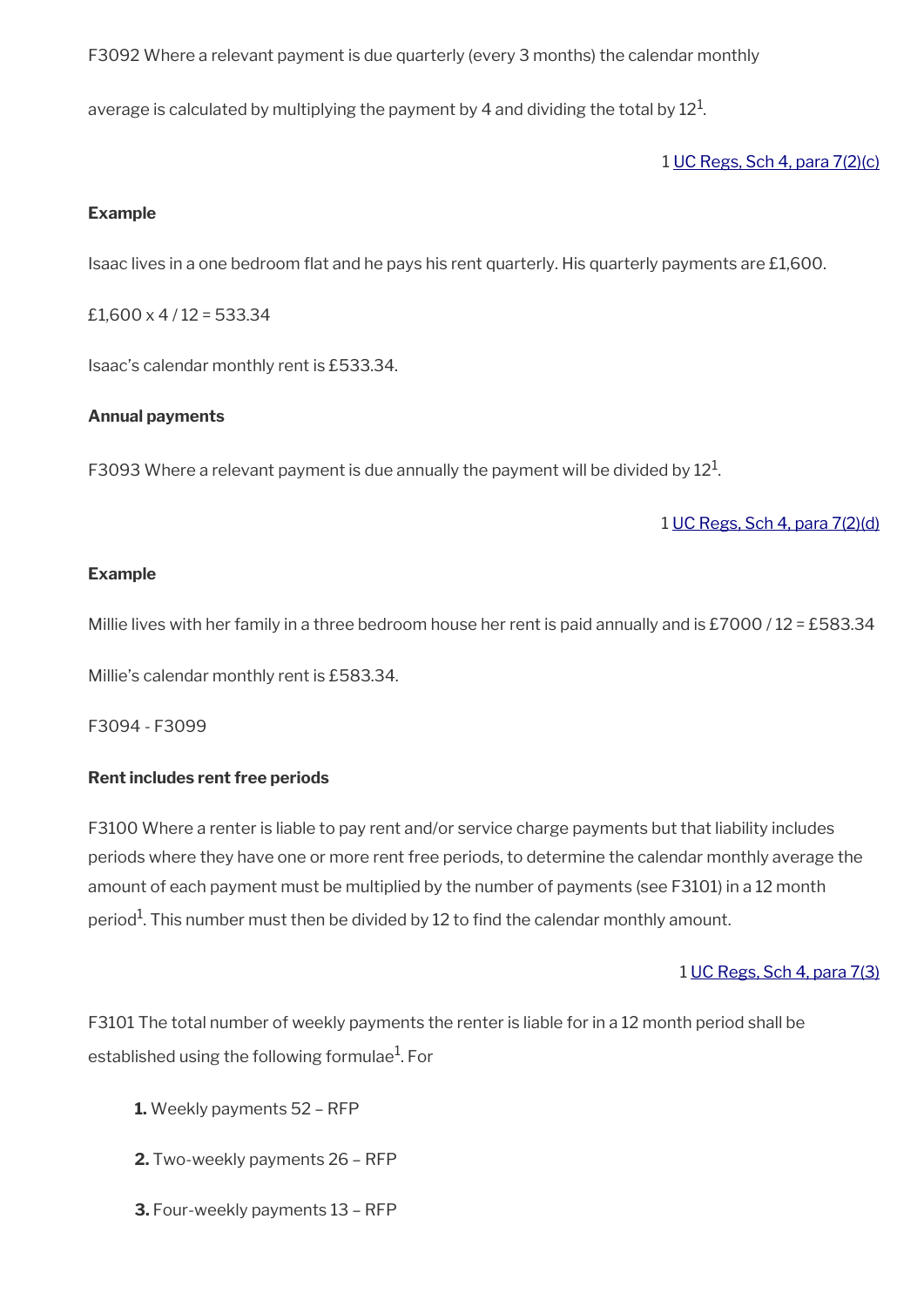F3102 Where RFP is the number of rent free periods in the 12 month period in question.

F3103 A rent free period $^{\rm 1}$  is a period where the renter has no liability to make relevant payments.

## 1 [UC Regs, Sch 4, para 7\(4](http://www.legislation.gov.uk/uksi/2013/376/schedule/4))

**Note:** for the purpose of this provision the DM should take rent free periods to mean rent free weeks

## **Example**

David pays rent of £150 every week for his one bedroom flat. His tenancy agreement allows him to have a rent free period from  $4^{\text{th}}$  to  $31^{\text{st}}$  March. Although this is a single rent free period the DM treats it as 4 rent free weeks.

 $52 - 4 = 48$ 

48 x 150 / 12 = £600.00

David's calendar monthly rent is £600.

F3104 - F3109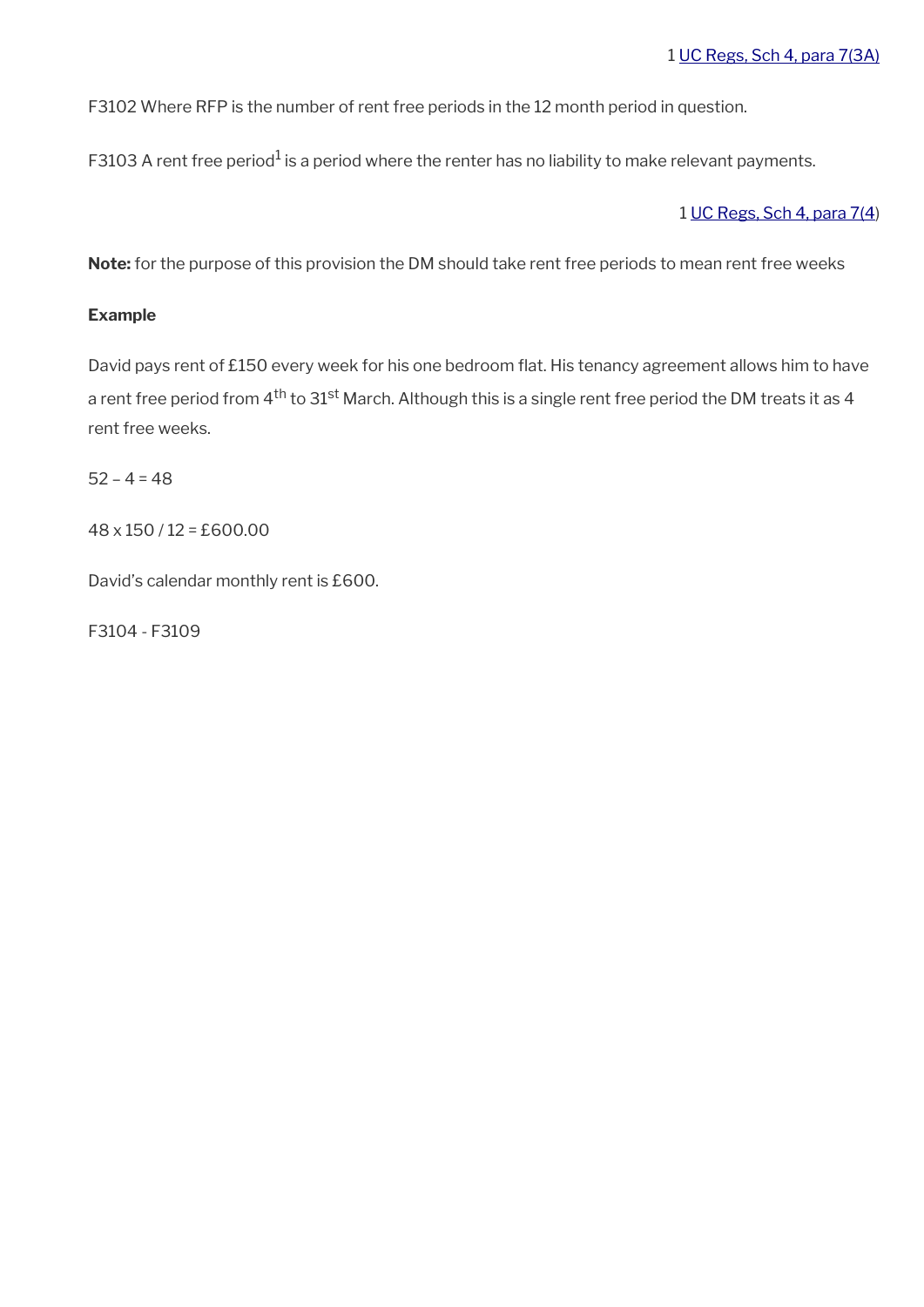# **Room allocation F3110 - F3159**

[Reasonably sized accommodation](#page-13-1) F3110

[Number of bedrooms](#page-13-0) F3111 - F3120

Temporary absence of a member of the renter's extended benefit unit F3121 - F3130

Additional room F3131 - 3139

[Housing cost contributions F](#page-22-0)3140 - F3149

[Circumstances where no HCC deduction will be made F](#page-23-0)3150 - F3159

# <span id="page-13-1"></span>**Reasonably sized accommodation**

F3110 When calculating the amount of the HCE for a renter a determination has to be made as to the size of the home it is reasonable for the renter to occupy $^1$ . This is with reference to the number of people in the renter's extended benefit unit, F3016.

1 [UC Regs, Sch 4, para 8\(1\)](http://www.legislation.gov.uk/uksi/2013/376/schedule/4)

**Note:** see ADM H5110 for how to treat rent from sub tenants

# <span id="page-13-0"></span>**Number of bedrooms**

- F3111 A renter is entitled to a bedroom for $1$
- **1.** the renter or joint renters
- **2.** a qualifying young person for whom the renter or either joint renter is responsible
- **3.** a non dependant who is not a child
- **4.** two children who are under 10 years old
- **5.** two children of the same sex
- **6.** any other child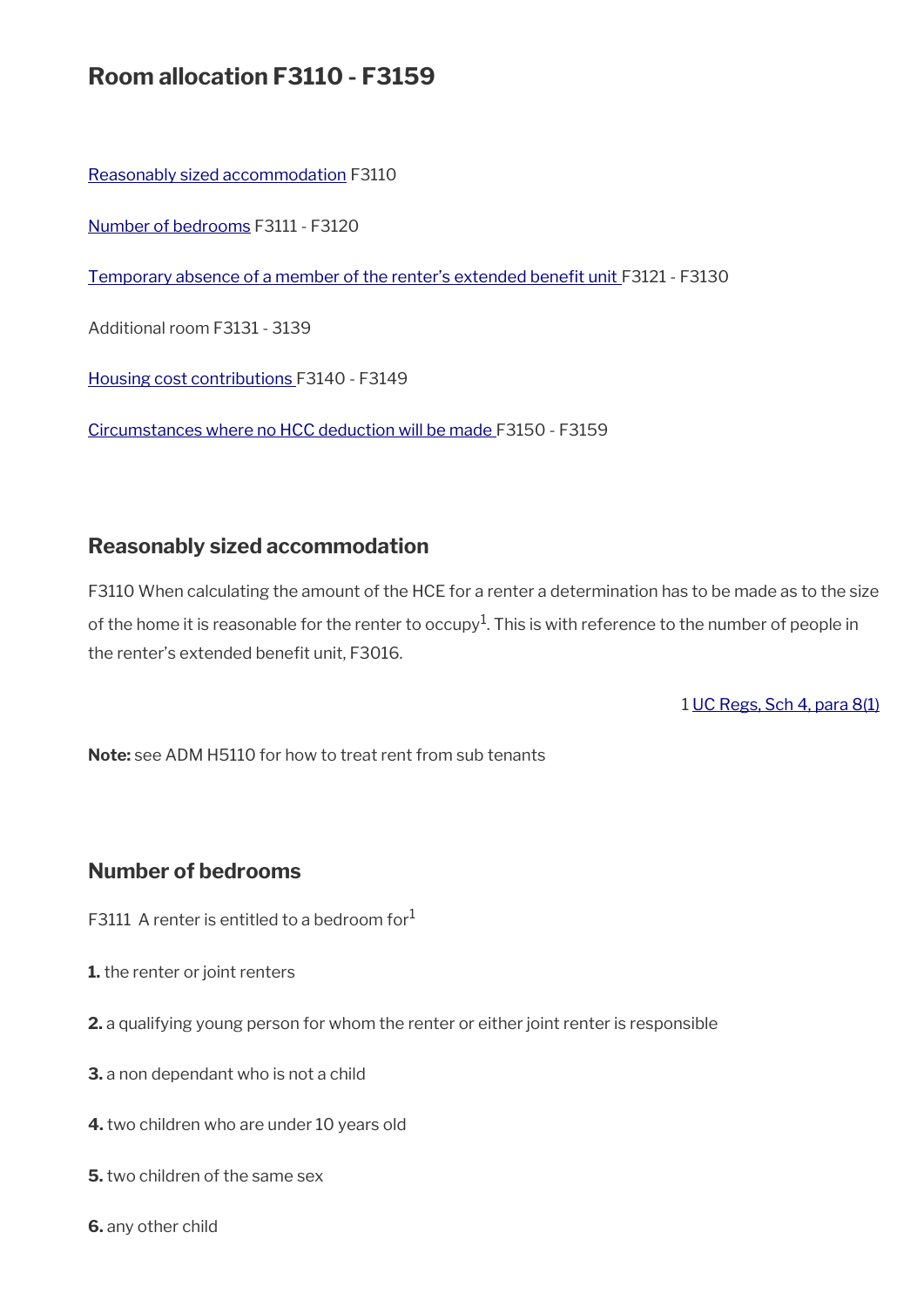7. a non-resident carer, where a severely disabled child or non-dependant disabled adult has overnight care

8. both members of a couple, where they are unable to share because of disability

9. a child/children, if they satisfy the foster parent condition.

## 1 [UC Regs, Sch 4, para 10\(1\), 12](http://www.legislation.gov.uk/uksi/2013/376/schedule/4)

F3112 Where a member of the extended benefit unit appears twice in the list at F3111 they will be allocated to the description that results in the fewest number of bedrooms $^1\!$ 

**Note 1:** A claimant couple will generally be allocated only 1 bedroom between them. A non-dependant couple will be allocated 1 bedroom each but a housing costs contribution will be considered for each of them.

**Note 2:** Children who are transgender will not be allocated an additional bedroom. Under the current Gender Recognition Act they would be considered as having the sex noted on the birth certifcate until the age of 18, when it could be changed

## 1 [UC Regs, Sch 4, para 10\(2\)](http://www.legislation.gov.uk/uksi/2013/376/schedule/4)

## **Example 1**

Ann lives with her partner, her son who is 7 and her daughter who is 8. Ann is entitled to 1 bedroom for her and her partner and another bedroom for her 2 children.

## **Example 2**

Kevin, a single parent, lives with his 12 year old daughter and his 8 year old son. Kevin is entitled to 1 bedroom for himself and a bedroom for each of his children. This is 3 bedrooms in total.

## **Example 3**

Angelina and Brad have 4 children. Two boys, Joseph who is 15 and Harry who is 6. The other children are girls, Amelia who is 12 and Romany who is 8.

Joseph and Harry are both boys so can be allocated 1 room for both of them.

Amelia and Romany are both girls so can be allocated 1 room for both of them. This would mean two rooms for the children.

Alternatively, it is possible that having allocated Amelia and Romany a shared bedroom, Joseph and Harry could be allocated a room each. As the first calculation results in fewer bedrooms that will be the number of bedrooms allocated for the purpose of F3112.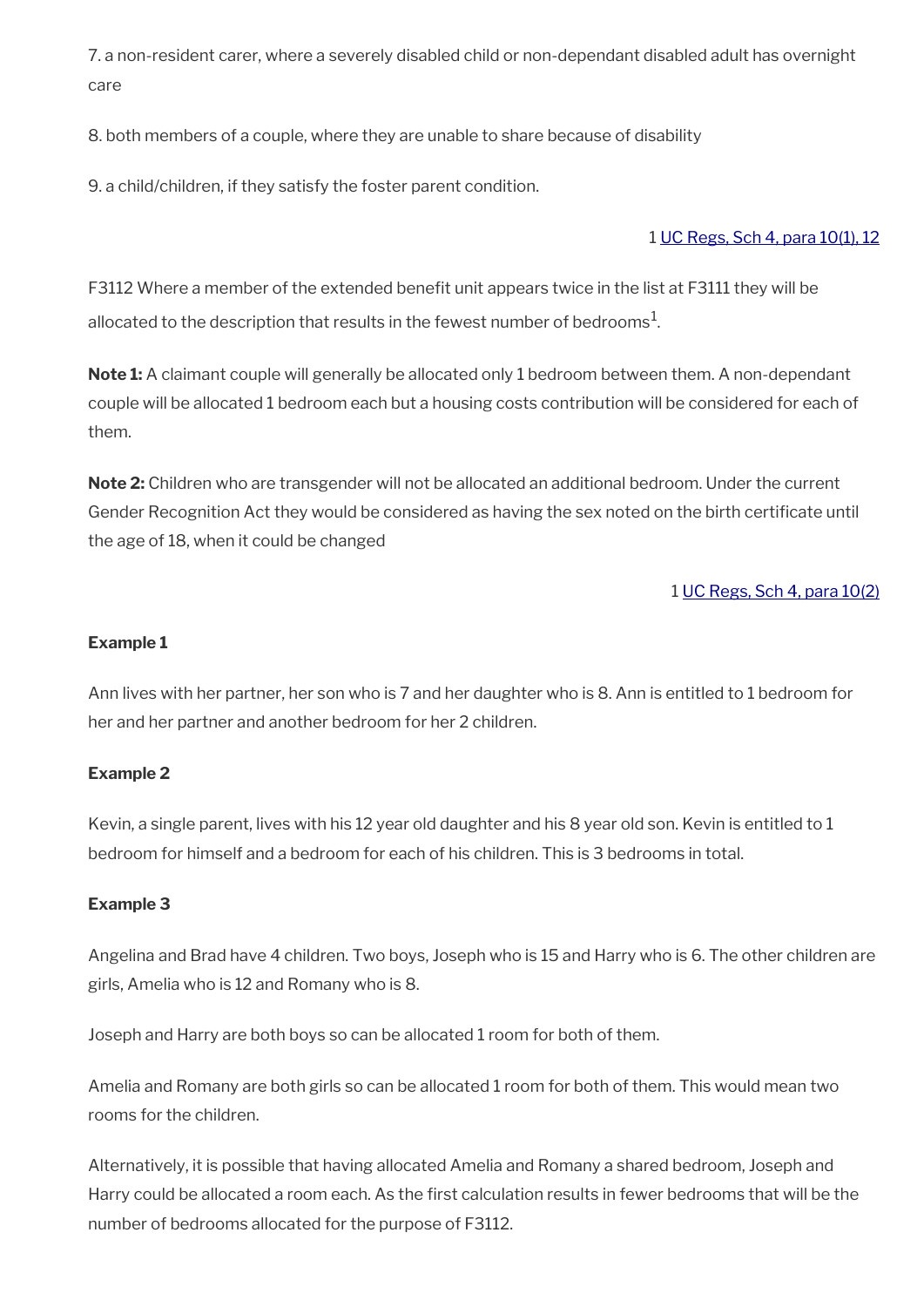F3113 When determining the number of rooms a renter is entitled to, regard must be had to<sup>1</sup>

**1.** the treatment of temporary absence of members of the renter's extended benefit unit (F3016)

**2.** any entitlement to an extra bedroom for overnight care (F3131)

**3.** the additional requirements in F3211 et seq (in the Private Rental Sector and temporary accommodation).

1 [UC Regs, Sch 4, para 10\(3\)](http://www.legislation.gov.uk/uksi/2013/376/schedule/4)

F3114 - F3120

# <span id="page-15-0"></span>**Temporary absence of a member of the renter's extended benefit unit**

F3121 Where a member of the renter's extended beneft unit is temporarily absent from the renter's home they will continue to be included in the calculation of the number of bedrooms in the circumstances set out in F3122 et seq $^1\!\!$ .

<code>F3122</code> For a child or qualifying young adult the circumstances are $^1$  that the calculation relates to any time

**1.** during the first 6 months of the absence of the child or qualifying young person for whom the renter is treated as not being responsible because they are being looked after by a LA<sup>2</sup>. This applies only where immediately before the LA started looking after them they were included in the extended benefit unit of a renter whose award included the HCE<sup>3</sup> .**or**

**2.** during the first 6 months of the absence of the child or qualifying young person for whom the renter is treated as not being responsible because they are a prisoner<sup>4</sup> and

**2.1** immediately before becoming a prisoner they were included in the extended benefit unit of a renter whose award included the HCE **and**

**2.2** they have not been sentenced to a term in custody that is expected to exceed 6 months<sup>5</sup> or

**3.** before the renter ceases to be responsible, under prescribed legislation  $6$ , for a child or QYP who is temporarily absent<sup>7</sup> **.**

**Note 1:** See also chapter F1 for further guidance on the temporary absence of a child or QYP.

**Note 2:** A person will have to be sentenced to a period of more than 1 year before their duration of detention is expected to extend beyond 6 months.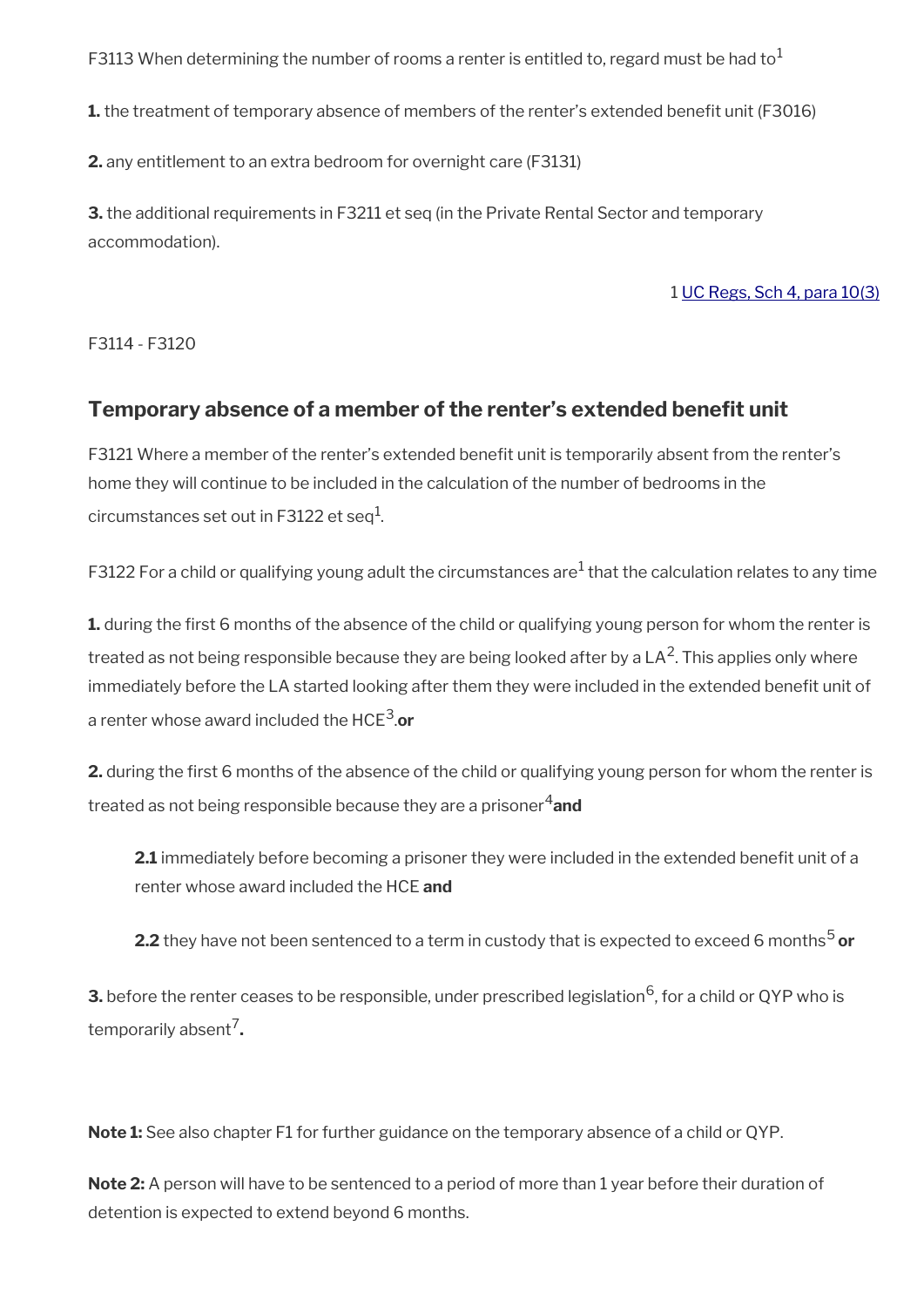## **Example 1**

Chloe lives with her parents in a two bedroom flat. Chloe's parents are entitled to UC which includes the HCE in respect of the flat. On the  $14/05/13$  she is taken into care as her parents are unable to look after her. The LA start looking after her. Chloe will still be included in any determination of the number of bedrooms her parents require until 14/11/13.

## **Example 2**

Toby lives with his parents and sister in a three bedroom house. Toby is convicted of a crime on 17/02/13 and sentenced to 2 years in prison. Toby's parents claim UC on 23/07/13. Toby cannot be included in the calculation of bedrooms the family require because he

**1.** has been sentenced to a term in prison greater than six months **and**

**2.** was not included in a calculation of the number of rooms immediately prior to becoming a prisoner.

## **Example 3**

Nick is absent from mother's house for 6 weeks during school holidays during which time he is living with his father in Brighton – Nick is temporarily absent and still included in his mother's benefit unit for the whole period of absence and therefore included in any determination of the number of bedrooms she requires.

## **Example 4**

Stan is absent in hospital for unknown period – he is considered to be temporarily absent for the next 6 months. After 5 months Stan's parents report that he will have to remain in hospital for at least a further 3 months. The DM is now aware that the absence period will exceed 6 months (5 months already passed + anticipated 3 months) and so Stan is removed from his parent's beneft assessment and any determination of the number of bedrooms they require. This change in circumstances will be effective from the first day of the assessment period in which the notification of Stan's prolonged stay is received.

## **Example 5**

Nicola is absent from her mother's house for 6 weeks during school holidays during which time she lives with her father in Spain. No temp absence period allowed, as this absence is longer than 1 month from the outset, and she is removed from her mother's bedroom calculations from outset of her absence.

## **Example 6**

Kris is absent from GB for medical treatment for unknown period – he is considered to be temporarily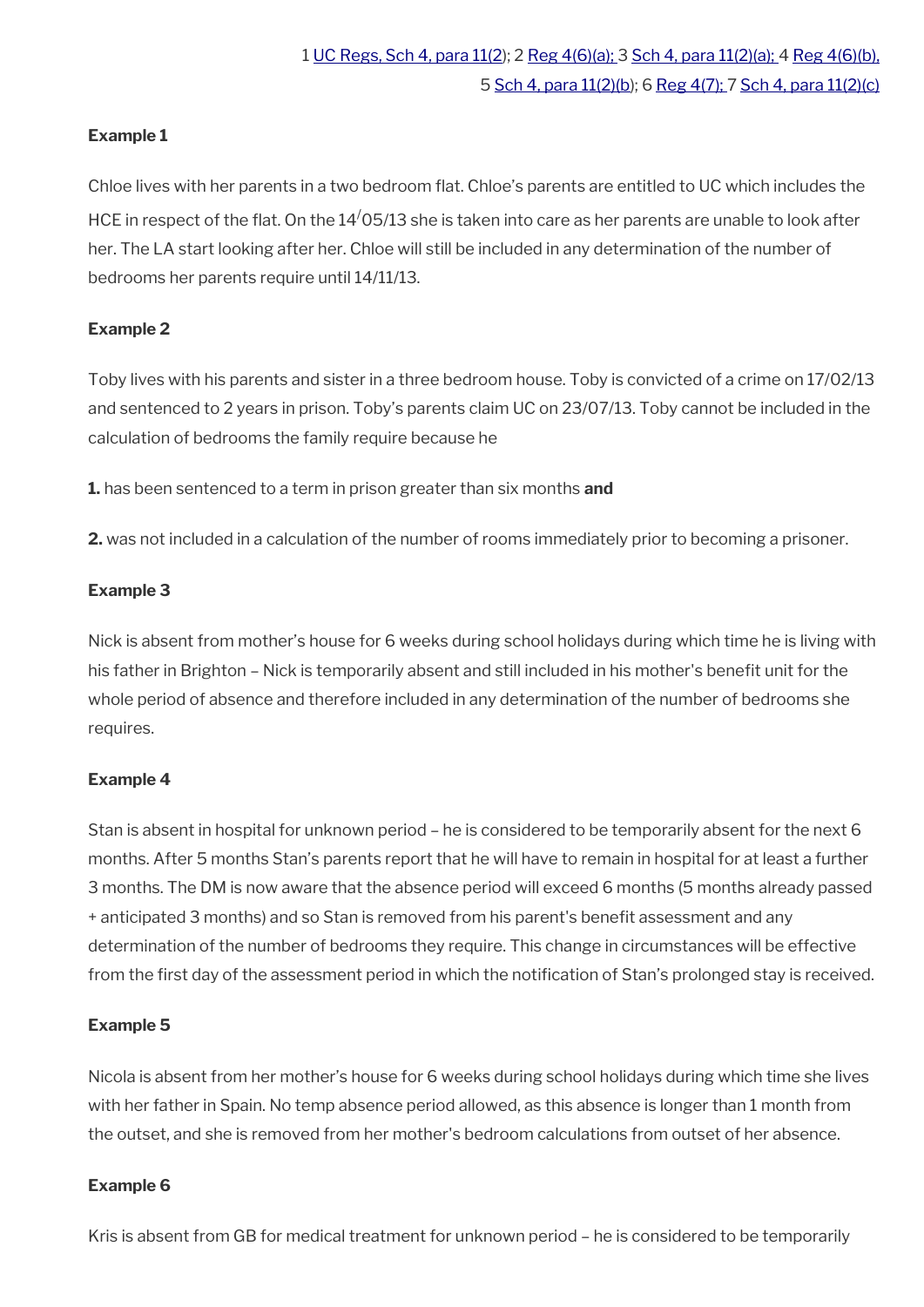absent and included in his parent's calculation of the number of bedrooms. After 5 months it is decided that he will have to remain abroad for at least a further 3 months. The DM is now aware that the absence from GB will exceed 6 months (5 months already passed + anticipated 3 months) and so Kris is removed from any determination of the number of bedrooms his parents require. This change in circumstances will be effective from the first day of the assessment period in which the notification of Kris' prolonged stay is received.

<code>F3123</code> For a renter the circumstances are $^{\rm 1}$  that the calculation relates to any time when

**1.** the renter's temporary absence from GB is disregarded under prescribed legislation<sup>2</sup>or

**2.** the renter is a prisoner and the existing award includes the HCE when they become a prisoner $^3$ .

## 1 [UC Regs, Sch 4, para 11\(3\);](http://www.legislation.gov.uk/uksi/2013/376/schedule/4) 2 [Reg 11\(1\)](http://www.legislation.gov.uk/uksi/2013/376/schedule/4) or (2); 3 [Reg 19\(2\)](http://www.legislation.gov.uk/uksi/2013/376/schedule/4)

F3124 For a non-dependant the circumstances are that the calculation relates to any time during<sup>1</sup>

**1.** the frst month of the non-dependant's temporary absence from GB **and**

**2.** a further month after **1.** above if the non-dependant's absence is disregarded because of the death of a close relative2**or**

**3.** the first 6 months of the non-dependant's temporary absence from GB where the absence is solely in connection with treatment for illness or physical or mental impairment<sup>3</sup> **or**

**4.** the first 6 months that the non-dependant is a prisoner where they have not been sentenced to a term of custody that is expected to exceed 6 months**and**

where immediately before the absence the non-dependant was included in the extended benefit unit of the renter whose award included the HCE.

**Note:** For detailed guidance on absence and temporary absence from GB see chapter C1.

## 1 [UC Regs, Sch 4, para 11\(4\)](http://www.legislation.gov.uk/uksi/2013/376/schedule/4) and [\(5\(a\)-\(c](http://www.legislation.gov.uk/uksi/2013/376/schedule/4)), 2 [Reg 11\(2\)](http://www.legislation.gov.uk/uksi/2013/376/schedule/4), 3 [Reg 11\(3\)\(a\)](http://www.legislation.gov.uk/uksi/2013/376/schedule/4)

F3125 Where the non-dependent is a child or step child of the renter or joint renter they will be included in a determination of the number of bedrooms for any period that they are

**1.** a member of the armed forces **and**

**2.** away on operations $^1$ .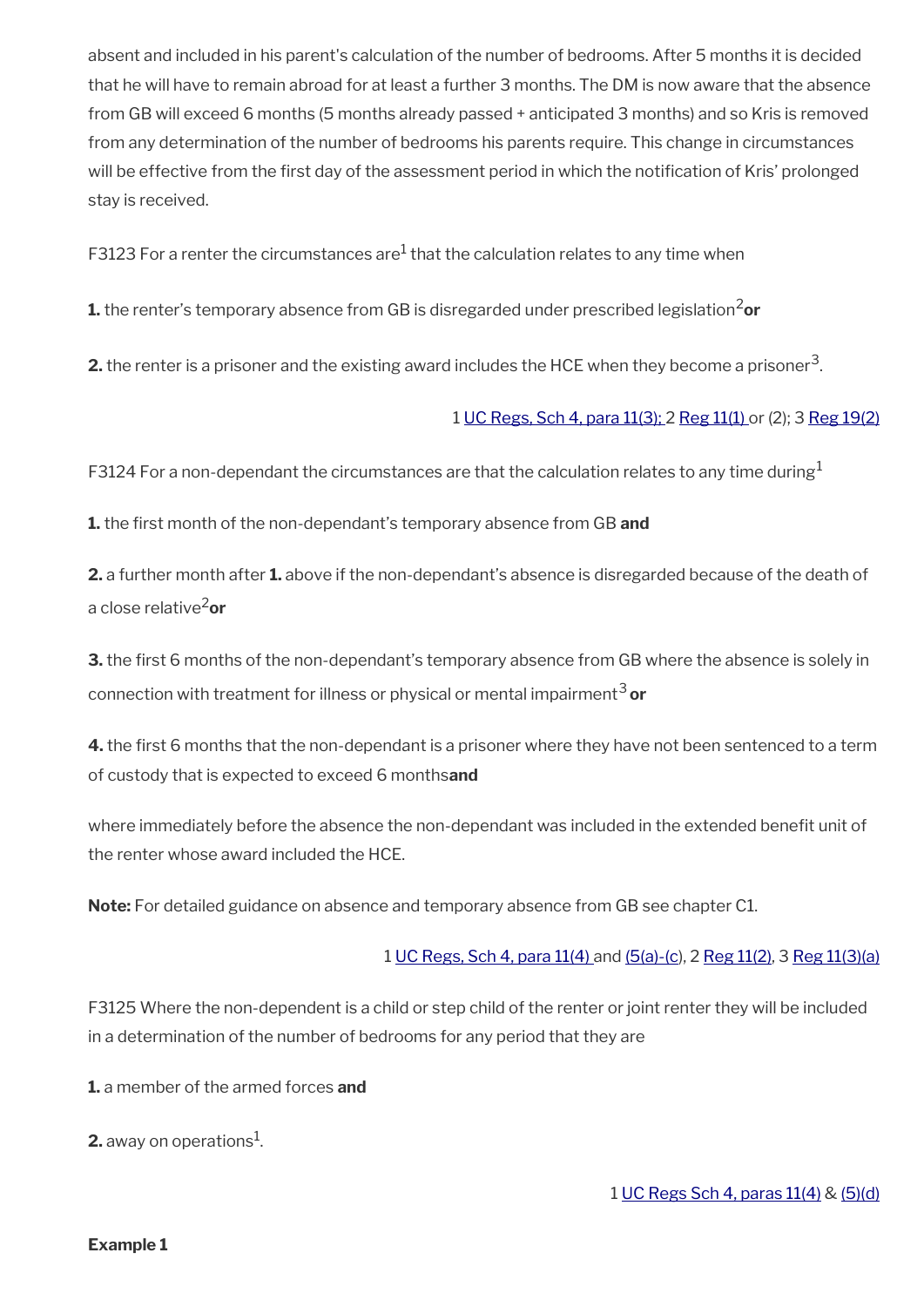Bob and Mary live with their 25 year old daughter Judith. On 15.4.14 Judith is sent on operations for 5 months. Bob claims UC which includes HCE for their 2 bedroom rented home on 10.6.14. Judith is included in the determinations of the number of bedrooms whilst she is on operations.

F3126 "Away on operations" does not necessarily mean away from the UK, just away from the home normally occupied. It also covers pre-deployment training and post operation leave (which is described as "normalisation"). This could apply

**1.** to Royal Air Force personnel with immediate response duties who are based away from home for a number of months **or**

**2.** where members of the armed forces were deployed to assist with the Olympics.

## **Example 1**

A two bedroom housing association property is occupied by Martin and Sarah and their adult daughter Sam, who is in the armed forces. She is then deployed on operations to assist with the Commonwealth Games. Martin and Sarah will still be entitled to the bedroom for Sam and will not be under-occupying whilst she is away on operations.

## **Example 2**

A four bedroom council property is occupied by Warren and his adult daughter Amelia, who is in the armed forces. Warren also requires frequent overnight care from a non resident carer. Amelia is then deployed on operations in the UK from 1.12.13 to 30.6.14. Warren will still be entitled to the bedroom for Amelia and will continue to be under-occupying by one bedroom whilst she is on operations.

## **Example 3**

Kevin and Tanya rent a two bedroom private property. Their adult son Dave, who is in the armed forces, also lives with them. They make a claim for UC on 1.4.14. Dave is deployed on operations in the UK on 1.3.14 and will not return to the property until 31.8.14. From the start of the new claim, Kevin and Tanya will be entitled to the two bedroom LHA rate.

F3127 Any non-dependant who is temporarily absent from the renter's home other than in the circumstances set out in F3124 et seq will not be treated as part of the renter's extended beneft unit if the absence exceeds, or is expected to exceed, 6 months $^{\mathrm{1}}$ .

1 [UC Regs, Sch 4, para 11\(6\)](http://www.legislation.gov.uk/uksi/2013/376/schedule/4)

F3128 - F3130

# **Additional room**

F3131 A renter is entitled to an additional bedroom if they, or any person in the renters extended beneft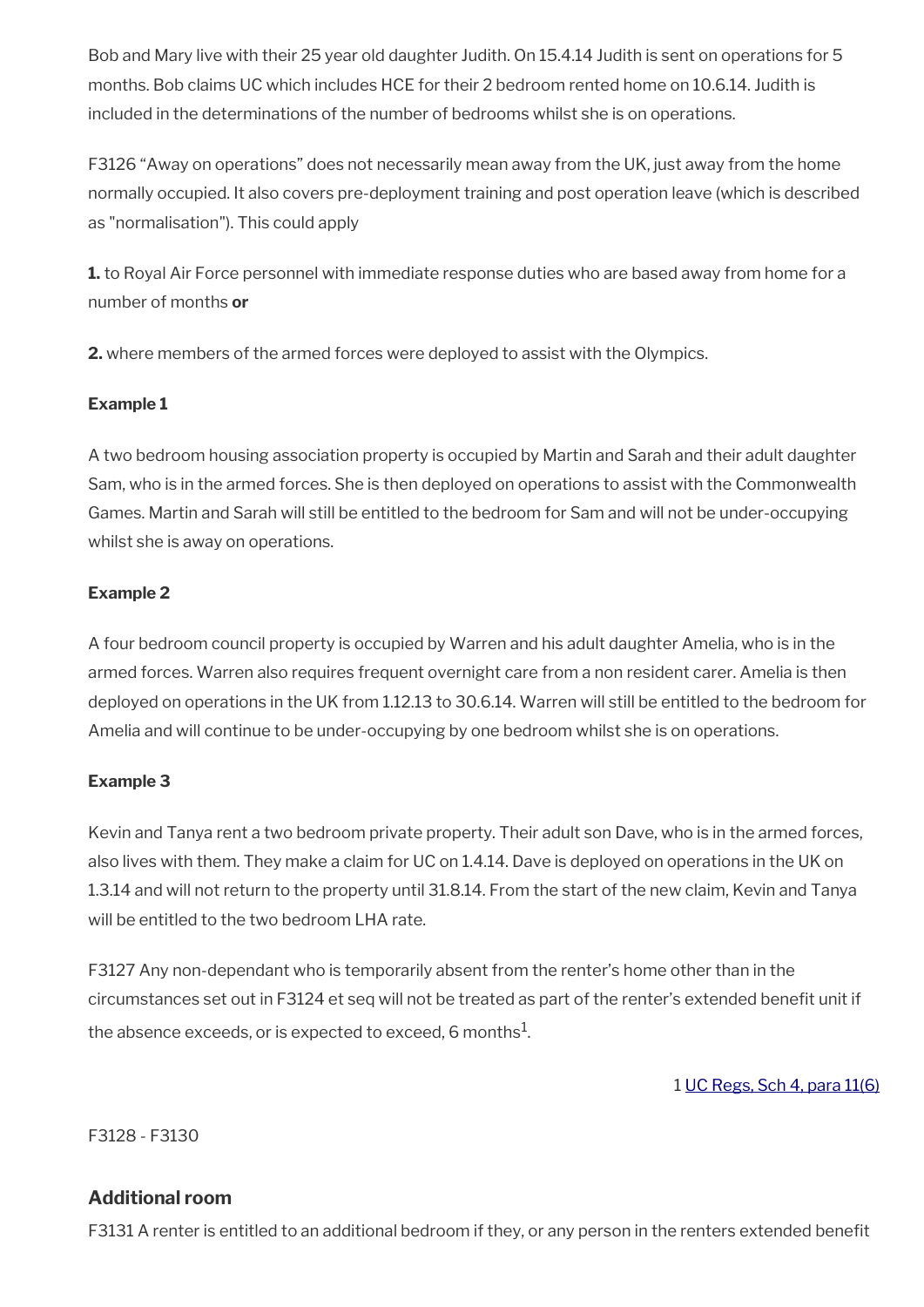unit or any person in respect of whom the renter satisfies the foster parent condition, satisfies<sup>1</sup>

**1.** the overnight care condition (see paragraph F3132)

**2.** the foster parent condition (see paragraphs F3133)

**3.** the disabled child condition (see paragraph F3135)

4. the disabled person condition (see paragraph F3136)

However, this is subject<sup>2</sup> to paragraphs F3137 et seq below.

1 [UC regs, Sch 4, para 12\(1\)](http://www.legislation.gov.uk/uksi/2013/376/schedule/4) & [\(A1\), 2 Sch 4, para 12\(2\)](http://www.legislation.gov.uk/uksi/2013/376/schedule/4)

## **The overnight care condition**

F3132 **[\[See Memo ADM 07-22\]](https://intranet.dwp.gov.uk/manual/advice-decision-making-adm/07-22-adult-disability-payment-uc-esa-ns-jsa-ns) [\[see Memo ADM 12-21](https://intranet.dwp.gov.uk/manual/advice-decision-making-adm/12-21-disability-assistance-children-and-young-people-consequential-amendments-social-security)]** A renter (see F3131) satisfes the overnight care condition if

- **1.** they are in receipt of
	- **1.1** the care component of DLA at the middle or highest rate **or**
	- **1.2** "AA" (including AFIP) **or**
	- **1.3** the daily living component of PIP **and**
- **2.** one or more persons, who do not live in the renter's home, are engaged to
	- **2.1** provide overnight care for the renter **and**
	- **2.2** stay overnight in the home on a regular basis **and**
- ${\bf 3.}$  overnight care is provided under arrangements entered into for that purpose $^1$ .

1 [UC regs, Sch 4, para 12\(3\)](http://www.legislation.gov.uk/uksi/2013/376/schedule/4)

## **Example 1**

Dorothy, an 82 year old widow, lives alone in a 2 bedroom bungalow. She is immobile and requires overnight care. Her 3 daughters take it in turns to stay with her each night to provide care. She is entitled to an extra bedroom to accommodate whichever daughter is staying with her.

## **Example 2**

Sandra, who is single and living alone, has a spinal injury and is in receipt of the highest rate of the care component of DLA. An assessment by her local authority found that she requires support for 24 hours a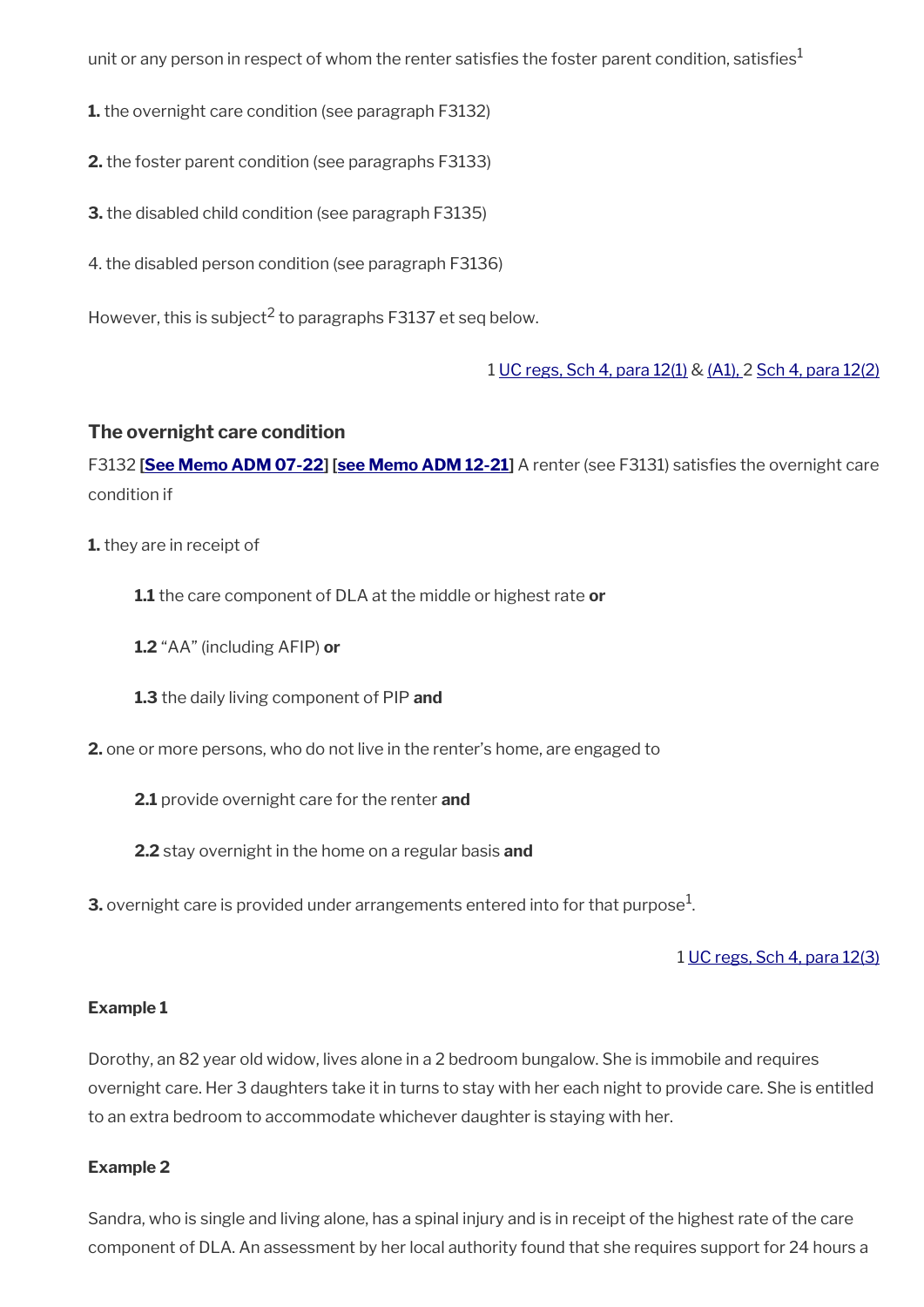day that would be best provided by employing a team to provide live in care. Overnight, the carer has to regularly turn her in bed to ensure she does not develop bed sores. Sandra is entitled to an extra bedroom to accommodate the carer providing overnight care.

## **Example 3**

Philip lives with his wife and is entitled to the daily living component of PIP. At night he needs assistance to get to the toilet. His wife provides this assistance. Philip is not entitled to an extra bedroom as there is no requirement for someone who does not live in the household to provide the overnight care.

## **The foster parent condition**

F3133 A renter (see F3131), or either joint renter, are entitled to one additional room if they are

**1.** a foster parent **or**

 $\mathbf 2$  an adopter with whom a child has been placed for adoption $^1$ .

## 1 [UC Regs, Sch 4, para 12\(1\)& 29\(9A\)](http://www.legislation.gov.uk/uksi/2013/376/schedule/4)

F3134 A foster parent includes a person who would be a foster parent but for the fact they do not currently have a child placed with them provided that any period since the date

**1.** when their last placement ended **or**

**2.** they were approved to be a foster parent, if they have not had a child placed with them

does not exceed 12 months $^{\rm 1}$ .

## 1 [UC regs, Sch 4, para 12\(7\)](http://www.legislation.gov.uk/uksi/2013/376/schedule/4)

## **The disabled child condition**

F3135 **[[see Memo ADM 12-21](https://intranet.dwp.gov.uk/manual/advice-decision-making-adm/12-21-disability-assistance-children-and-young-people-consequential-amendments-social-security)]** A renter (F3131) satisfes the disabled child condition if

**1.** they, or another member of their extended benefit unit, are responsible for a child who would otherwise be expected to share a bedroom **and**

**2.** the child is in receipt of the care component of DLA at the middle or highest rate **and**

 ${\bf 3}.$  because of their disability the child is not reasonably able to share a bedroom with another child $^1$ .

1 [UC regs, Sch 4, para 12\(6\)](http://www.legislation.gov.uk/uksi/2013/376/schedule/4)

## **Example 1**

Joanne and Kevin live with their two daughters and son in a local authority flat. The two girls would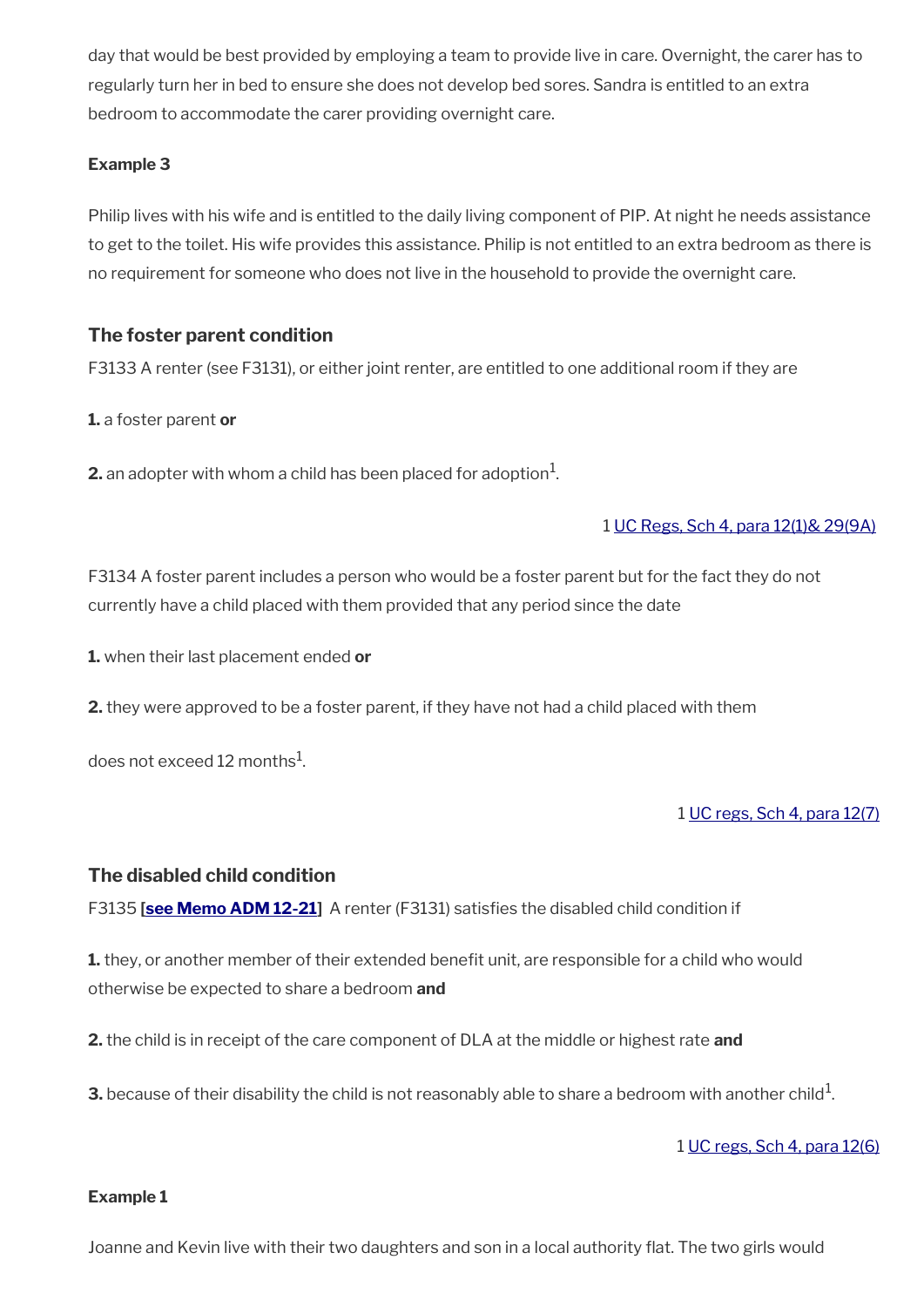normally be expected to share a room as they are aged 10 and 8. The boy is 13 and therefore cannot be expected to share. The girls are both disabled; one has Down's syndrome the other has Spina Bifda. Both girls are entitled to the highest rate of the care component of DLA. This means they are not reasonably able to share a room as the child with Down's syndrome can disrupt the sleep of, and may pose a risk to, the other child. As the girls are not reasonably able to share a room Joanne and Kevin are entitled to an additional bedroom.

## **Example 2**

Ankush and Rita live with their three sons aged 7, 9 and 11 in a private rented sector house. Two of the three children would be expected to share a room. The 9 year old is severely autistic and suffers from night terrors and would signifcantly disturb the sleep of anyone sharing the same room. Because of his disability he would not be reasonably able to share a room. He is entitled to the highest rate of the care component of DLA. However, as it is appropriate for the other two children to share, he is not required to share a bedroom and Ankush and Rita are not entitled to an additional bedroom.

## **Example 3**

Carol and Jason live with their two daughters aged 5 and 7. Their 7 year old daughter is entitled to the middle rate of the care component of DLA for day attention. Carol and Jason claim they require an extra bedroom because their 7 year old is disruptive at night and keeps their 5 year old daughter awake. The disruption occurs intermittently on average once every six months. The DM decides that it is not unreasonable in the circumstances for the two daughters to share a room. Carol and Jason are not therefore entitled to an extra bedroom.

## **The disabled person condition**

F3136 **[\[See Memo ADM 07-22](https://intranet.dwp.gov.uk/manual/advice-decision-making-adm/07-22-adult-disability-payment-uc-esa-ns-jsa-ns)] [\[see Memo ADM 12-21\]](https://intranet.dwp.gov.uk/manual/advice-decision-making-adm/12-21-disability-assistance-children-and-young-people-consequential-amendments-social-security)** A renter (see F3131) will also be entitled to an additional bedroom if they satisfy the disabled person condition $^1$  (this captures those couples who are unable to share because of disability). The disabled person condition is satisfed where the renter would be expected to share a bedroom with a joint renter **and** 

- 1. the renter is in receipt of
	- 1.1 the care component of DLA at the middle or highest rate
	- 1.2 AA (at the higher rate)
	- 1.3 the daily living component of PIP **and**
- 2. because of their disability the renter is not reasonably able to share a bedroom with the joint renter $^1$ .

**Note:** the definition of AA<sup>2</sup> captures claimants who are in receipt of an increase of disablement pension, payments under personal injuries schemes, an addition to a war disablement pension or an AFiP.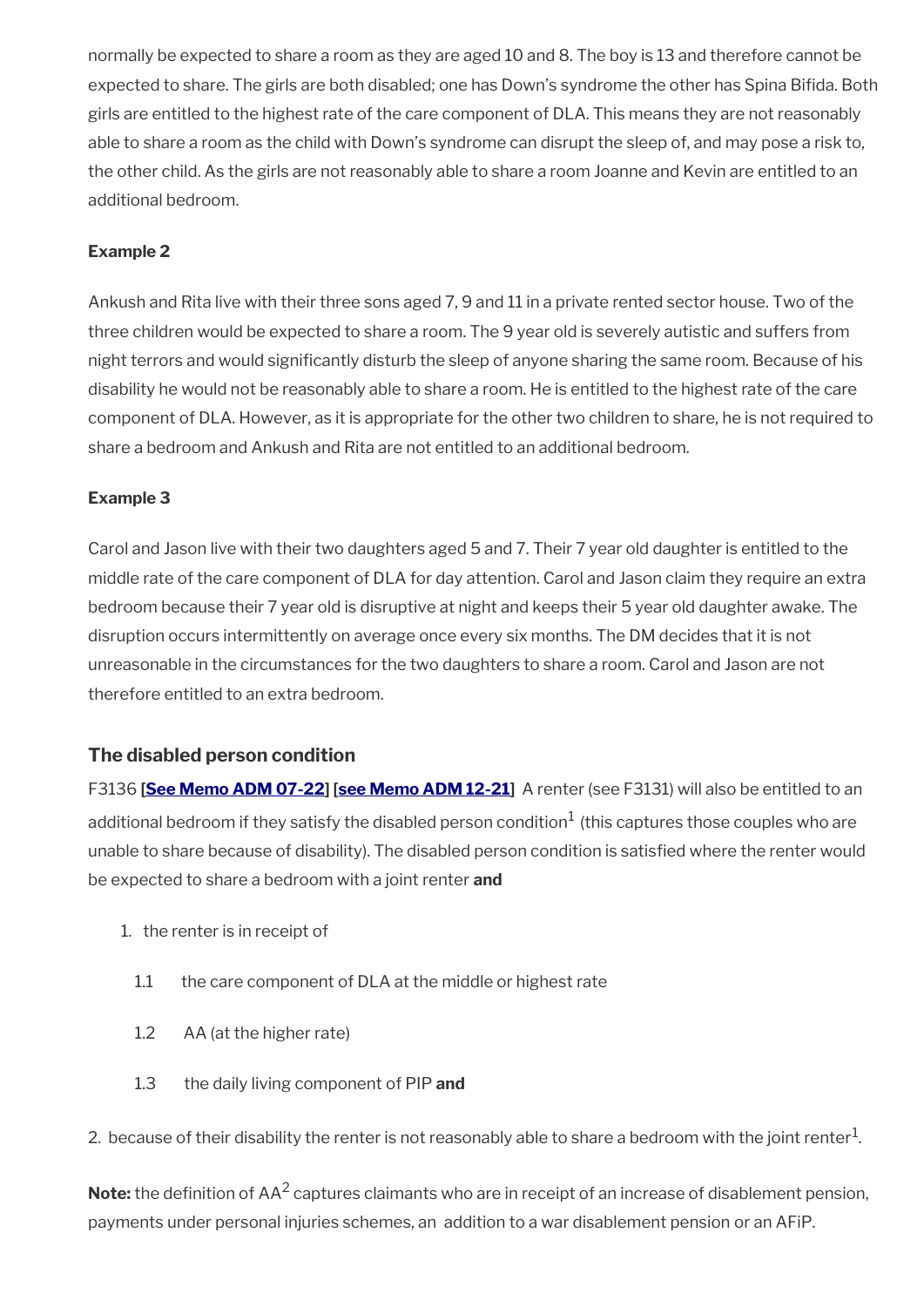## **Satisfying one or more conditions**

F3137 Where a renter, or one or both joint renters, satisfy the disabled child condition for one or more children they are entitled to as many bedrooms as are necessary to ensure each child has their own bedroom<sup>1</sup>.

1 [UC regs, Sch 4, para 12\(8\)](http://www.legislation.gov.uk/uksi/2013/376/schedule/4)

F3138 Where a renter, or one or both joint renters, satisfy two or more of

**1.** the overnight care condition **or**

- **2.** the foster parent condition **or**
- **3.** the disabled child condition or
- **4.** the disabled person condition

they will be entitled to one additional bedroom for each one of the conditions that apply $^{\mathrm{1}}$ .

1 [UC regs, Sch 4, para 12\(9\)](http://www.legislation.gov.uk/uksi/2013/376/schedule/4)

**Note:** No renter who is living in private sector accommodation, or in temporary accommodation as described in F3181, will be entitled to more than 4 bedrooms in total see F3211.

## **Example 1**

**Tony and his civil partner Mike are both entitled to the highest rate of the care component of DLA. Due to the severity of their disabilities they both require overnight carers to stay on a regular basis. They are entitled to one additional bedroom between them**

## **Example 2**

Rosie and Jim are foster parents to two children, Rosie also requires overnight care. They are entitled to two additional bedrooms. One for satisfying the overnight care condition and one for satisfying the foster parent condition.

F3139

## <span id="page-22-0"></span>**Housing cost contributions**

F3140 [\[See Memo ADM 05/21\]](https://intranet.dwp.gov.uk/manual/advice-decision-making-adm/0521-rates-income-tax-uc-benefit-rates-and-social-security-contributions-april-2021) [\[See Memo ADM 10/22\]](https://intranet.dwp.gov.uk/manual/advice-decision-making-adm/10-22-rates-income-tax-uc-benefit-rates-and-social-security-contributions-april-2022) The amount of the HCC deduction for each non dependant living in the claimant's home is £75.15 $^{\rm 1}$ .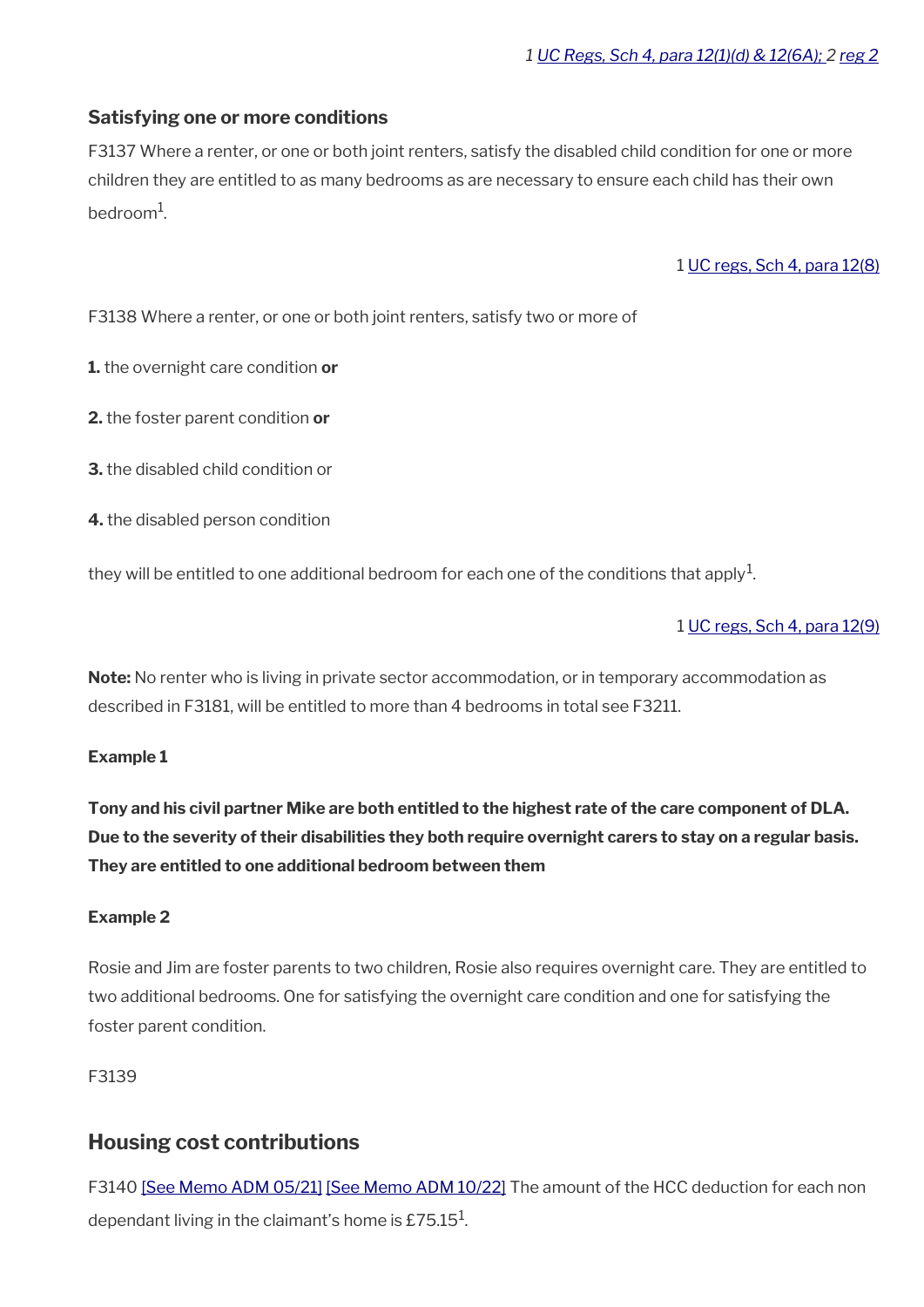F3141 The deduction will be made after all other calculations have been made to determine the amount of relevant payments to be included in a renter's HCE $^{\rm 1}$ .

**Note 1:** No HCC will be made from any owner occupier payments in shared ownership cases.

**Note 2:** For Joint tenants the overall deduction could effectively be 150% of the HCC where a joint renter is getting HB, IS, JSA, ESA or SPC.

## 1 [UC Regs, Sch 4, para 14\(2\)](http://www.legislation.gov.uk/uksi/2013/376/schedule/4)

## **Example**

Bill and Ben are joint tenants. They rent a three bedroom house from their LA. Their adult nephew lives with them. Bill is entitled to UC whereas Ben claims HB. A 50% HCC deduction is appropriate on the HB claim and for Bill's UC a full 100% HCC deduction is also appropriate.

F3142 Where the total amount of the HCC is more than the amount of rent calculated the amount of the HCE will be nil. No other reduction for housing costs contributions will be made from the renter's award of UC<sup>1</sup>.

1 [UC Regs, Sch 4, para 14\(3\)](http://www.legislation.gov.uk/uksi/2013/376/schedule/4)

F3143 - F3149

## <span id="page-23-0"></span>**Circumstances where no HCC deduction will be made**

## **Renters exempt from HCC deduction**

F3150 [\[See Memo ADM 07-22\]](https://intranet.dwp.gov.uk/manual/advice-decision-making-adm/07-22-adult-disability-payment-uc-esa-ns-jsa-ns) [\[see Memo ADM 12-21](https://intranet.dwp.gov.uk/manual/advice-decision-making-adm/12-21-disability-assistance-children-and-young-people-consequential-amendments-social-security)] No HCC deduction will be made where

- **1.** the renter is
	- **1.1** a single person **or**
	- **1.2** a joint renter **and**
	- **1.2.a** where there is at least one joint renter<sup>1</sup>

**2.** who is

**2.1** blind

**2.2** in receipt of the care component of DLA at the middle or highest rate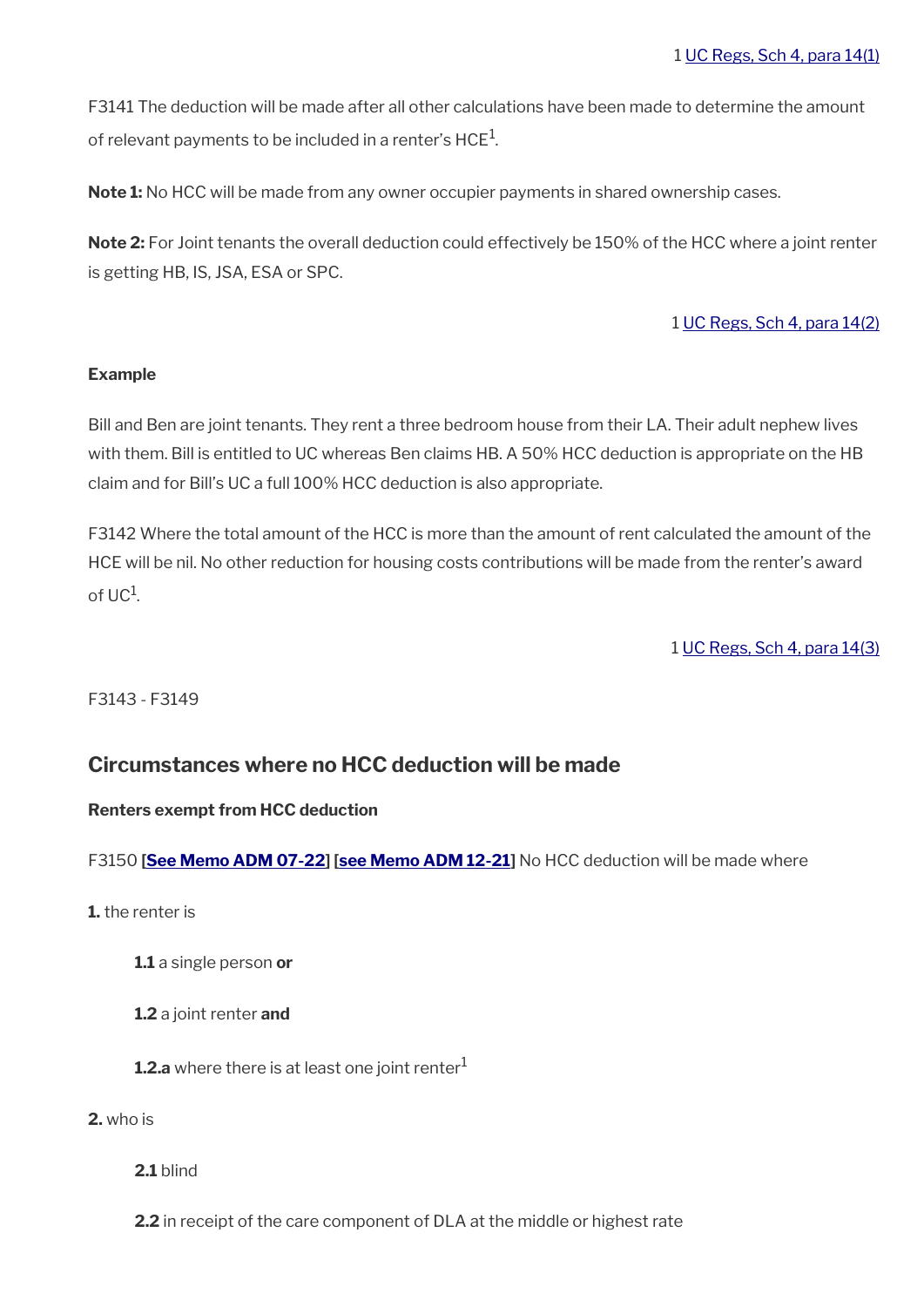**2.3** in receipt of "AA" (includes AFIP)

**2.4** in receipt of the daily living component of PIP

**2.5** entitled to at least one of the benefits at **2.** to **4.** above but are not in receipt of it under prescribed legislation because they are in hospital<sup>2</sup>.

> 1 [UC Regs, Sch 4, para 15\(1\) & \(2\)](http://www.legislation.gov.uk/uksi/2013/376/schedule/4) 2 [DLA Reg 8](http://www.legislation.gov.uk/uksi/1991/2890/regulation/8); [AA Reg 6](http://www.legislation.gov.uk/uksi/1991/2740/regulation/6); Gen Ben Reg 21; [WR Act 12, s 86](http://www.legislation.gov.uk/ukpga/2012/5/section/86)

## **Example**

Jackie and David are joint renters. They rent a two bedroom house from their LA. Their adult son lives with them. Jackie is entitled to the highest rate of DLA but it is not currently payable as she is in hospital. No HCC will be made to the HCE in these circumstances.

## **No HCC deduction for certain non-dependants**

F3151 **[\[See Memo ADM 07-22](https://intranet.dwp.gov.uk/manual/advice-decision-making-adm/07-22-adult-disability-payment-uc-esa-ns-jsa-ns)]** No HCC deduction will be made for any non-dependant who is a member of the renter's extended benefit unit where they are<sup>1</sup>

- **1.** under 21
- **2.** in receipt of SPC
- **3.** in receipt of the care component of DLA at the middle or highest rate
- **4.** in receipt of "AA" (includes AFIP)
- **5.** in receipt of the daily living component of PIP

**6.** entitled to at least one of the benefts at **2.** to **4.** above but are not receiving it under prescribed legislation because they are in hospital<sup>2</sup>

- **7.** in receipt of CA
- **8.** a prisoner
- **9.** responsible for a child under 5
- **10.** a person who is a member of the armed forces away on operations who

**10.1** is the child or step child of the renter or joint renter **and**

**10.2** lived with the renter, or joint renters immediately before leaving to go on operations **and**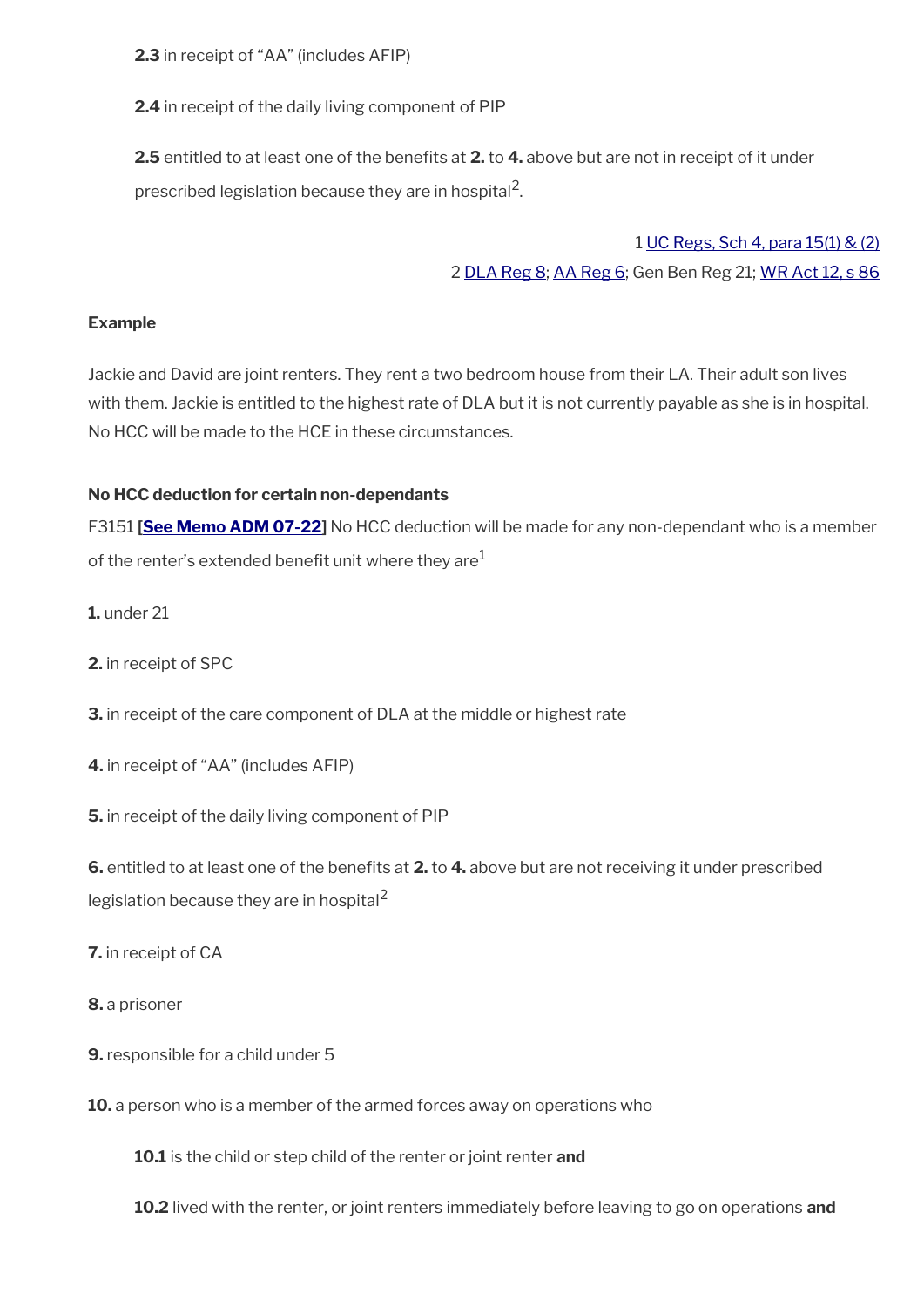**10.3** intends to return to live with the renter or joint renters at the end of the operations.

1 [UC Regs, Sch 4, para 16\(2\)](http://www.legislation.gov.uk/uksi/2013/376/schedule/4) 2 [DLA Reg 8](http://www.legislation.gov.uk/uksi/1991/2890/regulation/8); [AA Reg 6](http://www.legislation.gov.uk/uksi/1991/2740/regulation/6); Gen Ben Reg 21; [WR Act 12, s 86](http://www.legislation.gov.uk/ukpga/2012/5/section/86)

F3152 - F3159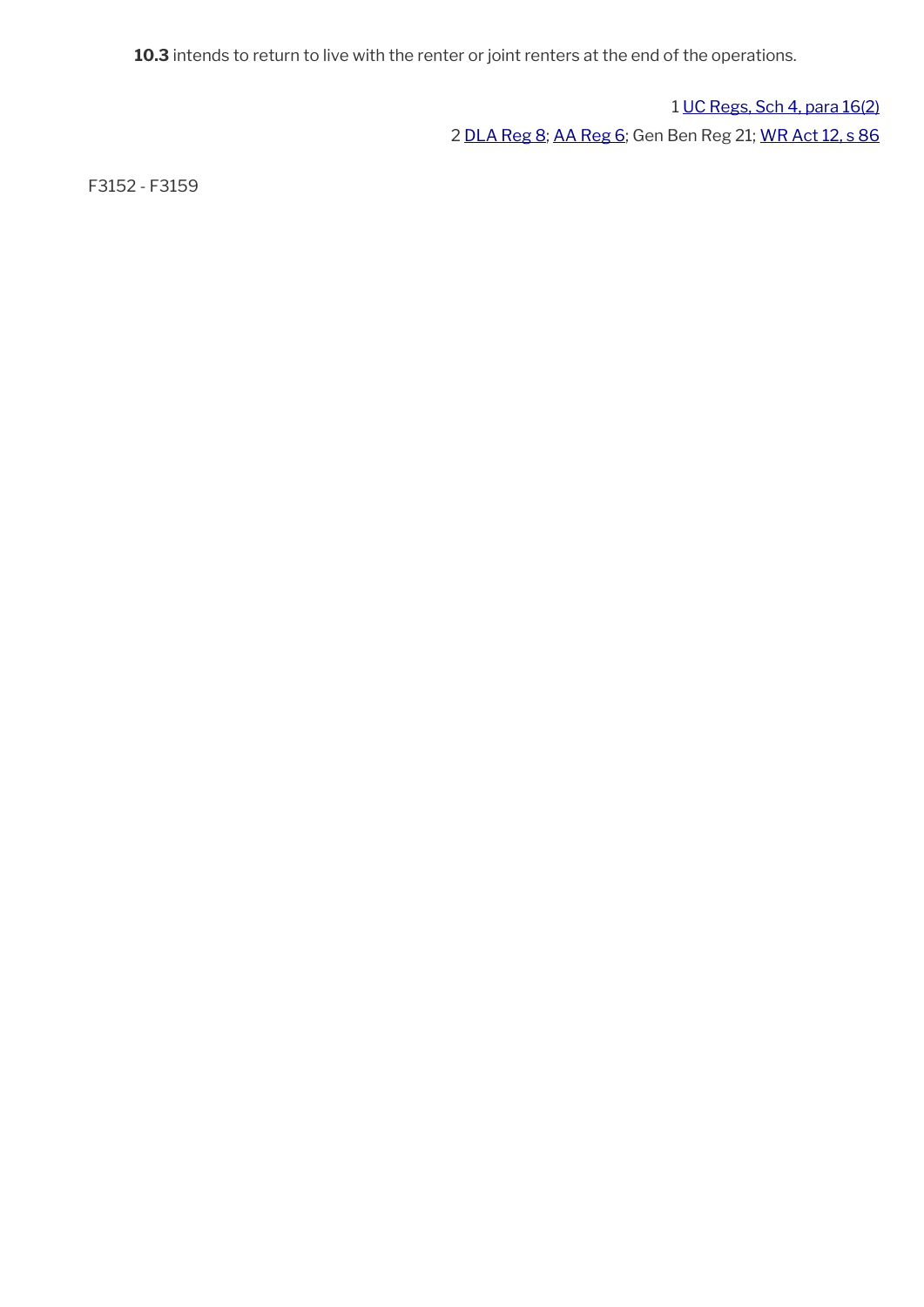# **HCE calculations involving two homes F3160 - F3179**

[Renter treated as occupying single home](#page-26-0) F3160 - F3169

[Move to new home delayed for adaptations for disabled person](#page-27-1) F3170 - F3171

[Renter moves out of home because of reasonable fear of violence](#page-27-0) F3172 - F3179

## <span id="page-26-0"></span>**Renter treated as occupying single home**

F3160 Where a renter occupies two homes but is treated as occupying a single home as in ADM Chapter F2 the renter's HCE will be determined by a single calculation for both homes<sup>1</sup>. The calculation will include

**1.** all relevant payments for both homes **and**

**2.** the total number of bedrooms in both homes added together.

1 [UC Regs, Sch 4, para 17\(1\) & \(2\)](http://www.legislation.gov.uk/uksi/2013/376/schedule/4)

## F3161 Where

**1.** the renter's liability for both homes is to a provider of social housing **and** 

**2.** if a UC award exists on 10.4.18 neither of the homes are temporary accommodation within the meaning of F3180 and F3181

the rooms of both houses will be counted up and compared to the household needs and a single calculation of the HCE will be made with reference to paragraphs F3250 et seq $^1\!$ 

## 1 [UC Regs, Sch 4, para 17\(3\)](http://www.legislation.gov.uk/uksi/2013/376/schedule/4)

F3162 Where F3161 doesn't apply the HCE calculation will be made with reference to paragraphs F3180 et seq $^1$ .

**Note:** The LHA rate cannot exceed the 4 bedroom rate.

1 [UC Regs, Sch 4, para 17\(4\)](http://www.legislation.gov.uk/uksi/2013/376/schedule/4)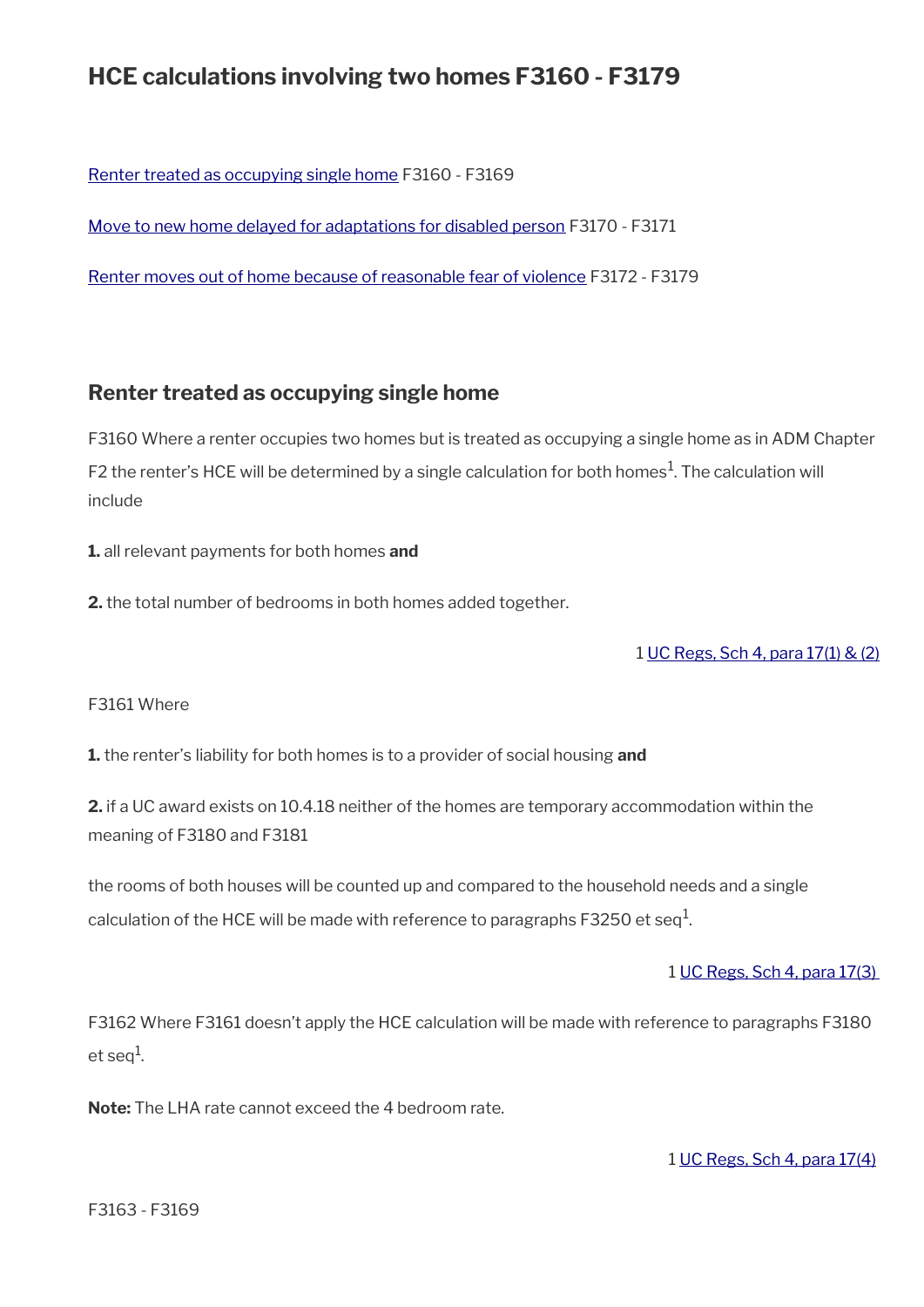# <span id="page-27-1"></span>**Move to new home delayed for adaptations for disabled person**

F3170 Where the occupation condition for two homes at in ADM Chapter F2 is met, the amount of the renter's HCE is determined by $<sup>1</sup>$ </sup>

**1.** calculating an amount for each home in accordance with F3180 et seq or F3250 et seq **and**

**2.** adding those figures together.

## 1 [UC Regs, Sch 4, para 18\(1\)](http://www.legislation.gov.uk/uksi/2013/376/schedule/4)

F3171 If a HCC was deducted for both homes $^1$ , the amount of the deduction for the new home shall be added to the fgure produced at F3170 **2.**

## 1 [UC Regs, Sch 4, para 18\(2\)](http://www.legislation.gov.uk/uksi/2013/376/schedule/4)

# <span id="page-27-0"></span>**Renter moves out of home because of reasonable fear of violence**

F3172 Where the occupation condition for two homes at in ADM Chapter F2 is met, the amount of the renter's HCE is determined by $<sup>1</sup>$ </sup>

**1.** calculating an amount for each home in accordance with F3180 et seq or F3250 et seq **and**

**2.** adding those figures together.

## 1 [UC Regs, Sch 4, para 19\(1\)](http://www.legislation.gov.uk/uksi/2013/376/schedule/4)

F3173 If a HCC was deducted for both homes, the DM must

**1.** decide which home the claimant normally occupies as their home **and**

**2.** add the amount of HCC for the other home to the figure produced at F31722.

F3174 - F3179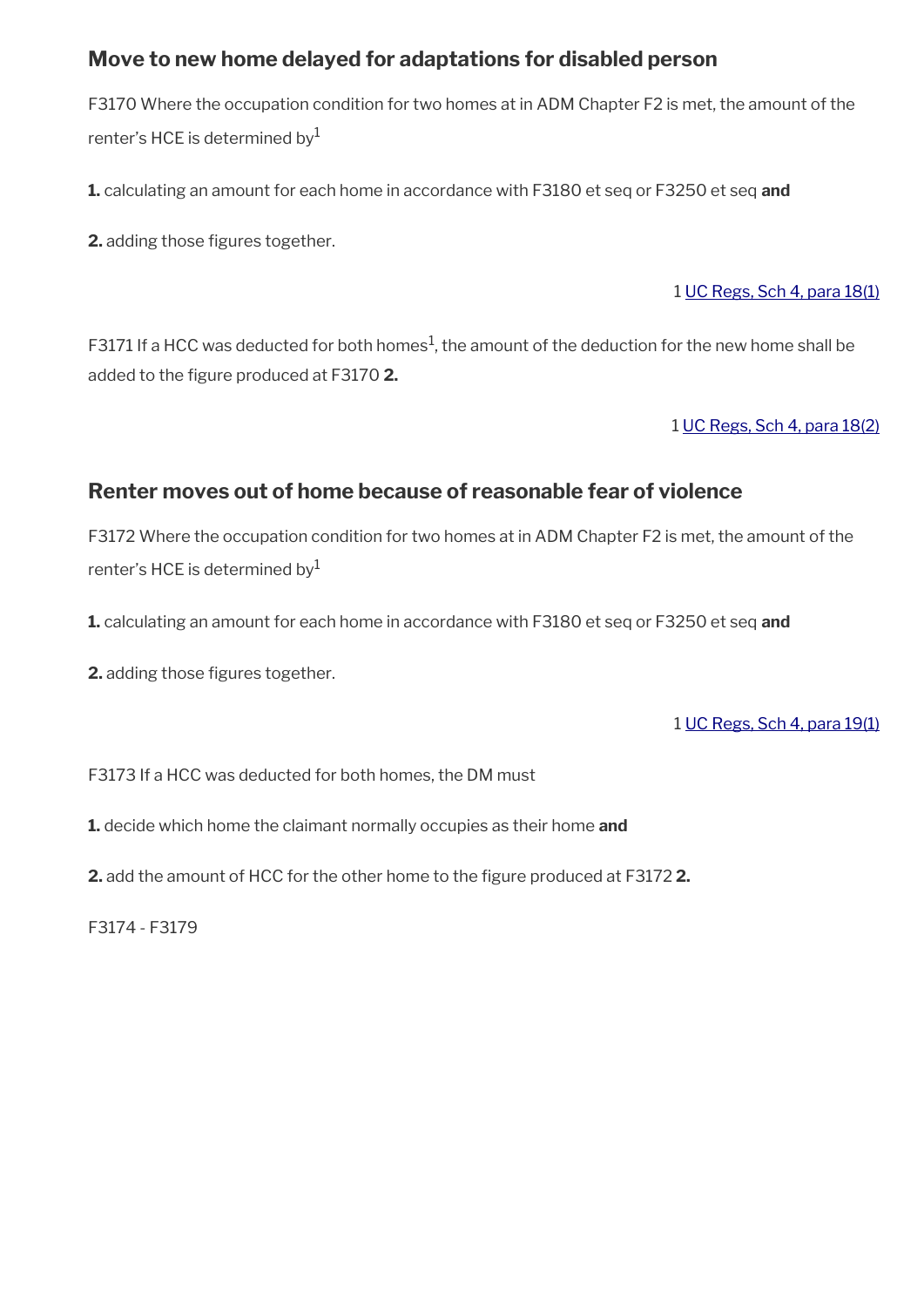# **Rent and other payments in the private sector and in temporary accommodation F3180 - F3249**

[Temporary accommodation](#page-28-0) F3180

[The calculation of HCE in the private sector and temporary accommodation](#page-30-0) F3182 - F3210

[Further size criteria that apply in the private rented sector F](#page-34-0)3211 - F3249

# <span id="page-28-0"></span>**Temporary accommodation**

F3180 For the purposes of this chapter, and only when a UC award already exists on 10.4.18, temporary accommodation is accommodation where $<sup>1</sup>$ </sup>

**1.** rent payments are payable to a LA<sup>2</sup>, ora provider of social housing other than a LA $^3$ 

**2.** the LA, or provider of social housing under arrangements made with it by a LA, makes the accommodation available to the renter

**2.1** to discharge any of the LA's functions under relevant legislation<sup>4</sup>or

**2.2** to prevent the claimant being or becoming homeless within the meaning of prescribed legislation5**and**

**3.** the accommodation is not exempt accommodation $^5$ .

1 [UC Regs, Sch 4, para 21\(1\); 2 para 21\(2\);](http://www.legislation.gov.uk/uksi/2013/376/schedule/4) 3 [para 21\(3\);](http://www.legislation.gov.uk/uksi/2013/376/schedule/4) 4 Housing Act 1985, Part 3; [Housing Act 1996, Part 7;](http://www.legislation.gov.uk/ukpga/1996/52/part/VII) [Housing \(Scotland\) Act 1987, part 2;](http://www.legislation.gov.uk/ukpga/1987/26/part/II) 5 [Housing Act 1996, Part 7](http://www.legislation.gov.uk/ukpga/1996/52/part/VII)[; Housing \(Scotland\) Act 1987, part 2](http://www.legislation.gov.uk/ukpga/1987/26/part/II)

F3181 The guidance at F3180 will apply where a UC award already exists on 10.4.18, irrespective of whether that award includes (at that time) housing costs in respect of temporary accommodation. In these cases, the claimant will retain any subsequently acquired entitlement to housing costs in respect of temporary accommodation until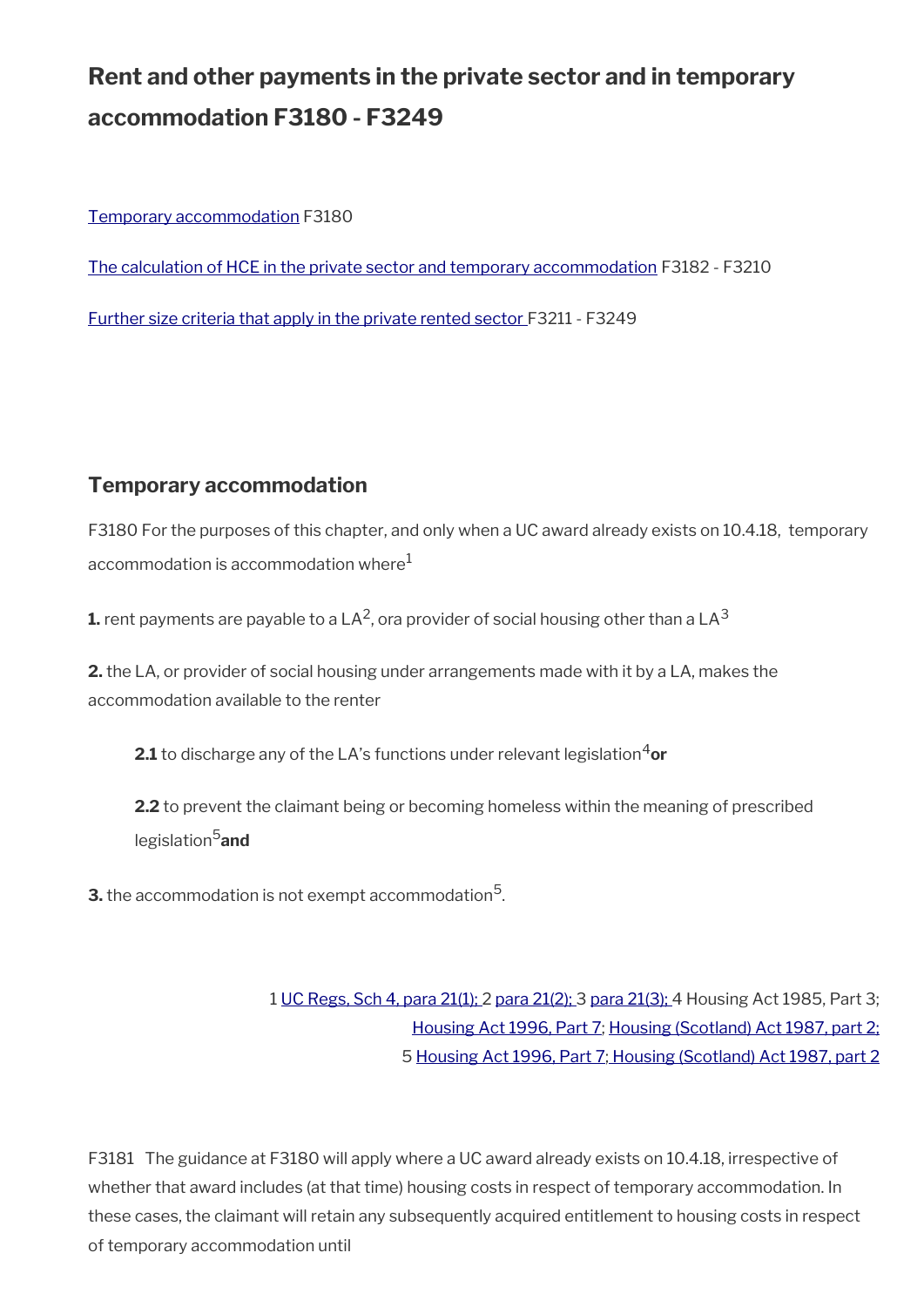- 1. there is a change in the amount of rent or service charge payments that the claimant is liable to make or
- 2. the award cease to include the housing costs element $<sup>1</sup>$ </sup>

1 UC Misc Amdt Regs, reg 8(2)

F3182 For new claims from 11.4.18 accommodation is temporary accommodation<sup>1</sup> if it falls within Case 1 or Case 2.

- 1 Case 1 is where—
- (a) rent payments are payable to a local authority;
- (b) the local authority makes the payments available to the renter—
	- (i) to discharge any of the local authority's functions under legislation<sup>2</sup>
	- (ii) to prevent the person being or becoming homeless within the meaning of legislation<sup>3</sup>
- (c) the accommodation is not exempt accommodation.
- 2 Case 2 is where—
- (a) rent payments are payable to a provider of social housing other than a local authority;

(b) that provider makes the accommodation available to the renter in pursuance of arrangements made with it by a local authority—

(i) to discharge any of the local authority's functions under legislation<sup>4</sup>

(ii) to prevent the person being or becoming homeless within the meaning of legislation<sup>5</sup>; and

(c) the accommodation is not exempt accommodation.

1.UC& Misc Amdt Regs, reg.3(12)(b) 2-5, [Part 7 of the Housing Act 1996](http://www.legislation.gov.uk/ukpga/1996/52/part/VII), [Part 2 of the Housing \(Scotland\)](http://www.legislation.gov.uk/ukpga/1987/26/part/II) [Act 1987](http://www.legislation.gov.uk/ukpga/1987/26/part/II) or [Part 2 of the Housing \(Wales\) Act 2014](http://www.legislation.gov.uk/anaw/2014/7/part/2)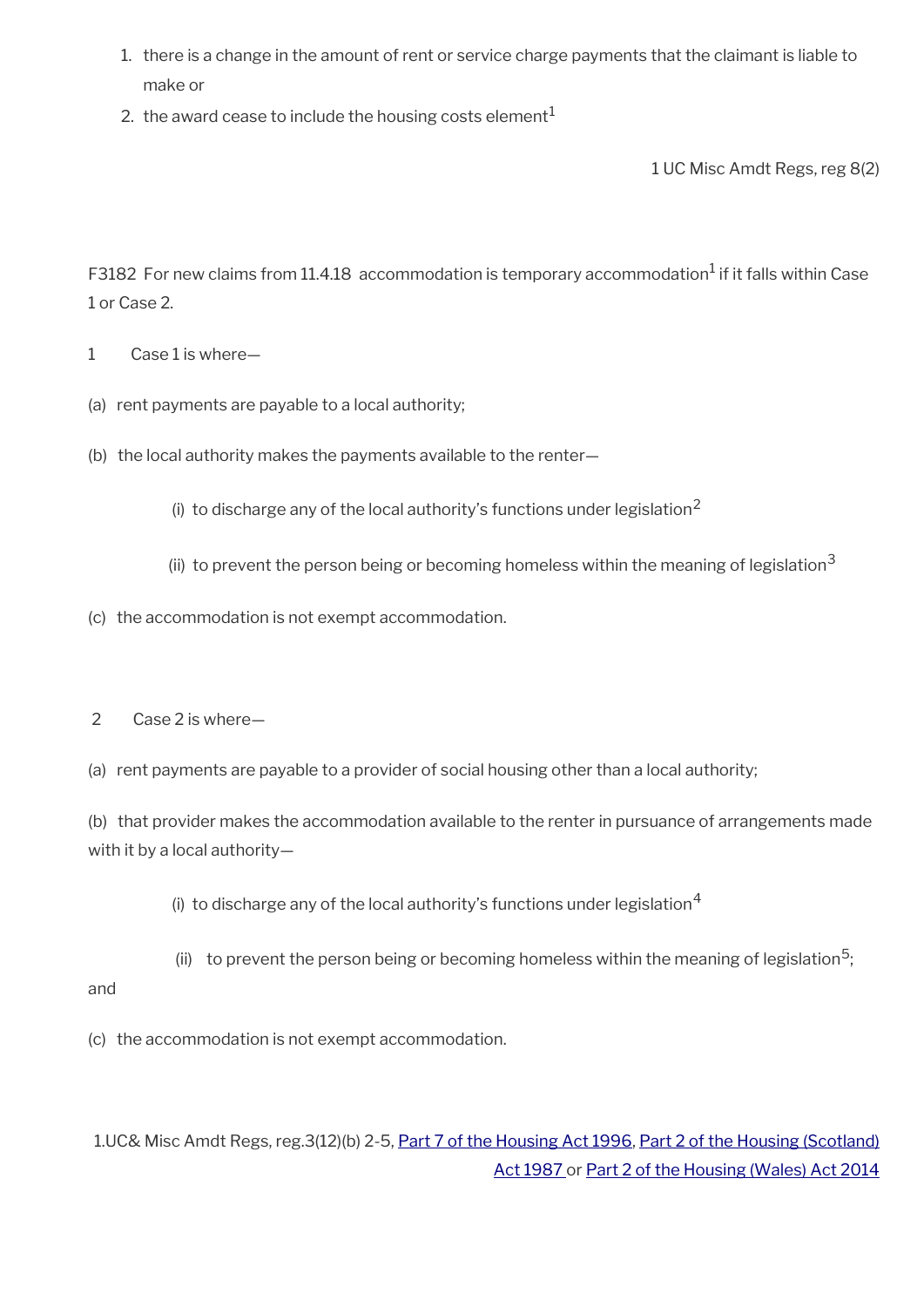# <span id="page-30-0"></span>**The calculation of HCE in the private sector and temporary accommodation**

F3183 Work out the renter's core rent (see F3190 et seq) and the renter's cap rent (see F3202 et seq), compare them and take the lower amount (if both amounts are the same take that amount).

1 [UC Regs, Sch 4, para 22, step 1](http://www.legislation.gov.uk/uksi/2013/376/schedule/4)

<code>F3184</code> Having arrived at an amount under <code>F3182</code> any <code>HCCs</code> are deducted from it $^1$ .

1 [UC Regs, Sch 4, para 22, step 2](http://www.legislation.gov.uk/uksi/2013/376/schedule/4)

F3185 The amount of the renter's HCE is the amount resulting from F3183.

F3186 - F3189

## **Core rent**

F3190 Except where F3193 et seq applies the core rent is determined by  $1$ 

**1.** finding the amount of each relevant payment under F3071 et seq<sup>2</sup>then

**2.** finding

**2.1** the period in respect of which the payment is payable **and**

**2.2** the amount of the payment in respect of a calendar month in accordance with F3080 et seq<sup>3</sup>.

## 1 [UC Regs, Sch 4, para 23;](http://www.legislation.gov.uk/uksi/2013/376/schedule/4) 2 [para 23 Step 1;](http://www.legislation.gov.uk/uksi/2013/376/schedule/4) 3 [Step 2](http://www.legislation.gov.uk/uksi/2013/376/schedule/4)

F3191 Where there is more than one relevant payment the amounts found after applying F3190 **2.** to each of them should be added together for each relevant payment.

## 1 [UC Regs, Sch 4, para 23, Step 3](http://www.legislation.gov.uk/uksi/2013/376/schedule/4)

<code>F3192</code> The result of the calculations at <code>F3190-191</code> is the renter's core rent $^{\rm 1.}$ 

## 1 [UC Regs, Sch 4, para 23](http://www.legislation.gov.uk/uksi/2013/376/schedule/4)

## **Example 1**

Hazel rents a two bedroom flat from a private landlord. Her rent is £550.00 a month. She does not have any service charges to pay. Her core rent is therefore £550.00 a month.

## **Example 2**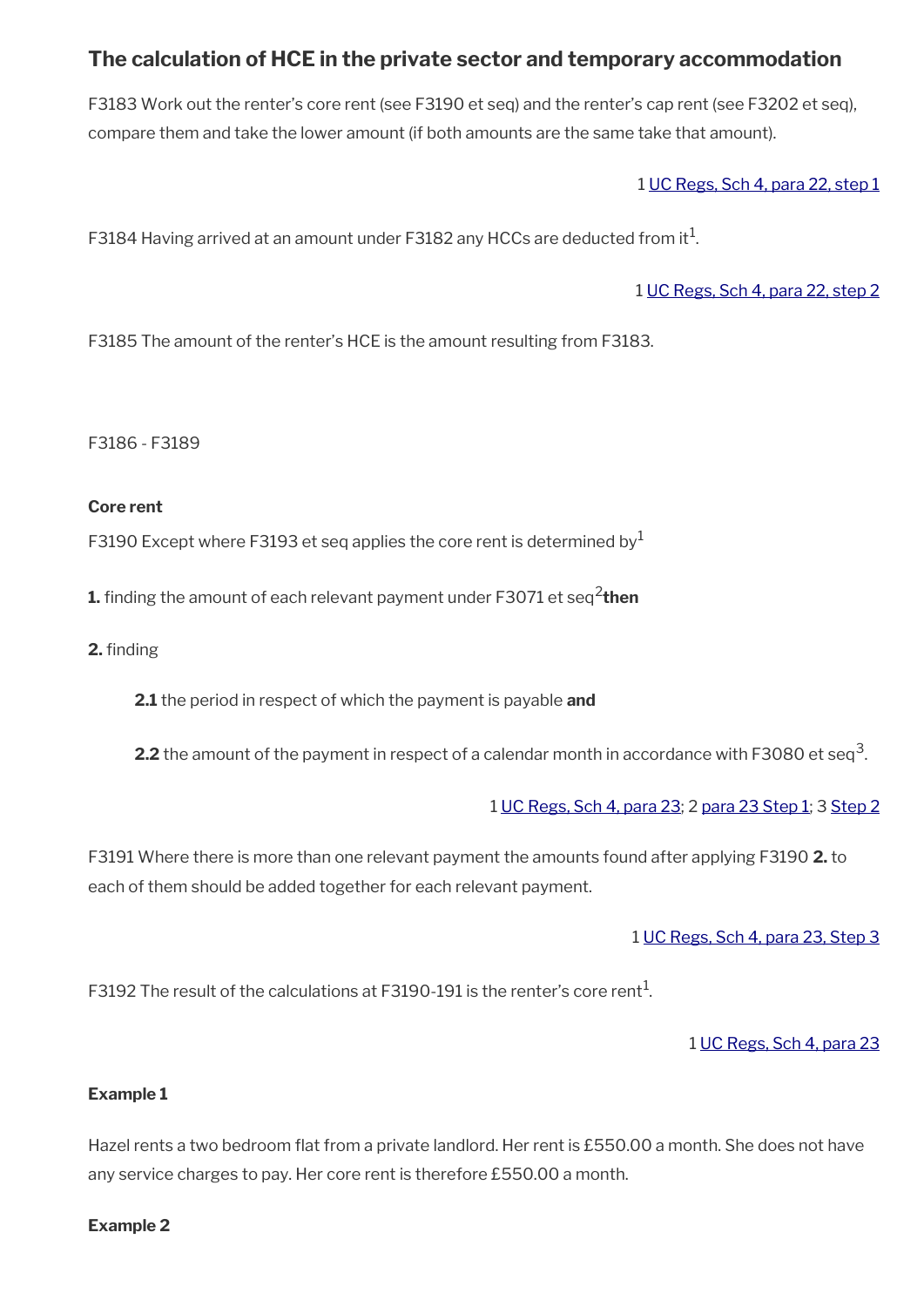Charlie rents a two bedroom flat from her LA. Her rent is £500.00 a month. She also pays for eligible service charges of £70.00 a month. Her core rent is £570.00.

## **Core rent for joint tenants**

F3193 Where one or more people other than the renter are liable to make the relevant payments for the same home the calculation at F3194 et seq will be made to find the renter's core rent $^{\rm 1.}$ 

1 [UC Regs, Sch 4, para 24\(1\) & \(2\)](http://www.legislation.gov.uk/uksi/2013/376/schedule/4)

F3194 The core rent for joint tenants is determined by firstly<sup>1</sup>

**1.** fnding the amount of each relevant payment under F3071 et seq **then**

**2.** finding

**2.1** the period which the payment is payable **and**

**2.2** the amount of the payment in respect of a calendar month in accordance with F3080 et seq**then**

**3.** adding all the amounts from the calculation at F3194 together

The core rent will then be determined by whichever of the circumstances in F3195 et seq apply to them.

1 [UC Regs, Sch 4, para 24\(2\)](http://www.legislation.gov.uk/uksi/2013/376/schedule/4)

F3195 Where the only people liable to make relevant payments are listed persons the renter's core rent is the aggregate of the calculation at F3194 $^{\rm 1}$ .

1 [UC Regs, Sch 4, para 24\(3\)](http://www.legislation.gov.uk/uksi/2013/376/schedule/4)

F3196 Where listed persons and one or more other people are liable to make relevant payments the result of the calculation below will be the renter's core rent<sup>1</sup>



where

A is the aggregate of the calculation at F3195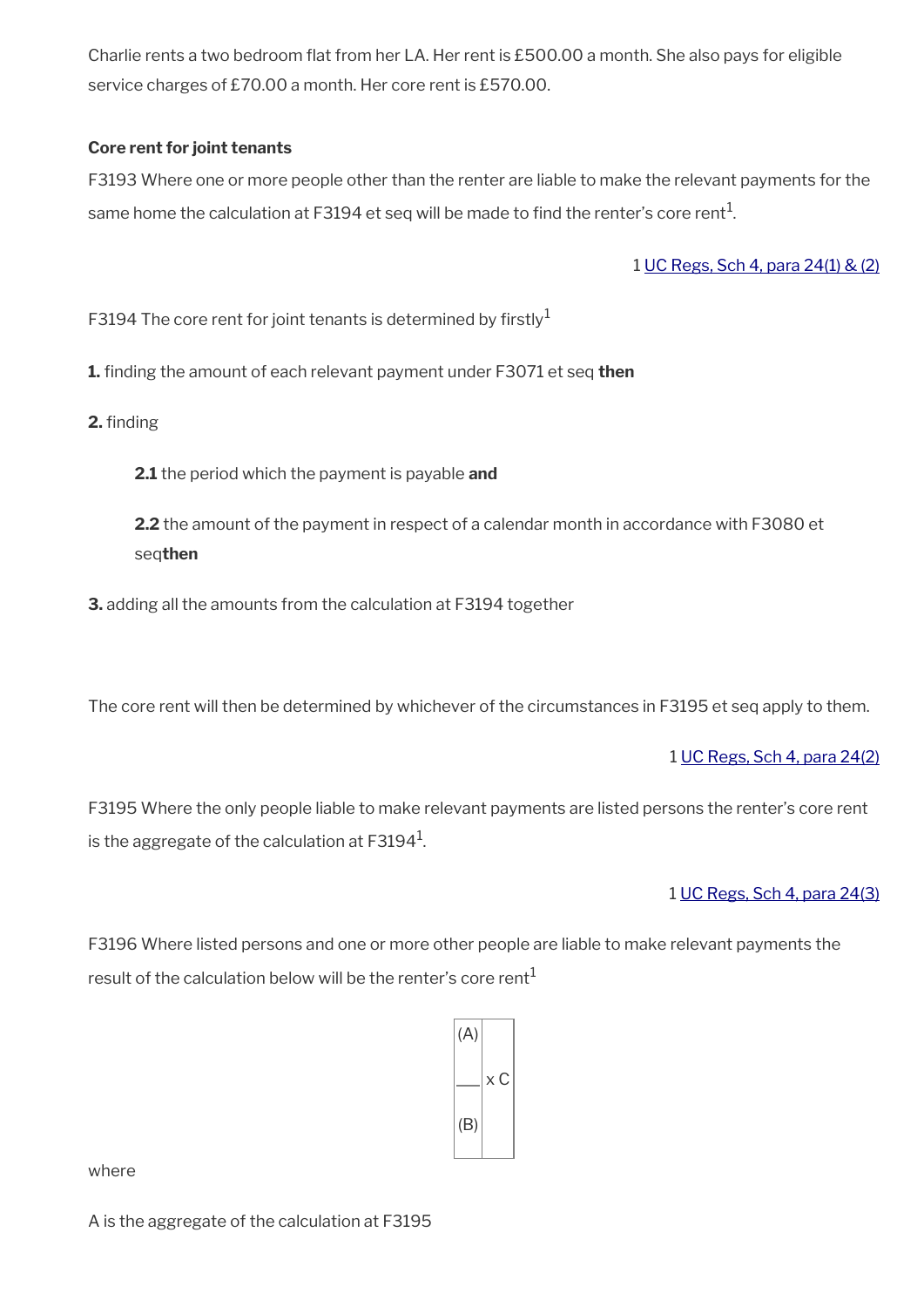B is the total number of people who are liable to make payments

C is the number of listed persons liable to make relevant payments.

1 [UC Regs, Sch 4, para 24\(4\)](http://www.legislation.gov.uk/uksi/2013/376/schedule/4)

## **Example 1**

Dave and Joanne live together in a two bedroom flat. They are unrelated and share the flat to keep their outgoings down. They are both liable for the rent which is £525 a month.

 $£525/2 = £262.50$ 

£262.50 /  $1 = £262.50$ 

Dave's core rent for the HCE of UC is £262.50

Dave's partner moves in as they are now a couple and he includes her in his claim for UC. His partner is also liable for rent. The rent is still £525 a month.

 $£525/3 = £175.00$ 

 $£175 \times 2 = £350.00$ 

Dave's core rent is now £350.00.

F3197 In cases where it would be unreasonable to allocate the aggregate amount in accordance with F3196 that aggregate amount will be allocated appropriately having regard to

**1.** the number of people liable **and**

**2.** the proportion of relevant payments each person is liable for $^1$ .

1 [UC Regs, Sch 4, para 24\(5\)](http://www.legislation.gov.uk/uksi/2013/376/schedule/4)

## **Example**

Warren and Jason are brothers and are joint tenants of a three bedroom property with a monthly rent of £725.00. Warren also has his daughter living with him. The DM divides the rent between the number of tenants on the agreement given them both £362.50 core rent. Warren asks for this to be looked at again as he actually pays two thirds of the rent. The DM considers this to be a reasonable arrangement and revises the original decision to make Warren's core rent £483.34.

F3198 - F3200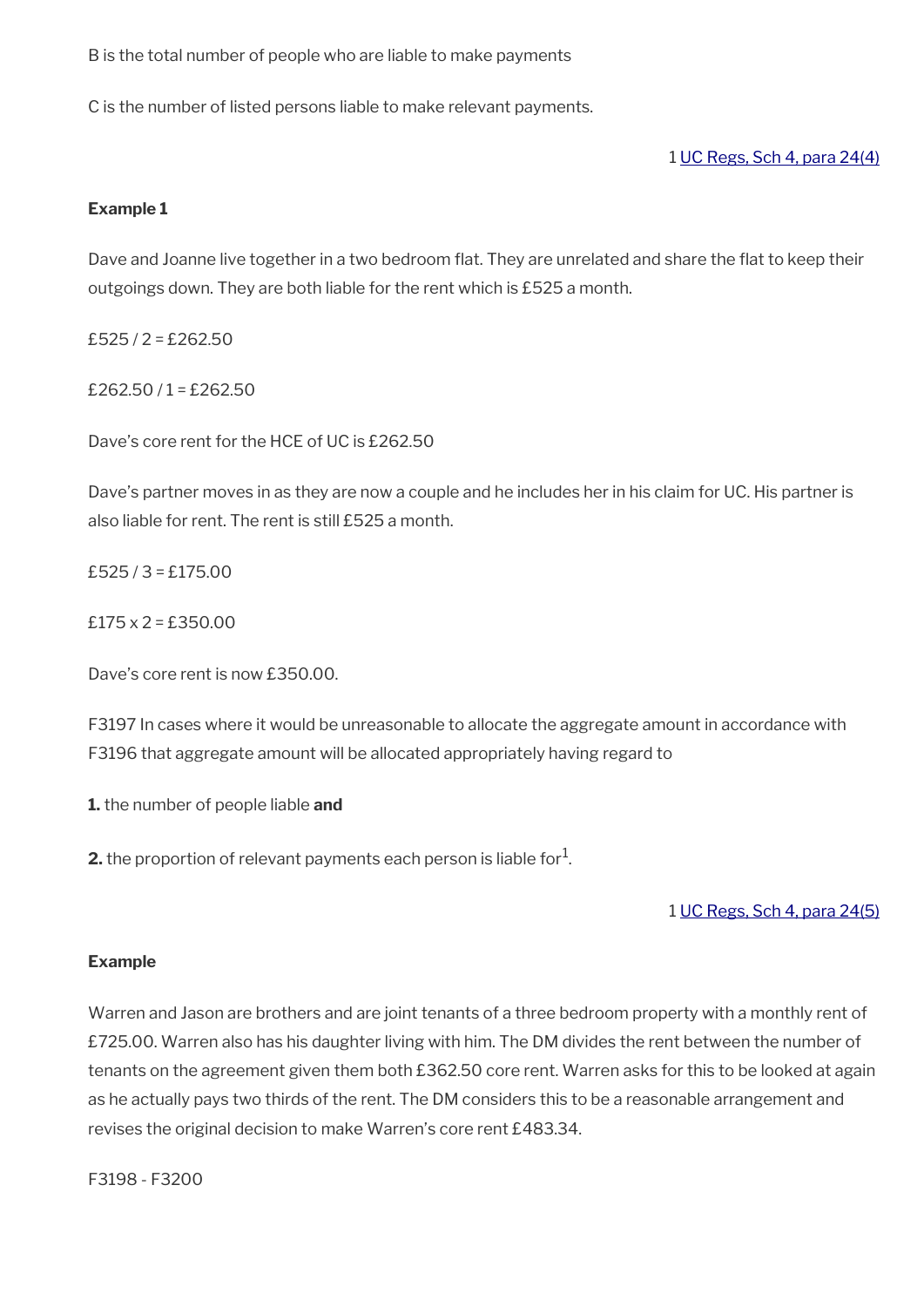## **Cap rent**

F3201 F3202 et seq give guidance on determining a renter's cap rent.

F3202 It is necessary to determine what type of accommodation the renter is entitled to with reference to F3110 et seq and F3211 - F3238 $^{\rm 1}$ . The renter's cap rent is the maximum amount allowable as set out in F3203<sup>2</sup>.

## 1 [UC Regs, Sch 4, para 25\(1\), Step 1](http://www.legislation.gov.uk/uksi/2013/376/schedule/4); 2 [Step 2](http://www.legislation.gov.uk/uksi/2013/376/schedule/4)

F3203 The maximum amount allowable to the renter is the local housing allowance which applies at the relevant time to<sup>1</sup>

**1.** the broad rental market area in which the renter's accommodation is situated **and**

**2.** the type of accommodation the renter is entitled to in F3202.

## 1 [UC Regs, Sch 4, para 25\(2\)](http://www.legislation.gov.uk/uksi/2013/376/schedule/4)

## **Example 1**

Caroline lives in Basingstoke with her two children in a three bedroom house. Both her children are under ten years old so she is only entitled to 1 extra bedroom for them both. Although the LHA for a three bedroom house in Basingstoke at the relevant time is £800.02 her maximum allowable amount is restricted to £694.98, which is the 2 bedroom LHA rate.

## **Example 2**

Paul lives in Newbury with his 5 children, two of whom are adults, the calculation at F3111 et seq would give 5 bedrooms. However his LHA rate is restricted to the 4 bedroom rate of £1,094.99. This is therefore his maximum allowable amount.

**Note:** LHA rates are illustrative only, and in reality will vary over time and will not be the same for different areas.

## F3204 Where

**1.** the renter is housed in two homes but treated as occupying a single home as in ADM Chapter F2 **and**

**2.** a single calculation is to be made as set out in F3161 **and**

**3.** there is a difference in the maximum amount allowable when calculated for each home

the maximum amount allowable for the calculation at F3160 is as set out in F3205 $^{\rm 1}$ .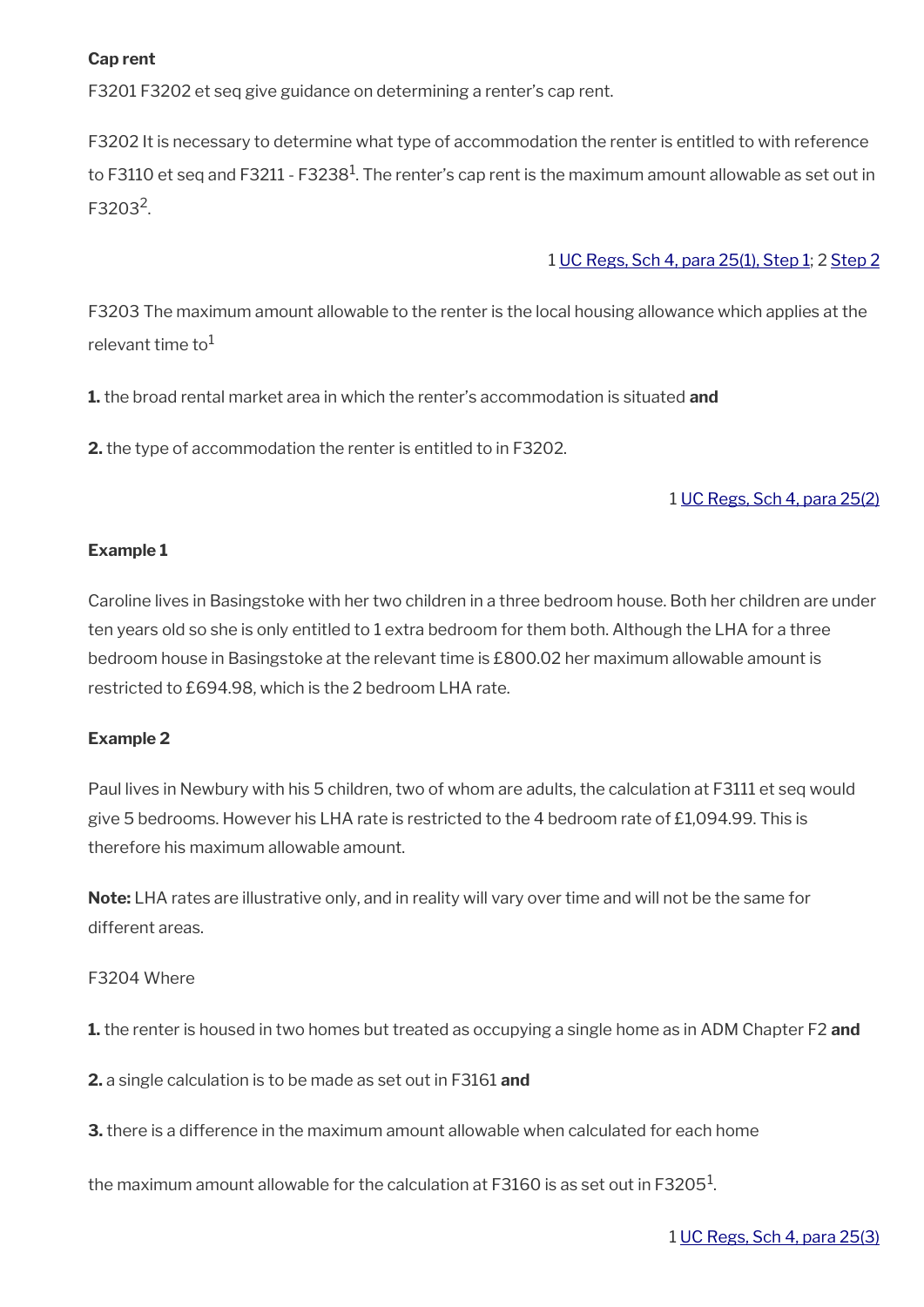F3205 The maximum amount allowable for F3204 $^{\rm 1}$  is to

**1.** be determined by reference to the home for which the amount is lower when the calculation is first made **and**

**2.** continue to be determined with reference to that home so long as the renter is housed in those two homes as in ADM Chapter F2 **and**

**3.** be re-determined with reference to **1.** and **2.** above on each occasion the renter is re-housed when ADM Chapter F2 still applies.

## 1 [UC Regs, Sch 4, para 25\(4\)](http://www.legislation.gov.uk/uksi/2013/376/schedule/4)

## **Example**

Justine is liable to pay rent for two fats. She has 5 children. She stays in the two bedroom fat with her youngest 2 children and her husband stays overnight at the other fat with the other 3 children. She is entitled to 4 bedrooms. The frst fat is in Outer London and the 4 bedroom LHA rate at the relevant time is £1,300.00 a month. The other fat is in Inner London and the 4 bedroom LHA rate at the relevant time is £1,698.67. The maximum amount allowable is therefore £1,300.00 this being the lower of the two.

## **Meaning of broad market rental area**

F3206 Broad rental market area means $^1$  the broad market area determined under prescribed legislation<sup>2</sup>.

## 1 [UC Regs, Sch 4, para 25\(5\); 2](http://www.legislation.gov.uk/uksi/2013/376/schedule/4) Rent Officers (UC Functions) Order 2013

## **Meaning of local housing allowance**

F3207 Local housing allowance, in relation to a broad market area, means $^1$  the amount determined by a rent officer for that area, under prescribed legislation $^2$ .

## 1 [UC Regs, Sch 4, para 2\(5](http://www.legislation.gov.uk/uksi/2013/376/schedule/4)); 2 Rent Officers (UC Functions) Order 2013

## **Meaning of relevant time**

F3208 Relevant time means $^1$  the time the renter's HCE is calculated in F3190 et seq.

1 [UC Regs, Sch 4, para 25\(5\)](http://www.legislation.gov.uk/uksi/2013/376/schedule/4)

F3209 - F3210

# <span id="page-34-0"></span>**Further size criteria that apply in the private rented sector**

## **Four bedroom limit**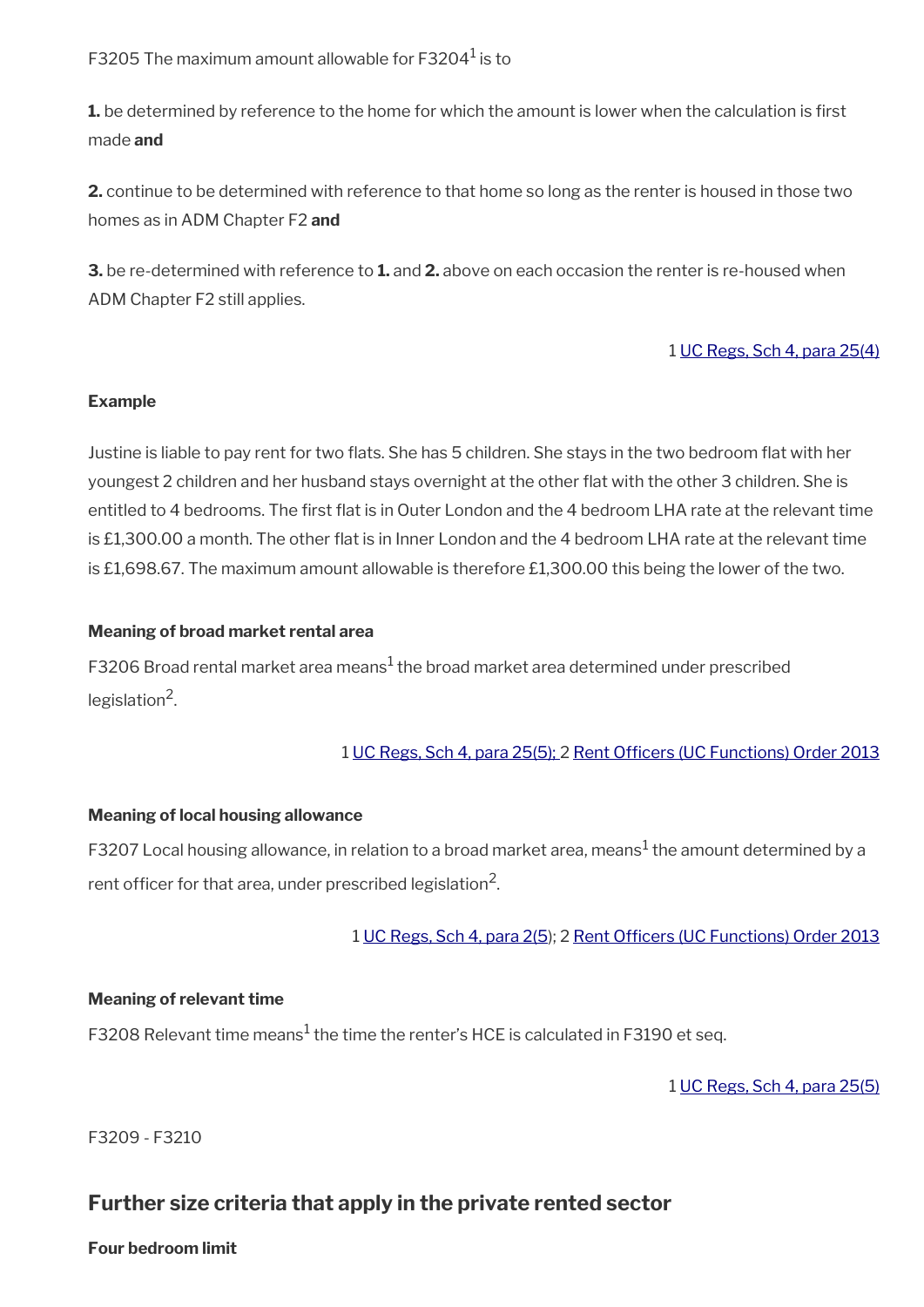<code>F3211</code> When calculating a renter's HCE in <code>F3111</code> - <code>F3132</code> no renter is entitled to more than 4 bedrooms $^{\rm 1}$ .

1 [UC Regs, Sch 4, para 26](http://www.legislation.gov.uk/uksi/2013/376/schedule/4)

#### **Entitlement to shared accommodation only**

F3212 [\[See ADM Memo 10-21\]](https://intranet.dwp.gov.uk/manual/advice-decision-making-adm/10-21-changes-exceptions-shared-accommodation-rate) Any renter who is a specified renter within F3213 is only entitled to the rate relating to shared accommodation $^1\!\!$ 

1 [UC Regs, Sch 4, para 27](http://www.legislation.gov.uk/uksi/2013/376/schedule/4) 

#### **Specified renter**

F3213 A specified renter is a renter who<sup>1</sup>

**1.** is a single person (or member of a couple claiming as a single person)<sup>2</sup>

**1.1** under 35 years old **and**

**1.2** not an excepted person under F3231 **and**

**2.** is not responsible for any child or qualifying young person<sup>3</sup> and

**3.** does not have any non-dependants $^4$ .

1 [UC Regs, Sch 4, para 28\(1\);](http://www.legislation.gov.uk/uksi/2013/376/schedule/4) 2 [para 28\(2\); 3 para 28\(3](http://www.legislation.gov.uk/uksi/2013/376/schedule/4)); 4 [para 28\(4\)](http://www.legislation.gov.uk/uksi/2013/376/schedule/4)

#### F3214 - F3230

#### **Exception to the shared accommodation rule**

F3231 An excepted person $^1$  is any renter who satisfies any of the conditions set out in F3232 et seq.

1 [UC Regs, Sch 4, para 29\(1\)](http://www.legislation.gov.uk/uksi/2013/376/schedule/4)

F3232 [\[See ADM Memo 10-21\]](https://intranet.dwp.gov.uk/manual/advice-decision-making-adm/10-21-changes-exceptions-shared-accommodation-rate) For the purpose of F3231 a condition is that the renter is

- **1.** aged at least 18 but under 22 years old<sup>1</sup>and
- **2.** was a care leaver before reaching age 18.

1 [UC Regs, Sch 4, para 29\(2\);](http://www.legislation.gov.uk/uksi/2013/376/schedule/4)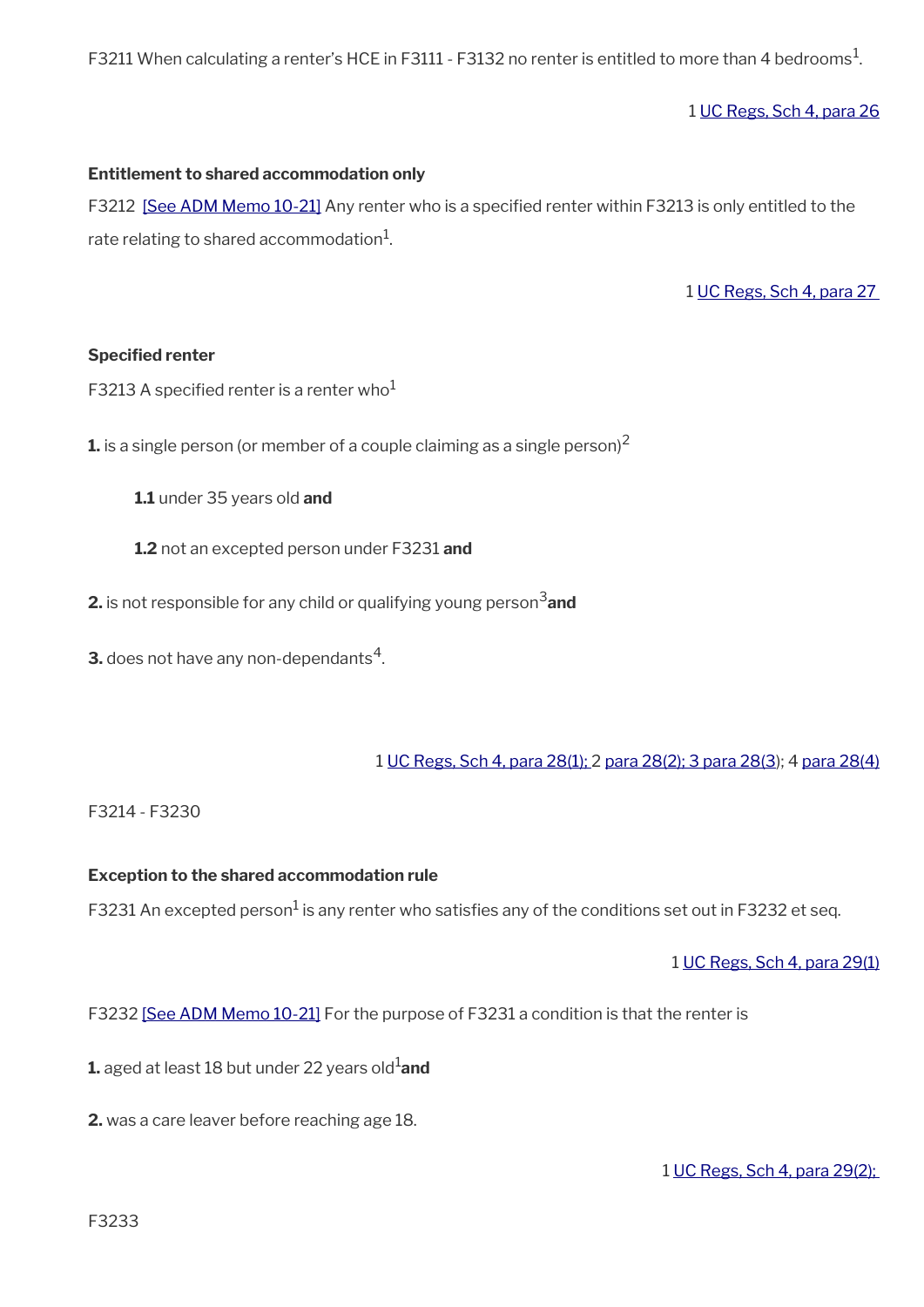F3234 [\[See ADM Memo 10-21\]](https://intranet.dwp.gov.uk/manual/advice-decision-making-adm/10-21-changes-exceptions-shared-accommodation-rate) For the purpose of F3231 a condition is that, the renter is between 25 and 35 years old<sup>1</sup>and

**1.** has, at any time, lived for a total of 3 months (whether or not continuously) in one or more hostels for homeless people **and**

**2.** while they were living in a hostel they were offered and they accepted support services to assist them to be rehabilitated or resettled in the community.

Note: See F3240 and F3241 for definitions of hostel and hostels for homeless people.

## 1 [UC Regs, Sch 4, para 29\(4\)](http://www.legislation.gov.uk/uksi/2013/376/schedule/4)

F3235 **[\[See Memo ADM 07-22\]](https://intranet.dwp.gov.uk/manual/advice-decision-making-adm/07-22-adult-disability-payment-uc-esa-ns-jsa-ns) [\[see Memo ADM 12-21](https://intranet.dwp.gov.uk/manual/advice-decision-making-adm/12-21-disability-assistance-children-and-young-people-consequential-amendments-social-security)]** For the purpose of F3231 a condition is that, the renter is under 35 and in receipt of

**1.** the care component of DLA at the middle or highest rate

**2.** "AA" **or**

**3.** the daily living component of  $\mathsf{PIP}^1$ .

## 1 [UC Regs, Sch 4, para 29\(5\)](http://www.legislation.gov.uk/uksi/2013/376/schedule/4)

F3236 For the purpose of F3231 a condition is that the renter is under 35 years old and satisfes the foster parent condition (ADM F3133)<sup>1</sup>

1. [UC Regs, Sch 4, para 29\(9A\)](http://www.legislation.gov.uk/uksi/2013/376/schedule/4)

F3237 For the purpose of F3231 a condition is that, in England and Wales $^{\rm 1}$ , the renter is

**1.** under 35 years old **and**

**2.** the subject of active multi-agency risk management arrangements established by a responsible authority under prescribed legislation for assessing and managing risks posed by certain offenders<sup>2</sup>.

1 [UC Regs, Sch 4, para 29\(6\); 2](http://www.legislation.gov.uk/uksi/2013/376/schedule/4) [The Criminal Justice Act 2003, s 325\(2\)](http://www.legislation.gov.uk/ukpga/2003/44/section/325)

F3238 For the purpose of F3231 a condition is that, in Scotland $^{\rm 1}$  the renter is

**1.** under 35 years old **and**

 $\mathsf 2.$  is the subject of active multi-agency risk management established under prescribed legislation $^2$  for assessing and managing risks posed by certain offenders.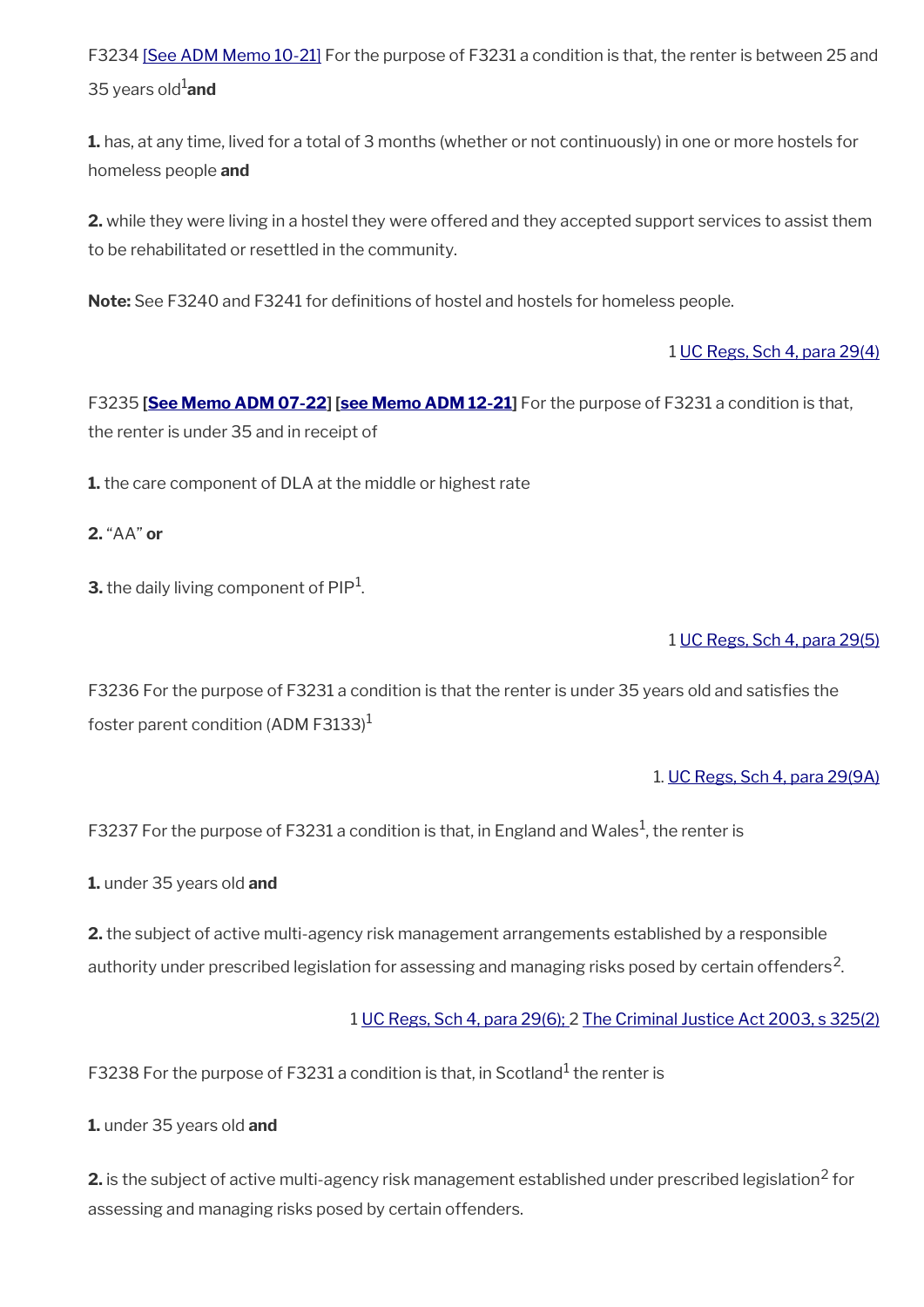## 1 [UC Regs, Sch 4, para 29\(7\);](http://www.legislation.gov.uk/uksi/2013/376/schedule/4) 2 [The Management of Offenders etc. \(Scotland\) Act 2005, s 10\(1\)](http://www.legislation.gov.uk/asp/2005/14/section/10)

F3239 For the purpose of F3231 a condition is that, in Scotland<sup>1</sup>

**1.** the renter is under 35 **and**

**2.** prescribed legislation<sup>2</sup> does not apply to the renter only because the relevant section of that legislation<sup>3</sup> has not fully been brought into force **and**

**3.** the renter is considered by the Secretary of State to be a person who may cause serious harm to the public .

> 1 [UC Regs, Sch 4, para 29\(8\);](http://www.legislation.gov.uk/uksi/2013/376/schedule/4) 2 [The Management of Offenders etc. \(Scotland\) Act 2005, s 10\(1\);](http://www.legislation.gov.uk/asp/2005/14/section/10)  $3 s 10(1)(b) & (d)$

F3240 For the purpose of F3231 a condition is that, in Scotland<sup>1</sup>

**1.** the renter is under 35 **and**

**2.** prescribed legislation<sup>2</sup> does not apply to the renter only because the relevant section of that legislation<sup>3</sup> has not fully been brought into force **and**

**3.** the renter has been convicted and is considered by the Secretary of State to

be a person who may cause serious harm to the public.

1 [UC Regs, Sch 4, para 29\(9\);](http://www.legislation.gov.uk/uksi/2013/376/schedule/4) 2 [The Management of Offenders etc. \(Scotland\) Act 2005, s 10\(1\); 3 s 10\(1\)](http://www.legislation.gov.uk/asp/2005/14/section/10)

[\(e\)](http://www.legislation.gov.uk/asp/2005/14/section/10)

**Meaning of hostel**

F3241 A hostel means a building<sup>1</sup>

**1.** in which there is provided, for people generally or for a class of people

**1.1** domestic accommodation which is not in separate and self-contained premises **and**

**1.2** either board or facilities for preparing food adequate to the needs of those people, or both board and facilities **and**

**2.** that is

**2.1** managed or owned by a provider of social housing other than a LA **or**

**2.2** operated other than on a commercial basis and in respect of which funds are provided wholly or in part by a government agency or department or a LA **or**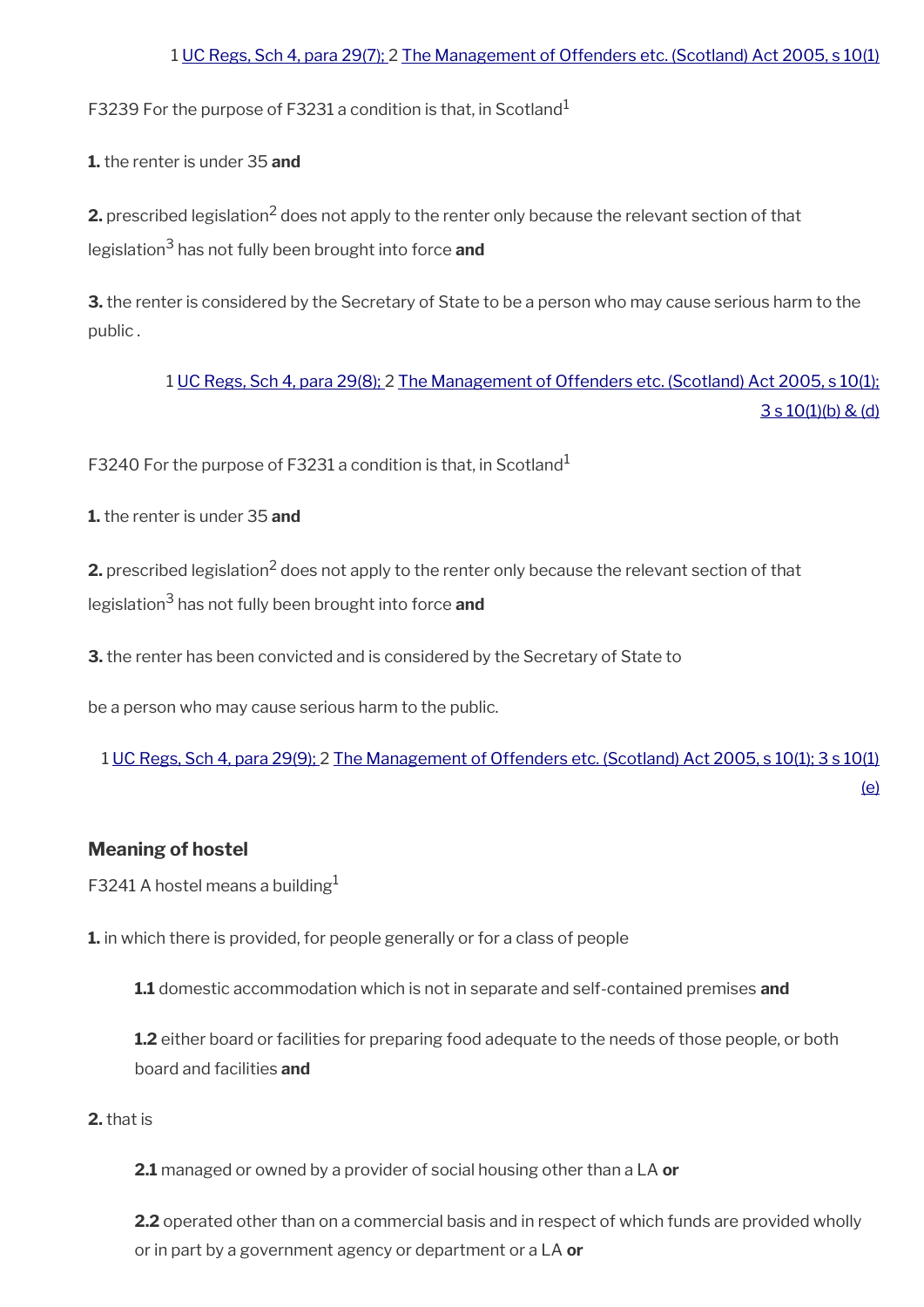**2.3** managed by a voluntary organisation or registered charity and provides care, support or supervision with a view to helping the residents become rehabilitated or resettled within the community **and**

**3.** is not a care home.

1 [UC Regs, Sch 4, para 29\(10](http://www.legislation.gov.uk/uksi/2013/376/schedule/4))

## **Meaning of hostel for homeless people**

F3242 A hostel for homeless people is a hostel the main purpose of which is to provide

**1.** accommodation **and**

**2.** care, support or supervision

for homeless people with a view to assisting people to be rehabilitated or resettled in the community $^{\mathrm{1}}$ .

1 [UC Regs, Sch 4, para 29\(10\)](http://www.legislation.gov.uk/uksi/2013/376/schedule/4)

F3243 - F3249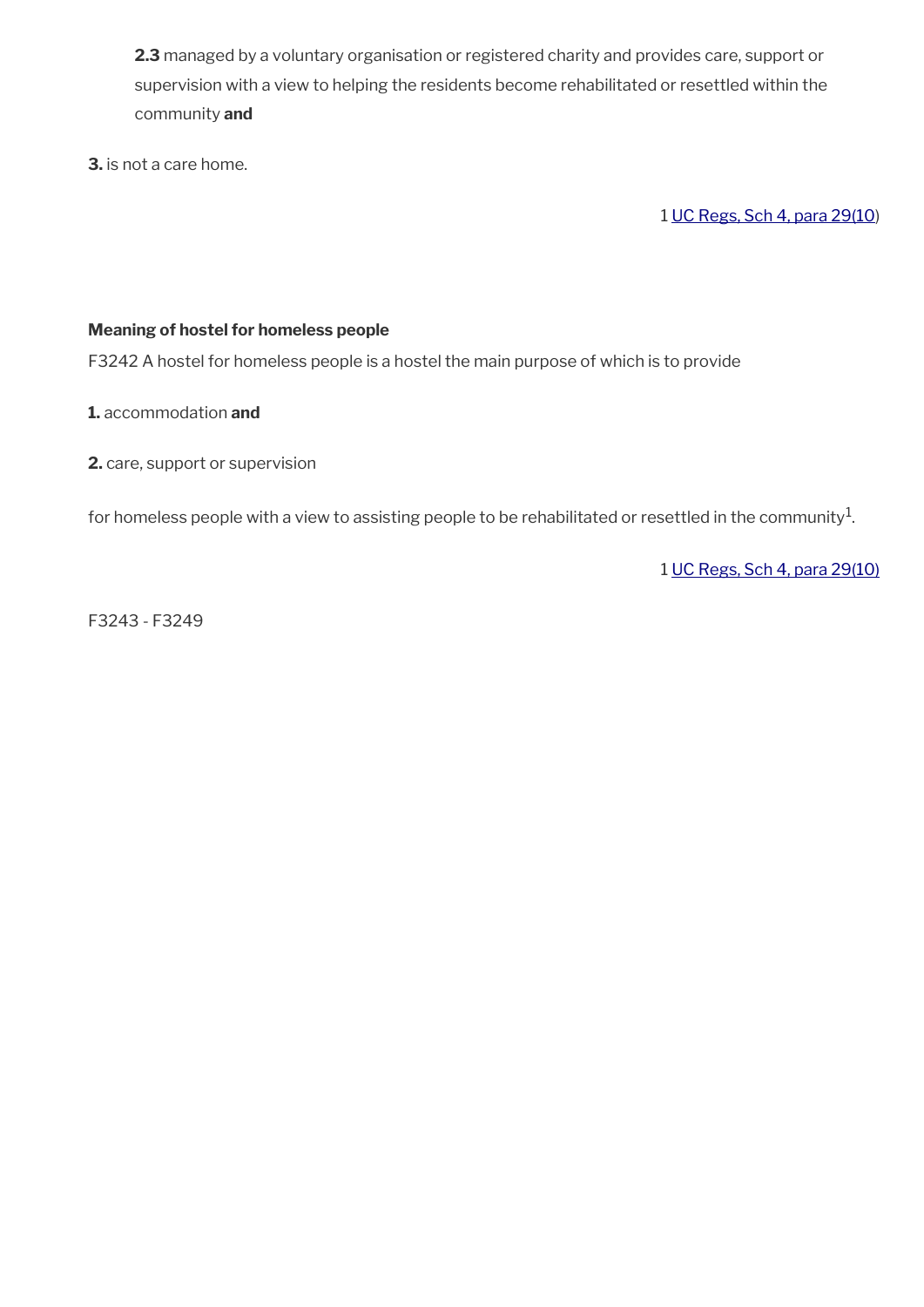# **Rent and other payments in the social rented sector F3250 - F3999**

[Reduction in certain cases of amounts to be taken into account](#page-39-0) F3251 - F3260

[The calculation of the HCE in the social rented sector](#page-41-0) F3261 - F3999

## F3250 F3251 et seq

**1.** give guidance relating to renters who are liable to pay rent to a provider of social housing<sup>1</sup>

**2.** where a UC award already exists on 10.4.18, do not apply to any renter in temporary accommodation<sup>2</sup>

**3.** apply whether or not the renter is also liable to pay service charges $^3$ .

1 [UC Regs, Sch 4, para 30\(1\)\(a](http://www.legislation.gov.uk/uksi/2013/376/schedule/4)); 2 [para 30\(1\)\(b\)](http://www.legislation.gov.uk/uksi/2013/376/schedule/4) & UC Amdt Regs 18, reg 8(1); 3 [UC Regs, Sch 4, para 30\(2\)](http://www.legislation.gov.uk/uksi/2013/376/schedule/4)

# <span id="page-39-0"></span>**Reduction in certain cases of amounts to be taken into account**

## **Deduction from relevant payments of amounts relating to particular accommodation**

F3251 A deduction will be made from any relevant payment $^1$  under F3071 for any amount that the DM is satisfed

**1.** is included in the relevant payment **but**

**2.** relates to the supply of a commodity, such as water charges or fuel costs, to the accommodation for use by any member of the renter's extended benefit unit.

## 1 [UC Regs, Sch 4, para 31](http://www.legislation.gov.uk/uksi/2013/376/schedule/4)

F3252 Any reduction in the amount of the claimant's rent that has been applied by a provider of social housing under an approved incentive scheme is disregarded in the calculation of the housing cost element $^1$ .

**Note:** an approved tenant incentive scheme means a scheme operated by a provider of social housing and designed to avoid rent arrears by allowing reductions in rent or service charges or other advantages in return for meeting specifed conditions **and** approved by the Secretary of State.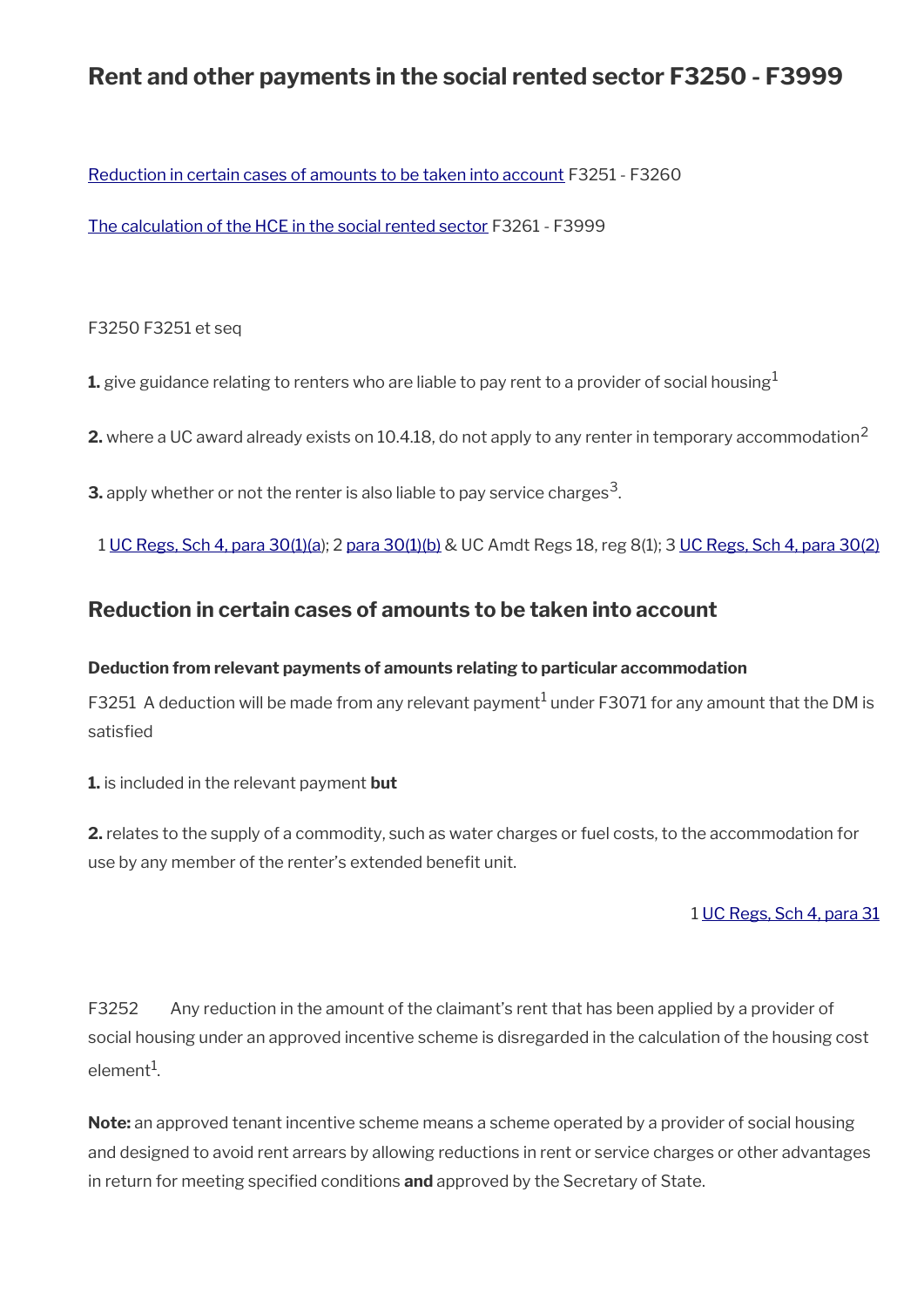## Power to apply to a rent officer if a relevant payment appears excessive

F3253 Where it appears that any relevant payment is greater than is reasonable to be met by way of the HCE $^1$  an application can be made to a rent officer to determine what is reasonable $^2$ . The rent officer will use his statutory functions<sup>3</sup> to determine the amount of the relevant payment.

**Note 1:** the rent officer is based at the LA covering the area in which the accommodation is located.

**Note 2:** As SRS rents are regulated, we would not consider any SRS rent to be excessive unless it exceeded the relevant LHA rate for the property by at least £50 per week and was not an affordable rent tenancy.

#### 1 [UC Regs, Sch 4, para 32\(1\);](http://www.legislation.gov.uk/uksi/2013/376/schedule/4) 2 [para 32\(2\);](http://www.legislation.gov.uk/uksi/2013/376/schedule/4) 3 Housing Act

F3254 Factors to be taken account include consideration of whether the rent and or service charge is unreasonably high compared to the area and what would be paid in the private sector, but also having regard to any special circumstances the claimant may have. But see Note 2 in F3253

#### **Example 1**

Frances' rent for her social sector 1 bedroom flat is £600.00 a month. The LHA in her area for a similar property is £500.00 a month. As her rent does not exceed the LHA rate by £50 per week, no referral is made to the rent officer.

#### **Example 2**

Andy lives in a 2 bedroom property. The property includes adaptation to enable him to live there. This includes a stair lift and a modifed bathroom. His rent is £900 a month. The LHA rate for 2 bedroom properties is £640.00 a month. A referral is not made to the rent officer as it is considered reasonable that the rent is higher as it includes payment for the modifications.

#### **Example 3**

Liz lives in a 1 bedroom property, her rent is £380.73 a month. The LHA rate for 1 bedroom properties is £376.04 a month. A referral is not made to the rent officer as a difference of £4 a month is not considered to be unreasonable higher.

F3255 Where a rent officer determines that the amount of a relevant payment should be a lower amount, the lower amount will be used when calculating the HCE unless the DM is satisfed that it is not appropriate to use the lower amount $^1\!\!$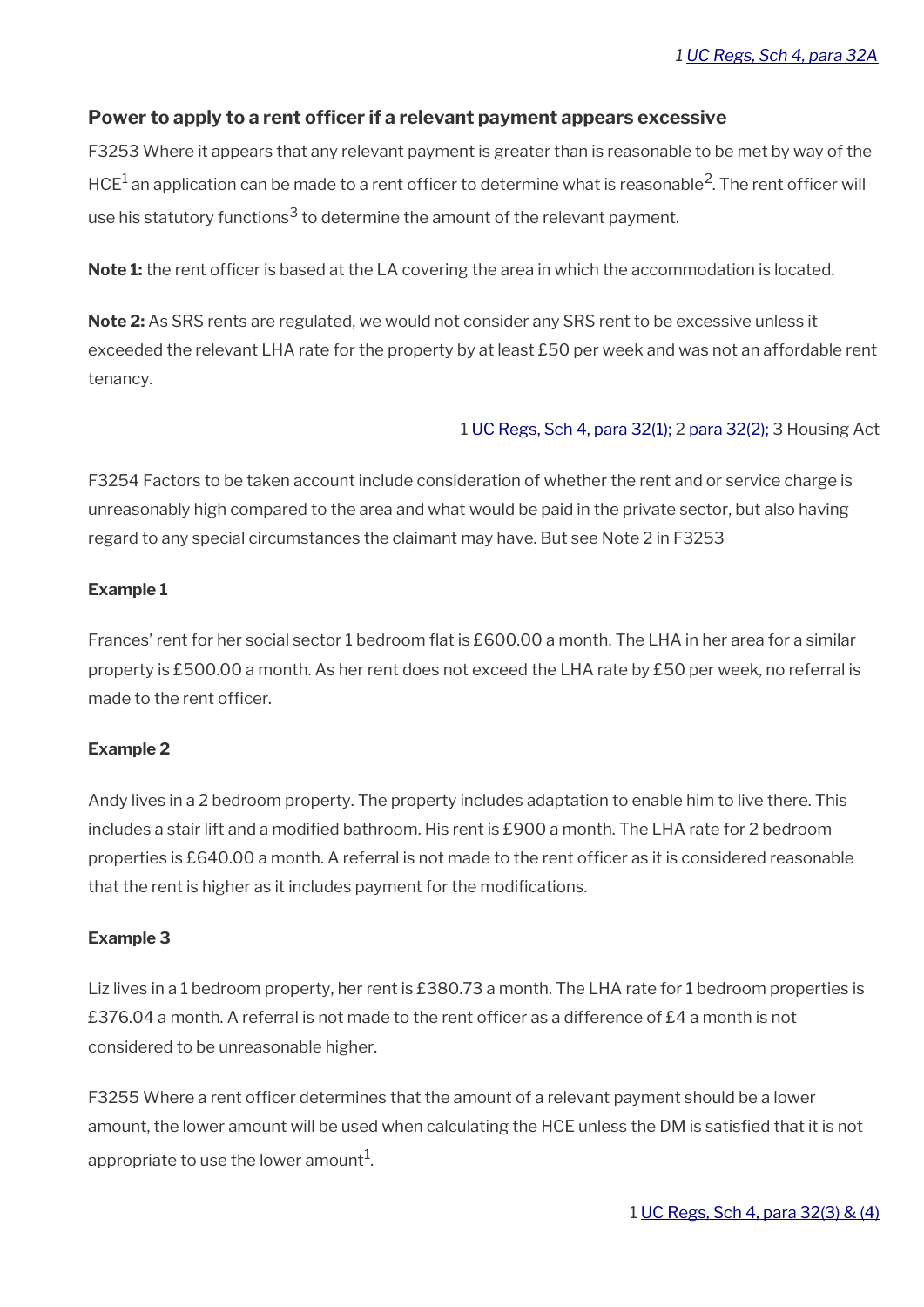F3256 - F3260

# <span id="page-41-0"></span>**The calculation of the HCE in the social rented sector**

## **The amount of HCE**

F3261 The amount of the renter's HCE is calculated with the formula $<sup>1</sup>$ </sup>

S – HCC

**Where** 

**1.** S is the amount from whichever of F3262 or F3263 et seq applies to the renter

**2.** HCC is the sum of the housing costs contributions in F3140.

1 [UC Regs, Sch 4, para 33](http://www.legislation.gov.uk/uksi/2013/376/schedule/4)

## **Determining the amount from which HCC deductions can be made**

F3262 Unless F3263 applies the amount of S in F3261 is found by  $1$ 

**1.** establishing which relevant payments are to be taken into account (F3071 and F3252 et seq) **then**

**2.** calculating the calendar monthly amount of each relevant payment (F3080 et seq) **then**

**3.** adding all relevant payments together if there is more than one relevant payment **then**

**4.** deducting any under occupation deduction (F3270).

1 [UC Regs, Sch 4, para 34](http://www.legislation.gov.uk/uksi/2013/376/schedule/4)

## **Determining the amount from which HCC deductions can be made for joint tenants**

F3263 Where a renter occupies a home with one or more people who are also liable to make the same payments as the renter the amount S for F3261 is found by  $1$ 

**1.** establishing all the relevant payments that the renter and others are liable to make and which are to be taken into account **then**

**2.** calculating the calendar monthly amount of each relevant payment (F3080 et seq) **then**

**3.** adding all relevant payments together from **2.** if there is more than one relevant payment.

The amount S will then be found by whichever of paragraphs F3265 – F3267 applies to the renter.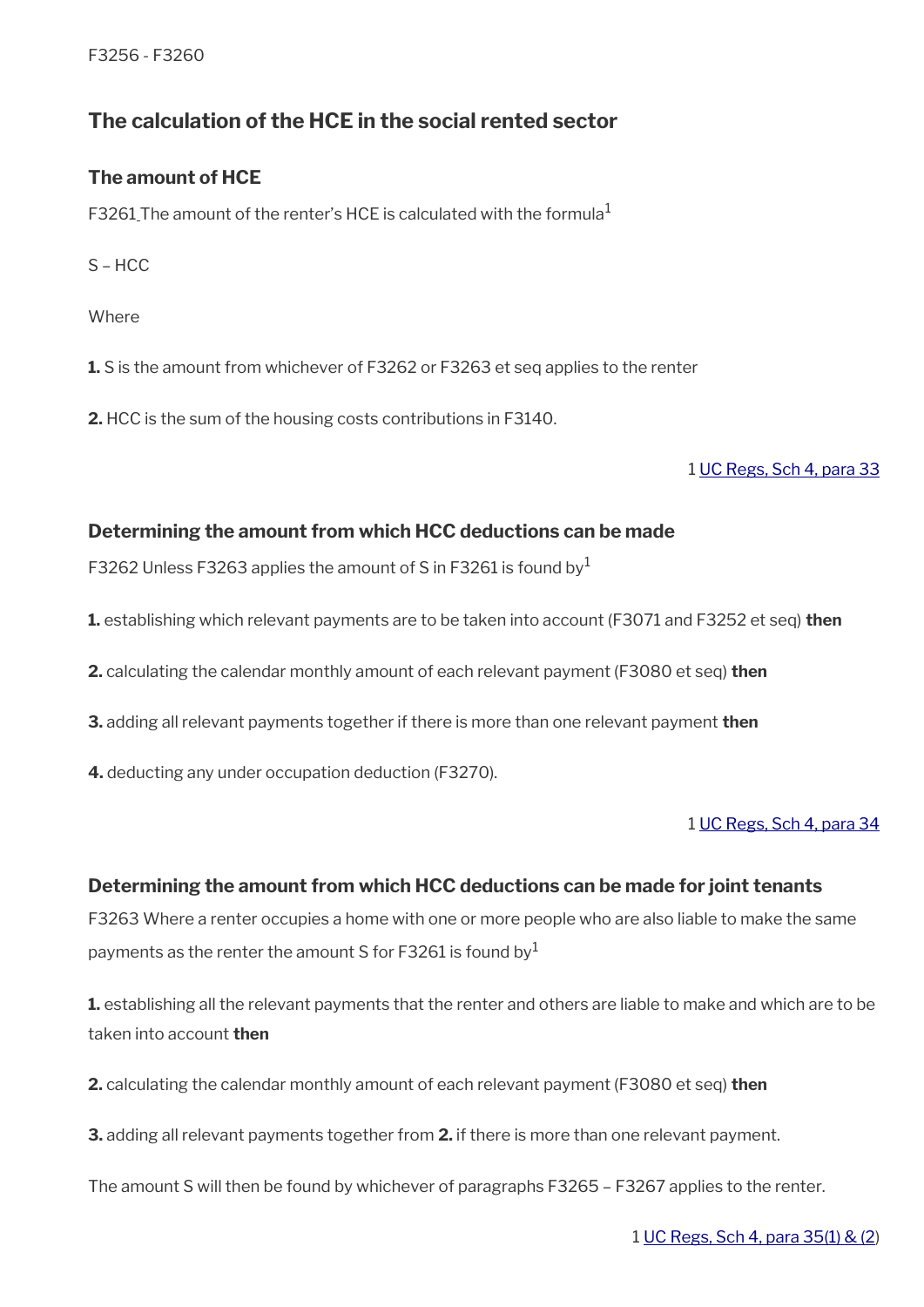F3265 Where the only people liable to make the relevant payments are listed persons the amount S is the result of F3263 **3.**, less any under occupation deduction $^1$ .

1 [UC Regs, Sch 4, para 35\(3\)](http://www.legislation.gov.uk/uksi/2013/376/schedule/4)

F3266 [\[See Memo ADM 16/21\]](https://intranet.dwp.gov.uk/manual/advice-decision-making-adm/16-21-under-occupancy-deduction-%E2%80%93-sanctuary-scheme) If all the people liable for the relevant payments are one or more listed persons and one or more other people S is found by the following formula<sup>1</sup>



**Where** 

A is the result of F3263 **3.**

B is the total number of all people liable to make relevant payments (irrespective of belonging to a separate benefit unit)

C is the number of listed persons liable to make relevant payments (only within the claim unit, listed persons belonging to other claim units are ignored).

## 1 [UC Regs, Sch 4, para 35\(4\)](http://www.legislation.gov.uk/uksi/2013/376/schedule/4)

## **Example**

Clare, her husband Tony and Tony's brother and sister live together in a two bedroom fat. Clare, Tony and Tony's brother are liable for the relevant payments of £800.00. The £800 is divided by 3 (those being Clare, Tony and Tony's brother), the number of people liable to make payments. That figure is times by 2, the number of listed persons (the listed persons for this particular claim unit being Clare and Tony), giving £533.34 for S.

**Note:** if this consideration was applied to a claim from Tony's brother the calculation would be £800 divided by 3 (Tony's brother Clare and Tony). That figure is multiplied by 1 this being the number of listed persons in the claim unit under consideration i.e. Tony's brother.

F3267 In cases where F3266 would apply and the DM is satisfed that it would be unreasonable to determine the amount S in accordance with that paragraph, the amount in F3263 **3.** will be apportioned appropriately having regard, amongst other things, to

**1.** the number of people liable **and**

**2.** the proportion of relevant payments each person is liable for $<sup>L</sup>$ .</sup>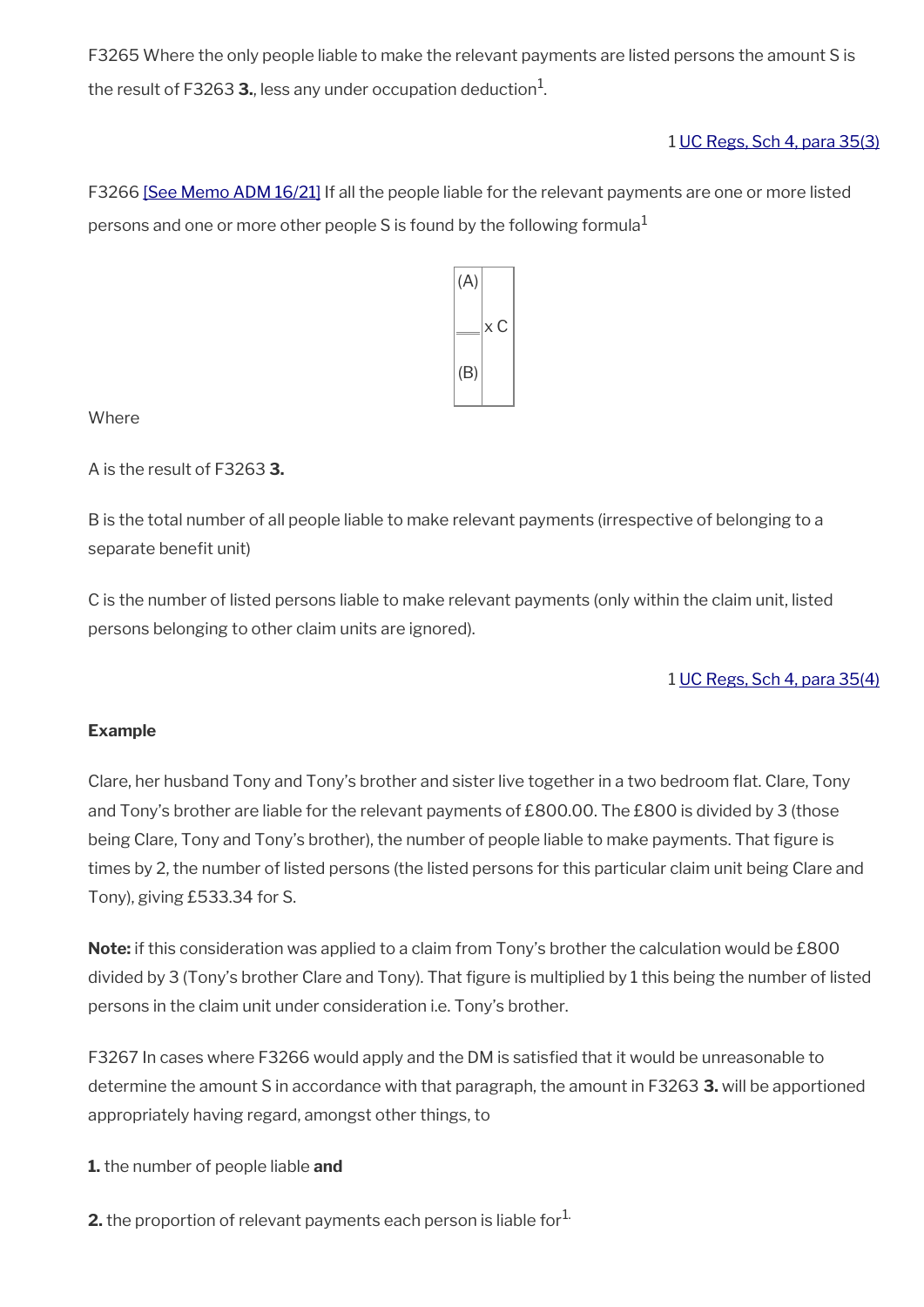#### **Example 1**

David, his partner Anna and their 6 year old daughter live in a three bedroom house with Anna's brother Bob. The monthly rent for the property is £750.00. David, Anna and Anna's brother are liable to make the payments. The rent of £750.00 is divided by 3, the number of people liable to make payments (David, Anna and Bob). That figure is then multiplied by the number of listed people liable to make relevant payments (but only those within the claim unit under consideration) which is 2 (ie David and Anna) giving £500.00. David and Anna make representations that in fact Bob is liable to pay a half of the rent. The DM considers this to be a reasonable arrangement and uses a figure of £375.00 for David and Anna's rent.

#### **Example 2**

Jason; his partner Joanne; their 17 year old daughter (for whom they are responsible and who is in Jason and Joanne's UC Benefit Unit) and Dave live together in a three bedroom property. All are liable to make payments. The rent is £750 which is divided by the number of people liable, which is 4.This fgure is then multiplied by the number of listed people, which is 3 (when considering the benefit unit of Jason, Joanne and their daughter) giving a total of £562.50. Dave is liable for a third of the rent. The DM considers this to be reasonable and uses a fgure of £500.00 for Jason and Joanne's rent. (If this was Dave's claim under consideration the £750 would still be divided by 4 and multiplied by 1 giving a total of £187.50)

F3268 - F3269

#### **Under occupancy deduction**

F3270 A deduction for under occupancy will be made where the number of bedrooms the home has exceeds the number of bedrooms the renter is entitled to<sup>1</sup>under F3110- F3113 and F3131-F3136.

1 [UC Regs, Sch 4, para 36\(1\)](http://www.legislation.gov.uk/uksi/2013/376/schedule/4)

F3271 The amount of the deduction is given by the formula<sup>1</sup>

A x B

**Where** 

**1.** A is

**1.1** in relation to any deduction in F3262 is the result of **2.** or **3.** of that paragraph **or**

**1.2** in relation to any deduction in F3263 is the result of **3.** of that paragraph **and**

**2.** B is the relevant percentage.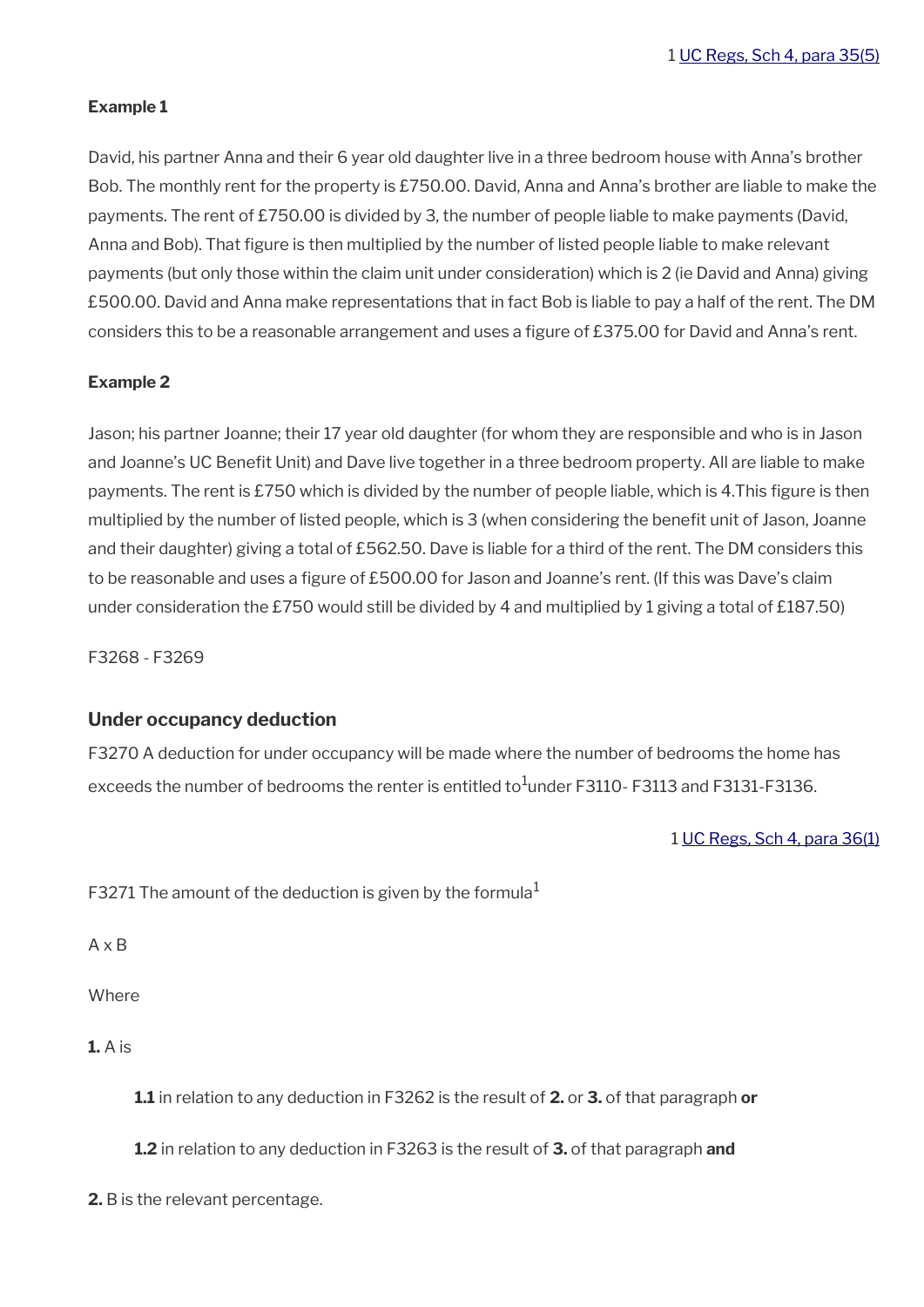F3272 If the excess is one bedroom the relevant percentage is  $14\%^1$ .

1 [UC Regs, Sch 4, para 36\(3\)](http://www.legislation.gov.uk/uksi/2013/376/schedule/4)

#### **Example**

John lives alone in a two bedroom flat. He is entitled to one bedroom. The rent for his flat is £500.00 a calendar month. A 14% deduction is made to the rent he pays leaving a HCE of £430.00 to be included in his award of UC.

F3273 If the excess is 2 or more bedrooms the relevant percentage is 25% $^{\rm 1}$ .

1 [UC Regs, Sch 4, para 36\(4\)](http://www.legislation.gov.uk/uksi/2013/376/schedule/4)

## **Example**

Janice lived with her two children in a three bedroom semi detached. The rent for the house is £600.00 a calendar month. Her two children moved out and Janice remains in the property. Janice is entitled to one bedroom. A 25% deduction is made to the rent she pays leaving a HCE of £450.00 to be included in her award of UC.

F327[4 \[See Memo ADM 16/21\]](https://intranet.dwp.gov.uk/manual/advice-decision-making-adm/16-21-under-occupancy-deduction-%E2%80%93-sanctuary-scheme) No under occupancy deduction will be made where the claimant's home is a shared ownership tenancy as in ADM Chapter F2 $^{\rm 1}$ .

1 [UC Regs, Sch 4, para 36\(5\)](http://www.legislation.gov.uk/uksi/2013/376/schedule/4)

## **Bedroom**

F3275 For the purposes of this deduction what constitutes a bedroom is not defined. If there is a doubt about whether a room is suitable to be used as a bedroom a determination should be made by considering

- **1.** the landlords description
- **2.** size
- **3.** configuration
- **4.** natural light and electric lighting
- **5.** ventilation
- 6. privacy<sup>1</sup>